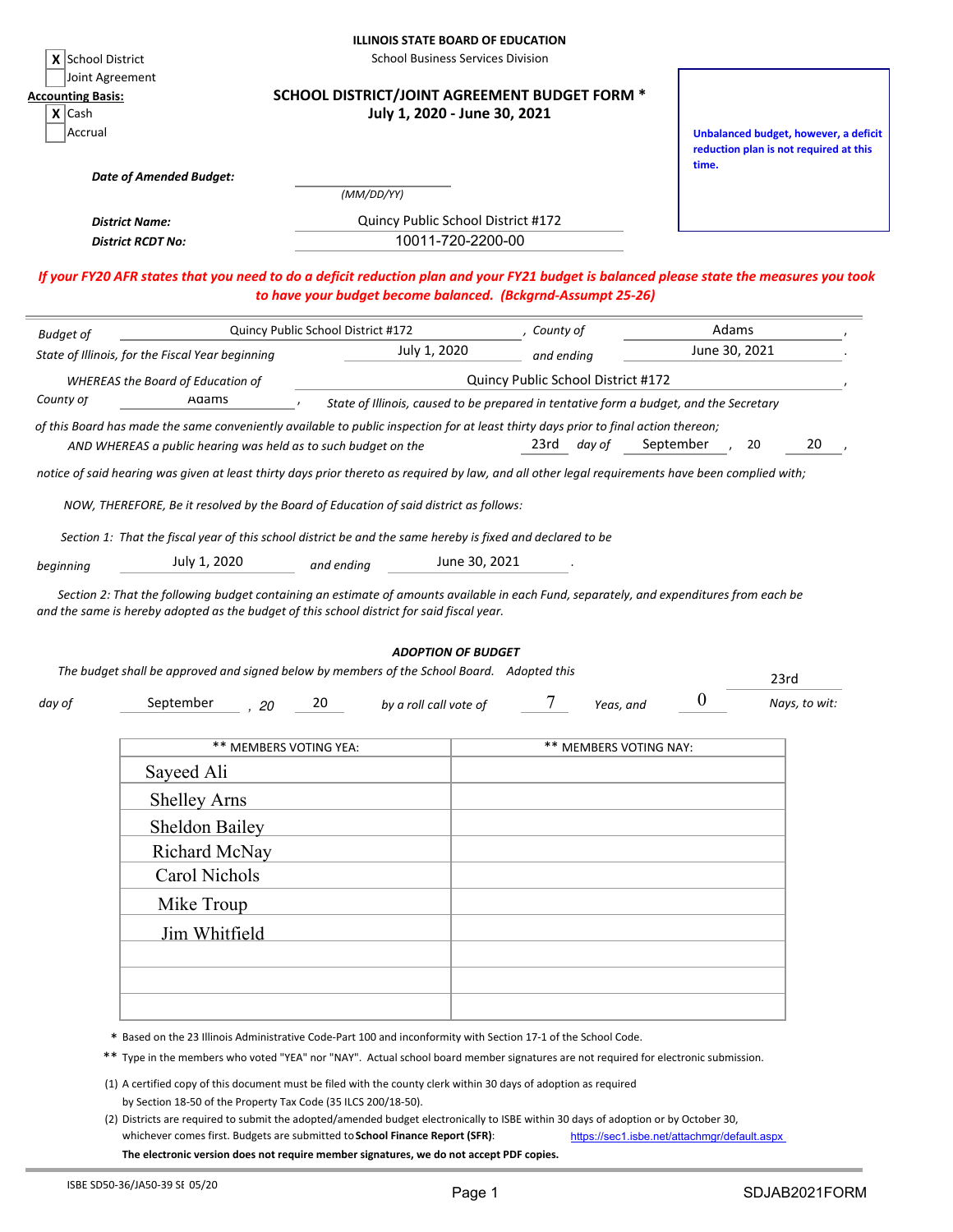*Quincy Public School District #172 ########*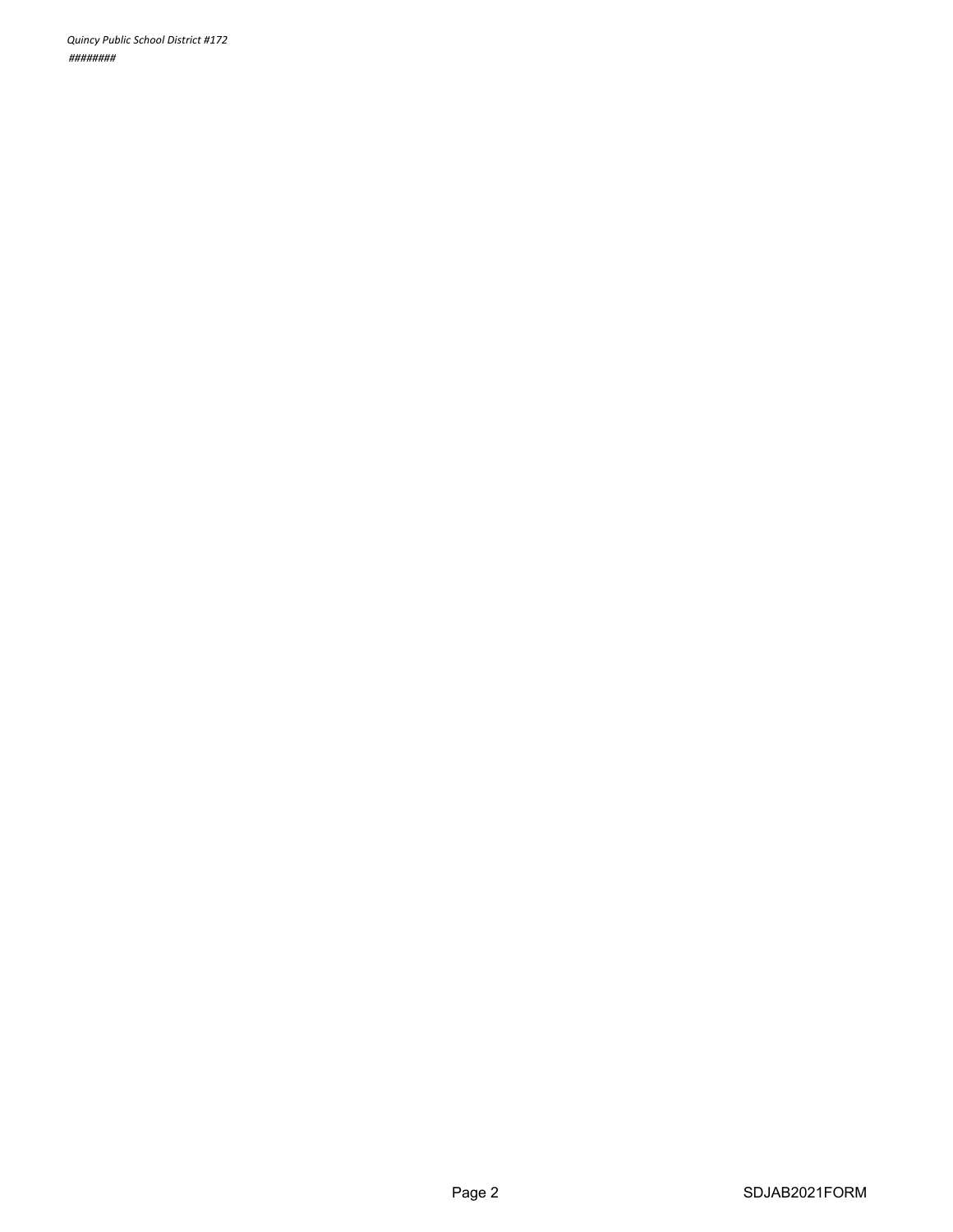Page 2 **BUDGET SUMMARY** Page 2

|                 |                                                                                          | B      | C            | D                       | E                   |                | G                  | н                       |                     | J            | κ                            |  |
|-----------------|------------------------------------------------------------------------------------------|--------|--------------|-------------------------|---------------------|----------------|--------------------|-------------------------|---------------------|--------------|------------------------------|--|
|                 | Α                                                                                        |        |              |                         |                     | (40)           |                    |                         |                     |              |                              |  |
| $\overline{1}$  | Begin entering data on EstRev 5-10 and EstExp 11-17 tabs.                                |        | (10)         | (20)                    | (30)                |                | (50)               | (60)                    | (70)                | (80)         | (90)                         |  |
|                 |                                                                                          | Acct # | Educational  | <b>Operations &amp;</b> | <b>Debt Service</b> | Transportation | Municipal          | <b>Capital Projects</b> | <b>Working Cash</b> | <b>Tort</b>  | <b>Fire Prevention &amp;</b> |  |
|                 | Description: Enter Whole Numbers Only                                                    |        |              | Maintenance             |                     |                | Retirement/ Social |                         |                     |              | Safety                       |  |
| $\overline{2}$  |                                                                                          |        |              |                         |                     |                | Security           |                         |                     |              |                              |  |
|                 | ESTIMATED BEGINNING FUND BALANCE July 1, 2020 <sup>1</sup> (without Student              |        |              |                         |                     |                |                    |                         |                     |              |                              |  |
|                 | 3 Activity Funds)                                                                        |        | 6,267,560    | 2,082,815               | 708,121             | 706,484        | 4,715,390          | 1,644,732               | 4,604,597           | 3,374,311    | 2,872,433                    |  |
|                 | 4 RECEIPTS/REVENUES (without Student Activity Funds)                                     |        |              |                         |                     |                |                    |                         |                     |              |                              |  |
|                 |                                                                                          |        |              |                         |                     |                |                    |                         |                     |              |                              |  |
| 5               | <b>LOCAL SOURCES</b>                                                                     | 1000   | 25,576,527   | 5,211,933               | 6,490,963           | 2,794,373      | 2,512,201          | 15,000                  | 512,393             | 2,511,684    | 507,393                      |  |
|                 | FLOW-THROUGH RECEIPTS/REVENUES FROM ONE                                                  | 2000   |              |                         |                     |                |                    |                         |                     |              |                              |  |
| 6               | DISTRICT TO ANOTHER DISTRICT                                                             |        | $\Omega$     | $\mathbf{0}$            |                     | $\Omega$       | $\overline{0}$     |                         |                     |              |                              |  |
| $\overline{7}$  | <b>STATE SOURCES</b>                                                                     | 3000   | 19,547,517   | $\mathbf{0}$            | $\mathbf{0}$        | 1,145,162      | $\mathbf{0}$       | $\mathbf{0}$            | $\mathbf{0}$        | $\mathbf{0}$ | $\overline{0}$               |  |
| 8               | <b>FEDERAL SOURCES</b>                                                                   | 4000   | 12,696,748   | $\mathbf{0}$            | $\mathbf{0}$        | $\mathbf{0}$   | $\Omega$           | $\Omega$                | $\mathbf{0}$        | $\mathbf{0}$ | $\Omega$                     |  |
| -9              | <b>Total Direct Receipts/Revenues</b> <sup>8</sup>                                       |        | 57,820,792   | 5,211,933               | 6,490,963           | 3,939,535      | 2,512,201          | 15,000                  | 512,393             | 2,511,684    | 507,393                      |  |
| $10$            | Receipts/Revenues for "On Behalf" Payments                                               | 3998   |              |                         |                     |                |                    |                         |                     |              |                              |  |
| 11              |                                                                                          |        | 57,820,792   | 5,211,933               | 6,490,963           | 3,939,535      | 2,512,201          | 15,000                  | 512,393             | 2,511,684    | 507,393                      |  |
|                 | <b>Total Receipts/Revenues</b>                                                           |        |              |                         |                     |                |                    |                         |                     |              |                              |  |
|                 | 12 DISBURSEMENTS/EXPENDITURES (without Student Activity Funds)                           |        |              |                         |                     |                |                    |                         |                     |              |                              |  |
| 13              | <b>INSTRUCTION</b>                                                                       | 1000   | 37,200,927   |                         |                     |                | 794,841            |                         |                     | $\mathbf{0}$ |                              |  |
|                 | <b>14 SUPPORT SERVICES</b>                                                               | 2000   | 20,048,628   | 5,208,746               |                     | 3,937,951      | 2,317,467          | 1,194,911               |                     | 2,522,148    | 2,631,000                    |  |
|                 | 15 COMMUNITY SERVICES                                                                    | 3000   | 955,125      | $\mathbf{0}$            |                     | $\mathbf 0$    | 28,671             |                         |                     | $\mathbf{0}$ |                              |  |
| 16              | PAYMENTS TO OTHER DISTRICTS & GOVT UNITS                                                 | 4000   | 645,274      | $\mathbf{0}$            | $\Omega$            | $\mathbf{0}$   | $\mathbf 0$        | $\Omega$                |                     | $\mathbf{0}$ | - 0                          |  |
|                 | 17 DEBT SERVICES                                                                         | 5000   | $\Omega$     | $\mathbf{0}$            | 6,903,572           | $\mathbf{0}$   | $\Omega$           |                         |                     | $\mathbf{0}$ | $\Omega$                     |  |
| 18              |                                                                                          |        |              |                         |                     |                |                    |                         |                     |              |                              |  |
|                 | <b>PROVISION FOR CONTINGENCIES</b>                                                       | 6000   | $\mathbf{0}$ | $\mathbf{0}$            | $\mathbf{0}$        | $\mathbf{0}$   | $\mathbf{0}$       | $\mathbf 0$             |                     | $\mathbf{0}$ | $\overline{0}$               |  |
| 19              | Total Direct Disbursements/Expenditures                                                  |        | 58,849,954   | 5,208,746               | 6,903,572           | 3,937,951      | 3,140,979          | 1,194,911               |                     | 2,522,148    | 2,631,000                    |  |
| 20              | Disbursements/Expenditures for "On Behalf" Payments                                      | 4180   | $\mathbf{0}$ | $\mathbf{0}$            | $\mathbf{0}$        | $\mathbf{0}$   | $\mathbf{0}$       | $\Omega$                |                     | $\mathbf{0}$ |                              |  |
| 21              | <b>Total Disbursements/Expenditures</b>                                                  |        | 58,849,954   | 5,208,746               | 6,903,572           | 3,937,951      | 3,140,979          | 1,194,911               |                     | 2,522,148    | 2,631,000                    |  |
|                 | Excess of Direct Receipts/Revenues Over (Under) Direct                                   |        |              |                         |                     |                |                    |                         |                     |              |                              |  |
| 22              | Disbursements/Expenditures                                                               |        | (1,029,162)  | 3,187                   | (412, 609)          | 1,584          | (628, 778)         | (1, 179, 911)           | 512,393             | (10, 464)    | (2, 123, 607)                |  |
|                 | 23 OTHER SOURCES/USES OF FUNDS                                                           |        |              |                         |                     |                |                    |                         |                     |              |                              |  |
| 24              |                                                                                          |        |              |                         |                     |                |                    |                         |                     |              |                              |  |
|                 | OTHER SOURCES OF FUNDS (7000)                                                            |        |              |                         |                     |                |                    |                         |                     |              |                              |  |
| 25              | PERMANENT TRANSFER FROM VARIOUS FUNDS                                                    |        |              |                         |                     |                |                    |                         |                     |              |                              |  |
| 26              | Abolishment the Working Cash Fund 16                                                     | 7110   |              |                         |                     |                |                    |                         |                     |              |                              |  |
| $\frac{27}{28}$ | Abatement of the Working Cash Fund 16                                                    | 7110   | 481,593      |                         |                     |                |                    |                         |                     |              |                              |  |
|                 | Transfer of Working Cash Fund Interest                                                   | 7120   |              |                         |                     |                |                    |                         |                     |              |                              |  |
| 29              | <b>Transfer Among Funds</b>                                                              | 7130   |              |                         |                     |                |                    |                         |                     |              |                              |  |
| 30              | Transfer of Interest                                                                     | 7140   |              |                         |                     |                |                    |                         |                     |              |                              |  |
| 31              | Transfer from Capital Projects Fund to O&M Fund                                          | 7150   |              | $\mathbf{0}$            |                     |                |                    |                         |                     |              |                              |  |
| 32              |                                                                                          | 7160   |              | $\mathbf{0}$            |                     |                |                    |                         |                     |              |                              |  |
|                 | Transfer of Excess Fire Prev & Safety Tax & Interest <sup>3</sup> Proceeds to O&M Fund   |        |              |                         |                     |                |                    |                         |                     |              |                              |  |
|                 | Transfer of Excess Accumulated Fire Prev & Safety Bond and Int <sup>3a</sup> Proceeds to | 7170   |              |                         |                     |                |                    |                         |                     |              |                              |  |
| 33              | Debt Service Fund                                                                        |        |              |                         | $\Omega$            |                |                    |                         |                     |              |                              |  |
| 34              | SALE OF BONDS (7200)                                                                     |        |              |                         |                     |                |                    |                         |                     |              |                              |  |
| 35              | Principal on Bonds Sold                                                                  | 7210   |              |                         |                     |                |                    |                         |                     |              |                              |  |
| 36              | Premium on Bonds Sold                                                                    | 7220   |              |                         |                     |                |                    |                         |                     |              |                              |  |
| 37              | Accrued Interest on Bonds Sold                                                           | 7230   |              |                         |                     |                |                    |                         |                     |              |                              |  |
| 38              | Sale or Compensation for Fixed Assets                                                    | 7300   |              |                         |                     |                |                    |                         |                     |              |                              |  |
| 39              | Transfer to Debt Service to Pay Principal on Capital Leases                              | 7400   |              |                         | $\mathbf{0}$        |                |                    |                         |                     |              |                              |  |
| 40              | Transfer to Debt Service Fund to Pay Interest on Capital Leases                          | 7500   |              |                         | $\mathbf{0}$        |                |                    |                         |                     |              |                              |  |
| 41              | Transfer to Debt Service Fund to Pay Principal on Revenue Bonds                          | 7600   |              |                         | $\mathbf{0}$        |                |                    |                         |                     |              |                              |  |
| 42              | Transfer to Debt Service Fund to Pay Interest on Revenue Bonds                           | 7700   |              |                         | $\mathbf{0}$        |                |                    |                         |                     |              |                              |  |
| 43              | Transfer to Capital Projects Fund                                                        | 7800   |              |                         |                     |                |                    | $\mathbf{0}$            |                     |              |                              |  |
| -44             | <b>ISBE Loan Proceeds</b>                                                                | 7900   |              |                         |                     |                |                    |                         |                     |              |                              |  |
| 45              | Other Sources Not Classified Elsewhere                                                   | 7990   |              |                         |                     |                |                    |                         |                     |              |                              |  |
| 46              |                                                                                          |        | 481,593      | $\mathbf{0}$            | $\mathbf{0}$        | 0              | 0                  | $\overline{0}$          | $\overline{0}$      | 0            | $\overline{0}$               |  |
|                 | <b>Total Other Sources of Funds<sup>8</sup></b>                                          |        |              |                         |                     |                |                    |                         |                     |              |                              |  |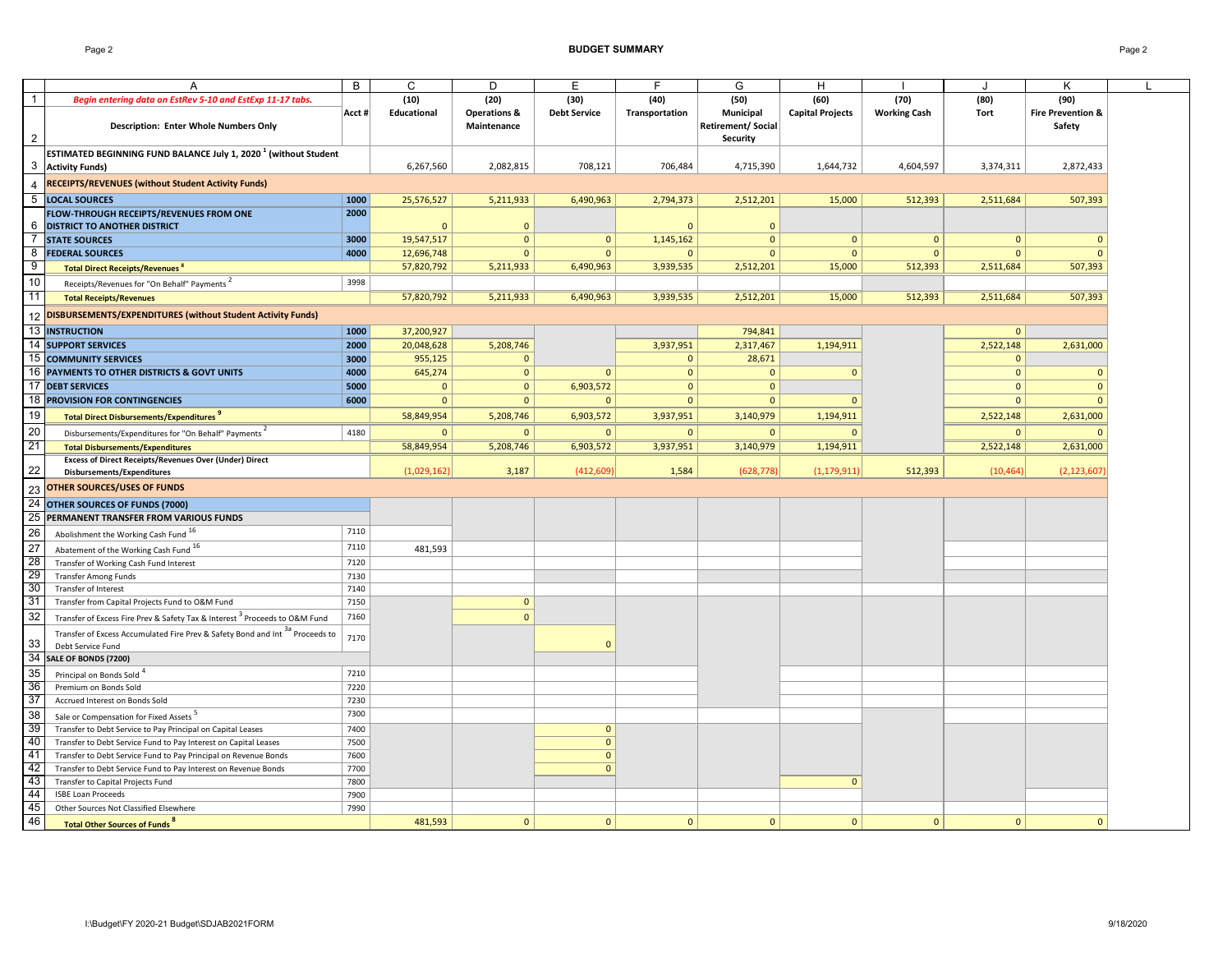|                           | Α                                                                                                                             | B      | C            | D                       | E                   | F              | G                         | н                       |                     |                | κ                            |  |
|---------------------------|-------------------------------------------------------------------------------------------------------------------------------|--------|--------------|-------------------------|---------------------|----------------|---------------------------|-------------------------|---------------------|----------------|------------------------------|--|
| $\overline{1}$            | Begin entering data on EstRev 5-10 and EstExp 11-17 tabs.                                                                     |        | (10)         | (20)                    | (30)                | (40)           | (50)                      | (60)                    | (70)                | (80)           | (90)                         |  |
|                           |                                                                                                                               | Acct # | Educational  | <b>Operations &amp;</b> | <b>Debt Service</b> | Transportation | Municipal                 | <b>Capital Projects</b> | <b>Working Cash</b> | Tort           | <b>Fire Prevention &amp;</b> |  |
|                           | <b>Description: Enter Whole Numbers Only</b>                                                                                  |        |              | Maintenance             |                     |                | <b>Retirement/ Social</b> |                         |                     |                | Safety                       |  |
| $\overline{2}$            |                                                                                                                               |        |              |                         |                     |                | <b>Security</b>           |                         |                     |                |                              |  |
| 47                        | OTHER USES OF FUNDS (8000)                                                                                                    |        |              |                         |                     |                |                           |                         |                     |                |                              |  |
| 49                        | TRANSFER TO VARIOUS OTHER FUNDS (8100)                                                                                        |        |              |                         |                     |                |                           |                         |                     |                |                              |  |
| 50                        | Abolishment or Abatement of the Working Cash Fund 16                                                                          | 8110   |              |                         |                     |                |                           |                         | 481,593             |                |                              |  |
|                           | Transfer of Working Cash Fund Interest                                                                                        | 8120   |              |                         |                     |                |                           |                         | $\Omega$            |                |                              |  |
|                           | <b>Transfer Among Funds</b>                                                                                                   | 8130   |              |                         |                     |                |                           |                         |                     |                |                              |  |
| $rac{51}{52}$<br>53<br>54 | Transfer of Interest <sup>6</sup>                                                                                             | 8140   |              |                         |                     |                |                           |                         |                     |                |                              |  |
|                           | Transfer from Capital Projects Fund to O&M Fund                                                                               | 8150   |              |                         |                     |                |                           |                         |                     |                |                              |  |
| 55                        | Transfer of Excess Fire Prev & Safety Tax & Interest <sup>3</sup> Proceeds to O&M Fund                                        | 8160   |              |                         |                     |                |                           |                         |                     |                |                              |  |
|                           |                                                                                                                               | 8170   |              |                         |                     |                |                           |                         |                     |                |                              |  |
|                           | Transfer of Excess Accumulated Fire Prev & Safety Bond 3a                                                                     |        |              |                         |                     |                |                           |                         |                     |                |                              |  |
| $\frac{56}{57}$           | and Int Proceeds to Debt Service Fund                                                                                         | 8410   |              |                         |                     |                |                           |                         |                     |                |                              |  |
| 58                        | Taxes Pledged to Pay Principal on Capital Leases                                                                              | 8420   |              |                         |                     |                |                           |                         |                     |                |                              |  |
|                           | Grants/Reimbursements Pledged to Pay Principal on Capital Leases<br>Other Revenues Pledged to Pay Principal on Capital Leases | 8430   |              |                         |                     |                |                           |                         |                     |                |                              |  |
| $\frac{59}{60}$           | Fund Balance Transfers Pledged to Pay Principal on Capital Leases                                                             | 8440   |              |                         |                     |                |                           |                         |                     |                |                              |  |
|                           | Taxes Pledged to Pay Interest on Capital Leases                                                                               | 8510   |              |                         |                     |                |                           |                         |                     |                |                              |  |
| $\frac{61}{62}$           | Grants/Reimbursements Pledged to Pay Interest on Capital Leases                                                               | 8520   |              |                         |                     |                |                           |                         |                     |                |                              |  |
| 63                        | Other Revenues Pledged to Pay Interest on Capital Leases                                                                      | 8530   |              |                         |                     |                |                           |                         |                     |                |                              |  |
|                           | Fund Balance Transfers Pledged to Pay Interest on Capital Leases                                                              | 8540   |              |                         |                     |                |                           |                         |                     |                |                              |  |
| $\frac{64}{65}$           | Taxes Pledged to Pay Principal on Revenue Bonds                                                                               | 8610   |              |                         |                     |                |                           |                         |                     |                |                              |  |
| 66                        | Grants/Reimbursements Pledged to Pay Principal on Revenue Bonds                                                               | 8620   |              |                         |                     |                |                           |                         |                     |                |                              |  |
| 67                        | Other Revenues Pledged to Pay Principal on Revenue Bonds                                                                      | 8630   |              |                         |                     |                |                           |                         |                     |                |                              |  |
| 68                        | Fund Balance Transfers Pledged to Pay Principal on Revenue Bonds                                                              | 8640   |              |                         |                     |                |                           |                         |                     |                |                              |  |
| 69                        | Taxes Pledged to Pay Interest on Revenue Bonds                                                                                | 8710   |              |                         |                     |                |                           |                         |                     |                |                              |  |
| $\overline{70}$           | Grants/Reimbursements Pledged to Pay Interest on Revenue Bonds                                                                | 8720   |              |                         |                     |                |                           |                         |                     |                |                              |  |
| 71                        | Other Revenues Pledged to Pay Interest on Revenue Bonds                                                                       | 8730   |              |                         |                     |                |                           |                         |                     |                |                              |  |
| 72                        | Fund Balance Transfers Pledged to Pay Interest on Revenue Bonds                                                               | 8740   |              |                         |                     |                |                           |                         |                     |                |                              |  |
| 73                        | Taxes Transferred to Pay for Capital Projects                                                                                 | 8810   |              |                         |                     |                |                           |                         |                     |                |                              |  |
| 74<br>75                  | Grants/Reimbursements Pledged to Pay for Capital Projects                                                                     | 8820   |              |                         |                     |                |                           |                         |                     |                |                              |  |
| 76                        | Other Revenues Pledged to Pay for Capital Projects                                                                            | 8830   |              |                         |                     |                |                           |                         |                     |                |                              |  |
| 77                        | Fund Balance Transfers Pledged to Pay for Capital Projects                                                                    | 8840   |              |                         |                     |                |                           |                         |                     |                |                              |  |
| 78                        | Transfer to Debt Service Fund to Pay Principal on ISBE Loans                                                                  | 8910   |              |                         |                     |                |                           |                         |                     |                |                              |  |
| 79                        | Other Uses Not Classified Elsewhere                                                                                           | 8990   |              |                         |                     |                |                           |                         |                     |                |                              |  |
|                           | <b>Total Other Uses of Funds</b>                                                                                              |        | $\mathbf{0}$ | $\overline{0}$          | $\mathbf{0}$        | $\mathbf 0$    | $\mathbf{0}$              | $\mathbf 0$             | 481,593             | $\overline{0}$ | $\mathbf{0}$                 |  |
| 80                        | <b>Total Other Sources/Uses of Fund</b>                                                                                       |        | 481,593      | $\mathbf{0}$            | $\mathbf{0}$        | $\mathbf{0}$   | $\mathbf{0}$              | $\mathbf{0}$            | (481, 593)          | $\mathbf{0}$   | $\mathbf{0}$                 |  |
| 81                        | ESTIMATED ENDING FUND BALANCE June 30, 2021 (Without Student Activity                                                         |        | 5,719,991    | 2,086,002               | 295,512             | 708,068        | 4,086,612                 | 464,821                 | 4,635,397           | 3,363,847      | 748,826                      |  |
| 82                        | <b>Funds</b> )                                                                                                                |        |              |                         |                     |                |                           |                         |                     |                |                              |  |
|                           | Student Activity ESTIMATED BEGINNING FUND BALANCE July 1, 2020                                                                |        |              |                         |                     |                |                           |                         |                     |                |                              |  |
|                           | 83 Fund 11                                                                                                                    |        | 154,769      |                         |                     |                |                           |                         |                     |                |                              |  |
|                           |                                                                                                                               |        |              |                         |                     |                |                           |                         |                     |                |                              |  |
| 84                        | <b>RECEIPTS/REVENUES (For Student Activity Funds)</b>                                                                         |        |              |                         |                     |                |                           |                         |                     |                |                              |  |
| 85                        | <b>Total Student Activity Direct Receipts/Revenues (Local Sources)</b>                                                        | 1799   | 156,000      |                         |                     |                |                           |                         |                     |                |                              |  |
| 86                        | DISBURSEMENTS/EXPENDITURES (For Student Activity Funds)                                                                       |        |              |                         |                     |                |                           |                         |                     |                |                              |  |
| 87                        | <b>Total Student Activity Direct Disbursements/Expenditures</b>                                                               | 1999   | 156,000      |                         |                     |                |                           |                         |                     |                |                              |  |
|                           |                                                                                                                               |        |              |                         |                     |                |                           |                         |                     |                |                              |  |
| 88                        | <b>Excess of Direct Receipts/Revenues Over (Under) Direct</b><br>Disbursements/Expenditures                                   |        | $\Omega$     |                         |                     |                |                           |                         |                     |                |                              |  |
|                           | 89 Student Activity ESTIMATED ENDING FUND BALANCE June 30, 2021                                                               |        |              |                         |                     |                |                           |                         |                     |                |                              |  |
| 90                        |                                                                                                                               |        | 154,769      |                         |                     |                |                           |                         |                     |                |                              |  |
|                           |                                                                                                                               |        |              |                         |                     |                |                           |                         |                     |                |                              |  |
|                           | Total ESTIMATED BEGINNING FUND BALANCE July 1, 2020 (All Sources<br>91 Including Student Activity Funds)                      |        | 6,422,329    | 2,082,815               | 708,121             | 706,484        | 4,715,390                 | 1,644,732               | 4,604,597           | 3,374,311      | 2,872,433                    |  |
|                           |                                                                                                                               |        |              |                         |                     |                |                           |                         |                     |                |                              |  |
|                           | 92 RECEIPTS/REVENUES (All Sources with Student Activity Funds)                                                                |        |              |                         |                     |                |                           |                         |                     |                |                              |  |
|                           | 93 LOCAL SOURCES                                                                                                              | 1000   | 25,732,527   | 5,211,933               | 6,490,963           | 2,794,373      | 2,512,201                 | 15,000                  | 512,393             | 2,511,684      | 507,393                      |  |
|                           | FLOW-THROUGH RECEIPTS/REVENUES FROM ONE                                                                                       | 2000   |              |                         |                     |                |                           |                         |                     |                |                              |  |
|                           | 94 DISTRICT TO ANOTHER DISTRICT                                                                                               |        | $\mathbf{0}$ | $\overline{0}$          |                     | $\mathbf{0}$   | $\mathbf{0}$              |                         |                     |                |                              |  |
|                           | 95 STATE SOURCES                                                                                                              | 3000   | 19,547,517   | $\mathbf{0}$            | $\mathbf{0}$        | 1,145,162      | $\mathbf{0}$              | $\mathbf{0}$            | $\mathbf{0}$        | $\mathbf{0}$   | $\mathbf{0}$                 |  |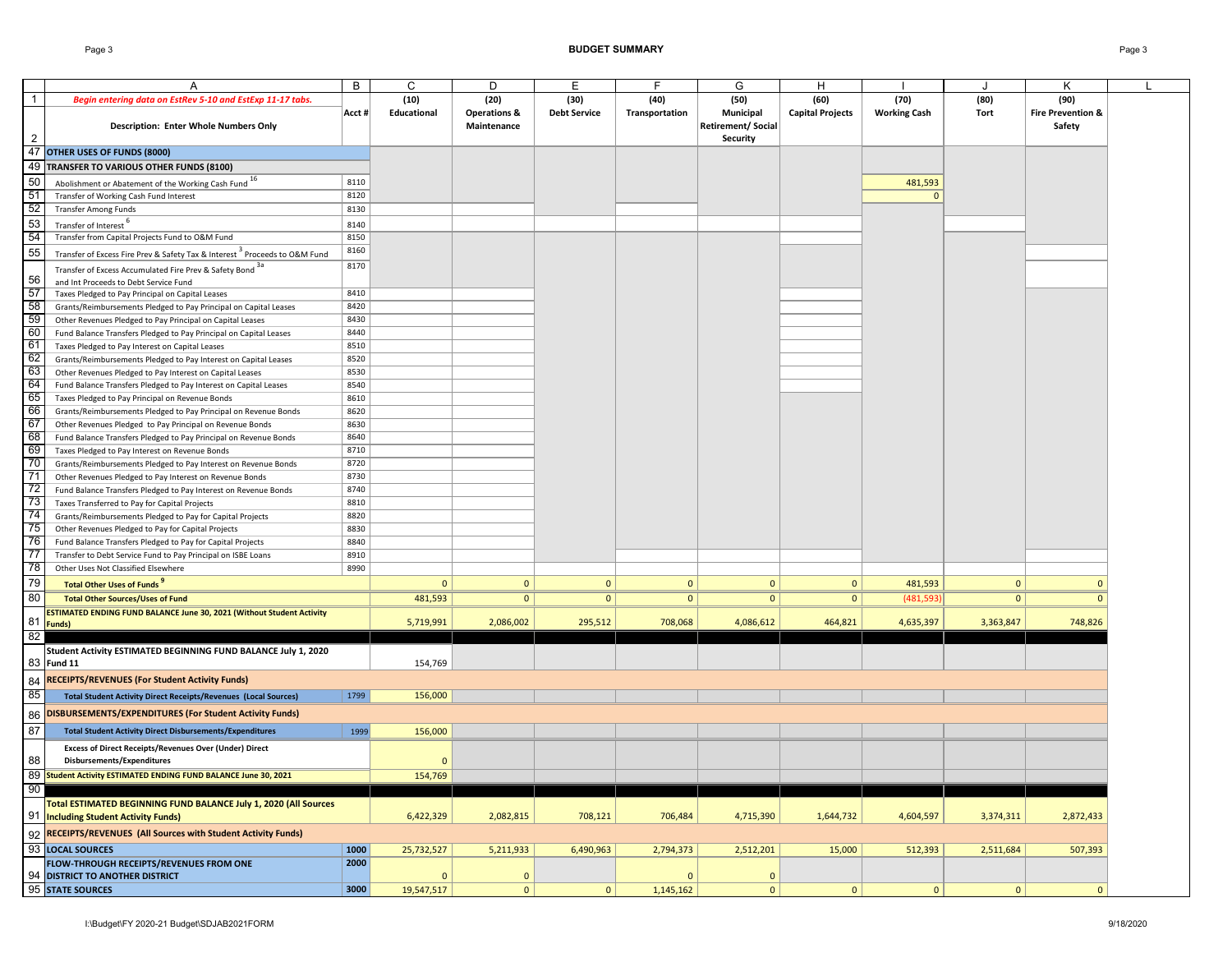Page 4 **BUDGET SUMMARY** Page 4

|                | A                                                                            | B      | C                  | D                                      | E                   | E              | G                                                                        | н                       |                     |             | к                                      |                        |
|----------------|------------------------------------------------------------------------------|--------|--------------------|----------------------------------------|---------------------|----------------|--------------------------------------------------------------------------|-------------------------|---------------------|-------------|----------------------------------------|------------------------|
| $\overline{1}$ | Begin entering data on EstRev 5-10 and EstExp 11-17 tabs.                    |        | (10)               | (20)                                   | (30)                | (40)           | (50)                                                                     | (60)                    | (70)                | (80)        | (90)                                   |                        |
| $\overline{2}$ | <b>Description: Enter Whole Numbers Only</b>                                 | Acct # | Educational        | <b>Operations &amp;</b><br>Maintenance | <b>Debt Service</b> | Transportation | Municipal<br><b>Retirement/Social</b><br>Security                        | <b>Capital Projects</b> | <b>Working Cash</b> | <b>Tort</b> | <b>Fire Prevention &amp;</b><br>Safety |                        |
| 96             | <b>FEDERAL SOURCES</b>                                                       | 4000   | 12,696,748         | $\mathbf{0}$                           | $\Omega$            | $\Omega$       | $\Omega$                                                                 | $\Omega$                | $\Omega$            | $\Omega$    |                                        |                        |
| 97             | <b>Total Direct Receipts/Revenues</b>                                        |        | 57,976,792         | 5,211,933                              | 6,490,963           | 3,939,535      | 2,512,201                                                                | 15,000                  | 512,393             | 2,511,684   | 507,393                                |                        |
| 98             | Receipts/Revenues for "On Behalf" Payments                                   | 3998   | $\mathbf{0}$       | $\mathbf{0}$                           | $\mathbf{0}$        | $\mathbf{0}$   | $\Omega$                                                                 | $\mathbf{0}$            |                     | $\Omega$    |                                        |                        |
| 99             | <b>Total Receipts/Revenues</b>                                               |        | 57,976,792         | 5,211,933                              | 6,490,963           | 3,939,535      | 2,512,201                                                                | 15,000                  | 512,393             | 2,511,684   | 507,393                                |                        |
|                | 100 DISBURSEMENTS/EXPENDITURES (All Sources with Student Activity Funds)     |        |                    |                                        |                     |                |                                                                          |                         |                     |             |                                        |                        |
| 101            | <b>INSTRUCTION</b>                                                           | 1000   | 37,356,927         |                                        |                     |                | 794,841                                                                  |                         |                     | $\Omega$    |                                        |                        |
|                | <b>102 SUPPORT SERVICES</b>                                                  | 2000   | 20,048,628         | 5,208,746                              |                     | 3,937,951      | 2,317,467                                                                | 1,194,911               |                     | 2,522,148   | 2,631,000                              |                        |
| 103            | <b>COMMUNITY SERVICES</b>                                                    | 3000   | 955,125            | $\mathbf{0}$                           |                     | $\mathbf{0}$   | 28,671                                                                   |                         |                     | $\Omega$    |                                        |                        |
| 104            | PAYMENTS TO OTHER DISTRICTS & GOVT UNITS                                     | 4000   | 645,274            | $\mathbf{0}$                           | $\mathbf{0}$        | $\mathbf{0}$   | $\mathbf{0}$                                                             | $\mathbf{0}$            |                     | $\Omega$    | $\mathbf{0}$                           |                        |
|                | <b>105 DEBT SERVICES</b>                                                     | 5000   | $\mathbf{0}$       | $\mathbf{0}$                           | 6,903,572           | $\mathbf{0}$   | $\mathbf{0}$                                                             |                         |                     | $\mathbf 0$ | $\mathbf{0}$                           |                        |
| 106            | <b>PROVISION FOR CONTINGENCIES</b>                                           | 6000   | $\mathbf{0}$       | $\mathbf{0}$                           | $\Omega$            | $\mathbf{0}$   | $\mathbf{0}$                                                             | $\mathbf{0}$            |                     | $\Omega$    | $\Omega$                               |                        |
| 107            | Total Direct Disbursements/Expenditures                                      |        | 59,005,954         | 5,208,746                              | 6,903,572           | 3,937,951      | 3,140,979                                                                | 1,194,911               |                     | 2,522,148   | 2,631,000                              |                        |
| 108            | Disbursements/Expenditures for "On Behalf" Payments                          | 4180   | $\mathbf{0}$       | $\mathbf{0}$                           | $\mathbf{0}$        | $\Omega$       | $\mathbf{0}$                                                             | $\Omega$                |                     | $\Omega$    |                                        |                        |
| 109            | <b>Total Disbursements/Expenditures</b>                                      |        | 59,005,954         | 5,208,746                              | 6,903,572           | 3,937,951      | 3,140,979                                                                | 1,194,911               |                     | 2,522,148   | 2,631,000                              |                        |
| 110            | <b>Excess of Direct Receipts/Revenues Over (Under) Direct</b>                |        | (1,029,162)        | 3,187                                  | (412, 609)          | 1,584          | (628, 778)                                                               | (1, 179, 911)           | 512,393             | (10, 464)   | (2, 123, 607)                          |                        |
|                | Disbursements/Expenditures                                                   |        |                    |                                        |                     |                |                                                                          |                         |                     |             |                                        |                        |
|                | 111 OTHER SOURCES/USES OF FUNDS                                              |        |                    |                                        |                     |                |                                                                          |                         |                     |             |                                        |                        |
| 112            | OTHER SOURCES OF FUNDS (7000)                                                |        |                    |                                        |                     |                |                                                                          |                         |                     |             |                                        |                        |
| 113            | <b>Total Other Sources of Funds</b>                                          |        | 481,593            | $\mathbf{0}$                           | $\Omega$            | $\Omega$       | $\Omega$                                                                 | $\Omega$                | $\overline{0}$      | $\Omega$    |                                        |                        |
|                | 114 OTHER USES OF FUNDS (8000)                                               |        |                    |                                        |                     |                |                                                                          |                         |                     |             |                                        |                        |
| 116            | Total Other Uses of Funds <sup>9</sup>                                       |        | $\mathbf{0}$       | $\mathbf{0}$                           | $\mathbf{0}$        | $\mathbf{0}$   | $\Omega$                                                                 | $\mathbf{0}$            | 481,593             | $\Omega$    | $\Omega$                               |                        |
| 117            | <b>Total Other Sources/Uses of Fund</b>                                      |        | 481,593            | $\overline{0}$                         | $\mathbf{0}$        | $\Omega$       | $\mathbf{0}$                                                             | $\mathbf{0}$            | (481, 593)          | $\Omega$    | $\Omega$                               |                        |
|                | <b>ESTIMATED ENDING FUND BALANCE June 30, 2021 (All Sources With student</b> |        |                    |                                        |                     |                |                                                                          |                         |                     |             |                                        |                        |
|                | 118 Activity Funds)                                                          |        | 5,874,760          | 2,086,002                              | 295,512             | 708,068        | 4,086,612                                                                | 464,821                 | 4,635,397           | 3,363,847   | 748,826                                |                        |
| 119            |                                                                              |        |                    |                                        |                     |                |                                                                          |                         |                     |             |                                        |                        |
| 120            |                                                                              |        |                    |                                        |                     |                | SUMMARY OF EXPENDITURES Without Student Activity Funds (by Major Object) |                         |                     |             |                                        |                        |
| 121            |                                                                              |        | (10)               | (20)                                   | (30)                | (40)           | (50)                                                                     | (60)                    | (70)                | (80)        | (90)                                   |                        |
|                | <b>Description</b>                                                           | Acct   | <b>Educational</b> | <b>Operations &amp;</b><br>Maintenance | <b>Debt Service</b> | Transportation | Municipal<br><b>Retirement/Social</b>                                    | <b>Capital Projects</b> | <b>Working Cash</b> | Tort        | <b>Fire Prevention &amp;</b><br>Safety | <b>Total By Object</b> |
| 122            |                                                                              | #      |                    |                                        |                     |                | Security                                                                 |                         |                     |             |                                        |                        |
|                | 123 Object Name                                                              |        |                    |                                        |                     |                |                                                                          |                         |                     |             |                                        |                        |
| 124            | <b>Salaries</b>                                                              | 100    | 36,308,127         | 2,632,270                              |                     | 2,059,892      |                                                                          | $\mathbf{0}$            |                     | 986,000     | $\mathbf{0}$                           | 41,986,289             |
| 125            | <b>Employee Benefits</b>                                                     | 200    | 8,875,400          | 600,792                                |                     | 453,556        | 3,140,979                                                                | $\mathbf{0}$            |                     | 277,200     | $\overline{0}$                         | 13,347,927             |
| 126            | <b>Purchased Services</b>                                                    | 300    | 3,090,547          | 597,684                                | $\Omega$            | 985,303        |                                                                          | $\Omega$                |                     | 1,165,398   | 35,000                                 | 5,873,932              |
| 127            | <b>Supplies &amp; Materials</b>                                              | 400    | 5,365,356          | 1,194,103                              |                     | 412,000        |                                                                          | $\Omega$                |                     | 42,950      | $\Omega$                               | 7,014,409              |
| 128            | <b>Capital Outlay</b>                                                        | 500    | 1,054,555          | 181,897                                |                     | 22,000         |                                                                          | 1,194,911               |                     | 40,000      | 2,596,000                              | 5,089,363              |
| 129            | <b>Other Objects</b>                                                         | 600    | 4,134,469          | 2,000                                  | 6,903,572           | 5,200          | $\Omega$                                                                 | $\Omega$                |                     | 10,600      | $\Omega$                               | 11,055,841             |
| 130            | Non-Capitalized Equipment                                                    | 700    | 21,500             | $\Omega$                               |                     | $\Omega$       |                                                                          | $\Omega$                |                     | $\Omega$    | $\Omega$                               | 21,500                 |
| 131            | <b>Termination Benefits</b>                                                  | 800    | $\mathbf{0}$       | $\mathbf{0}$                           |                     | $\mathbf{0}$   |                                                                          |                         |                     | $\Omega$    |                                        | $\Omega$               |
| 132            | <b>Total Expenditures</b>                                                    |        | 58,849,954         | 5,208,746                              | 6,903,572           | 3,937,951      | 3,140,979                                                                | 1,194,911               |                     | 2,522,148   | 2,631,000                              | 84,389,261             |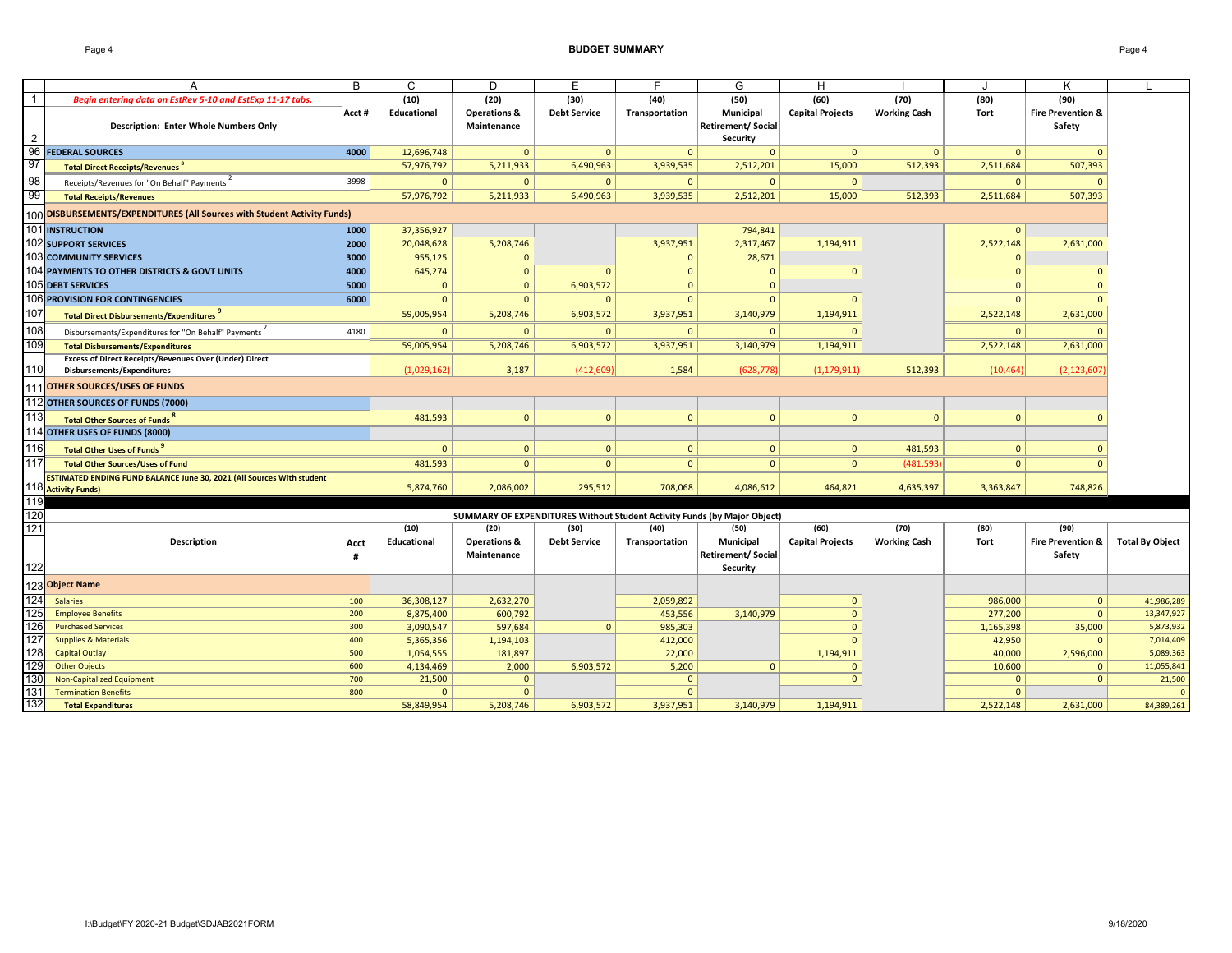### **SUMMARY OF CASH TRANSACTIONS Page 5 Page 5 Page 5 Page 5 Page 5 Page 4 Page 5 Page 5 Page 5 Page 5 Page 5 Page 5 Page 5 Page 5 Page 5 Page 5 Page 5 Page 5 Page 5 Page 5 Page 5 P**

|--|--|

|                 | A                                                                                      | В     | $\mathsf C$  | D                       | E                   | E              | G                             | H                       |                     | J            | Κ                            |
|-----------------|----------------------------------------------------------------------------------------|-------|--------------|-------------------------|---------------------|----------------|-------------------------------|-------------------------|---------------------|--------------|------------------------------|
| $\mathbf{1}$    |                                                                                        |       | (10)         | (20)                    | (30)                | (40)           | (50)                          | (60)                    | (70)                | (80)         | (90)                         |
|                 |                                                                                        |       |              | <b>Operations &amp;</b> |                     |                | Municipal                     |                         |                     |              | <b>Fire Prevention &amp;</b> |
| $\overline{c}$  | <b>Description: Enter Whole Numbers Only</b>                                           | Acct# | Educational  | Maintenance             | <b>Debt Service</b> | Transportation | Retirement/Social<br>Security | <b>Capital Projects</b> | <b>Working Cash</b> | Tort         | Safety                       |
|                 | BEGINNING CASH BALANCE ON HAND July 1, 2020 <sup>7</sup> (Without Student              |       |              |                         |                     |                |                               |                         |                     |              |                              |
|                 | 3 Activity Funds)                                                                      |       | 6,267,560    | 2,082,815               | 708,121             | 706,484        | 3,158,538                     | 1,644,732               | 4,604,597           | 3,374,311    | 2,872,433                    |
| $\overline{4}$  | <b>Total Direct Receipts &amp; Other Sources 8</b>                                     |       | 58,302,385   | 5,211,933               | 6,490,963           | 3,939,535      | 2,512,201                     | 15,000                  | 512,393             | 2,511,684    | 507,393                      |
| 5               | <b>OTHER RECEIPTS</b>                                                                  |       |              |                         |                     |                |                               |                         |                     |              |                              |
| 6               | Interfund Loans Payable (Loans from Other Funds)                                       | 411   |              |                         |                     |                |                               |                         |                     |              |                              |
| $\overline{7}$  | Interfund Loans Receivable (Repayment of Loans)                                        | 141   |              |                         |                     |                |                               |                         |                     |              |                              |
| 8               | Notes and Warrants Payable                                                             | 433   |              |                         |                     |                |                               |                         |                     |              |                              |
| 9               | <b>Other Current Assets</b>                                                            | 199   |              |                         |                     |                |                               |                         |                     |              |                              |
| 10              | <b>Total Other Receipts</b>                                                            |       | $\mathbf{0}$ | $\mathbf{0}$            | $\overline{0}$      | $\mathbf{0}$   | $\mathbf{0}$                  | $\mathbf{0}$            | $\mathbf{0}$        | $\Omega$     | $\mathbf{0}$                 |
| 11              | <b>Total Direct Receipts, Other Sources, &amp; Other Receipts</b>                      |       | 58,302,385   | 5,211,933               | 6,490,963           | 3,939,535      | 2,512,201                     | 15,000                  | 512,393             | 2,511,684    | 507,393                      |
| 12              | <b>Total Amount Available</b>                                                          |       | 64,569,945   | 7,294,748               | 7,199,084           | 4,646,019      | 5,670,739                     | 1,659,732               | 5,116,990           | 5,885,995    | 3,379,826                    |
| 13              | <b>Total Direct Disbursements &amp; Other Uses</b>                                     |       | 58,849,954   | 5,208,746               | 6,903,572           | 3,937,951      | 3,140,979                     | 1,194,911               | 481,593             | 2,522,148    | 2,631,000                    |
|                 | 14 OTHER DISBURSEMENTS                                                                 |       |              |                         |                     |                |                               |                         |                     |              |                              |
| 15              | Interfund Loans Receivable (Loans to Other Funds) 10                                   | 141   |              |                         |                     |                |                               |                         |                     |              |                              |
| 16              | Interfund Loans Payable (Repayment of Loans)                                           | 411   |              |                         |                     |                |                               |                         |                     |              |                              |
| 17              | Notes and Warrants Payable                                                             | 433   |              |                         |                     |                |                               |                         |                     |              |                              |
| 18              | <b>Other Current Liabilities</b>                                                       | 499   |              |                         |                     |                |                               |                         |                     |              |                              |
| 19              | <b>Total Other Disbursements</b>                                                       |       | $\mathbf{0}$ | $\mathbf{0}$            | $\mathbf 0$         | $\mathbf 0$    | $\Omega$                      | $\mathbf{0}$            | $\mathbf{0}$        | $\Omega$     | $\mathbf{0}$                 |
| $\overline{20}$ | Total Direct Disbursements, Other Uses, & Other Disbursements                          |       | 58,849,954   | 5,208,746               | 6,903,572           | 3,937,951      | 3,140,979                     | 1,194,911               | 481,593             | 2,522,148    | 2,631,000                    |
|                 | <b>ENDING CASH BALANCE ON HAND June 30, 2021<sup>7</sup> (Without Student Activity</b> |       |              |                         |                     |                |                               |                         |                     |              |                              |
|                 | 21 Funds)                                                                              |       | 5,719,991    | 2,086,002               | 295,512             | 708,068        | 2,529,760                     | 464,821                 | 4,635,397           | 3,363,847    | 748,826                      |
| 22              |                                                                                        |       |              |                         |                     |                |                               |                         |                     |              |                              |
|                 |                                                                                        |       |              |                         |                     |                |                               |                         |                     |              |                              |
|                 | Activity Funds BEGINNING CASH BALANCE ON HAND July 1, 2020 <sup>7</sup>                |       |              |                         |                     |                |                               |                         |                     |              |                              |
| 23              |                                                                                        |       | 154,769      |                         |                     |                |                               |                         |                     |              |                              |
| 24              | <b>Total Direct Receipts &amp; Other Sources</b>                                       |       | 156,000      |                         |                     |                |                               |                         |                     |              |                              |
| 25              | <b>Total Amount Available</b>                                                          |       | 310,769      |                         |                     |                |                               |                         |                     |              |                              |
| 26              | <b>Total Direct Disbursements &amp; Other Uses</b>                                     |       | 156,000      |                         |                     |                |                               |                         |                     |              |                              |
| 27              | Activity funds ENDING CASH BALANCE ON HAND June 30, 2021 <sup>7</sup>                  |       | 154,769      |                         |                     |                |                               |                         |                     |              |                              |
| 28              |                                                                                        |       |              |                         |                     |                |                               |                         |                     |              |                              |
|                 | Total BEGINNING CASH BALANCE ON HAND July 1, 2020 <sup>7</sup> (With Student           |       |              |                         |                     |                |                               |                         |                     |              |                              |
| 29              | <b>Activity Funds)</b>                                                                 |       | 6,422,329    | 2,082,815               | 708,121             | 706,484        | 3,158,538                     | 1,644,732               | 4,604,597           | 3,374,311    | 2,872,433                    |
| 30              | <b>Total Direct Receipts &amp; Other Sources</b>                                       |       | 58,458,385   | 5,211,933               | 6,490,963           | 3,939,535      | 2,512,201                     | 15,000                  | 512,393             | 2,511,684    | 507,393                      |
| 31              | <b>Total Other Receipts</b>                                                            |       | $\mathbf{0}$ | $\mathbf{0}$            | $\mathbf 0$         | $\overline{0}$ | $\mathbf{0}$                  | $\mathbf{0}$            | $\mathbf{0}$        |              | $\mathbf{0}$                 |
| 32              | <b>Total Direct Receipts, Other Sources, &amp; Other Receipts</b>                      |       | 58,458,385   | 5,211,933               | 6,490,963           | 3,939,535      | 2,512,201                     | 15,000                  | 512,393             | 2,511,684    | 507,393                      |
| 33              | <b>Total Amount Available</b>                                                          |       | 64,880,714   | 7,294,748               | 7,199,084           | 4,646,019      | 5,670,739                     | 1,659,732               | 5,116,990           | 5,885,995    | 3,379,826                    |
| 34              | <b>Total Direct Disbursements &amp; Other Uses</b>                                     |       | 59,005,954   | 5,208,746               | 6,903,572           | 3,937,951      | 3,140,979                     | 1,194,911               | 481,593             | 2,522,148    | 2,631,000                    |
| 35              | <b>Total Other Disbursements</b>                                                       |       | $\mathbf{0}$ | $\mathbf{0}$            | $\mathbf{0}$        | $\mathbf{0}$   | $\mathbf{0}$                  | $\mathbf{0}$            | $\mathbf{0}$        | $\mathbf{0}$ | $\mathbf{0}$                 |
| 36              | Total Direct Disbursements, Other Uses, & Other Disbursements                          |       | 59,005,954   | 5,208,746               | 6,903,572           | 3,937,951      | 3,140,979                     | 1,194,911               | 481,593             | 2,522,148    | 2,631,000                    |
|                 | Total ENDING CASH BALANCE ON HAND June 30, 2021 <sup>7</sup> (With Student Activity    |       |              |                         |                     |                |                               |                         |                     |              |                              |
|                 | 37 <b>Funds</b> )                                                                      |       | 5,874,760    | 2,086,002               | 295,512             | 708,068        | 2,529,760                     | 464,821                 | 4,635,397           | 3,363,847    | 748,826                      |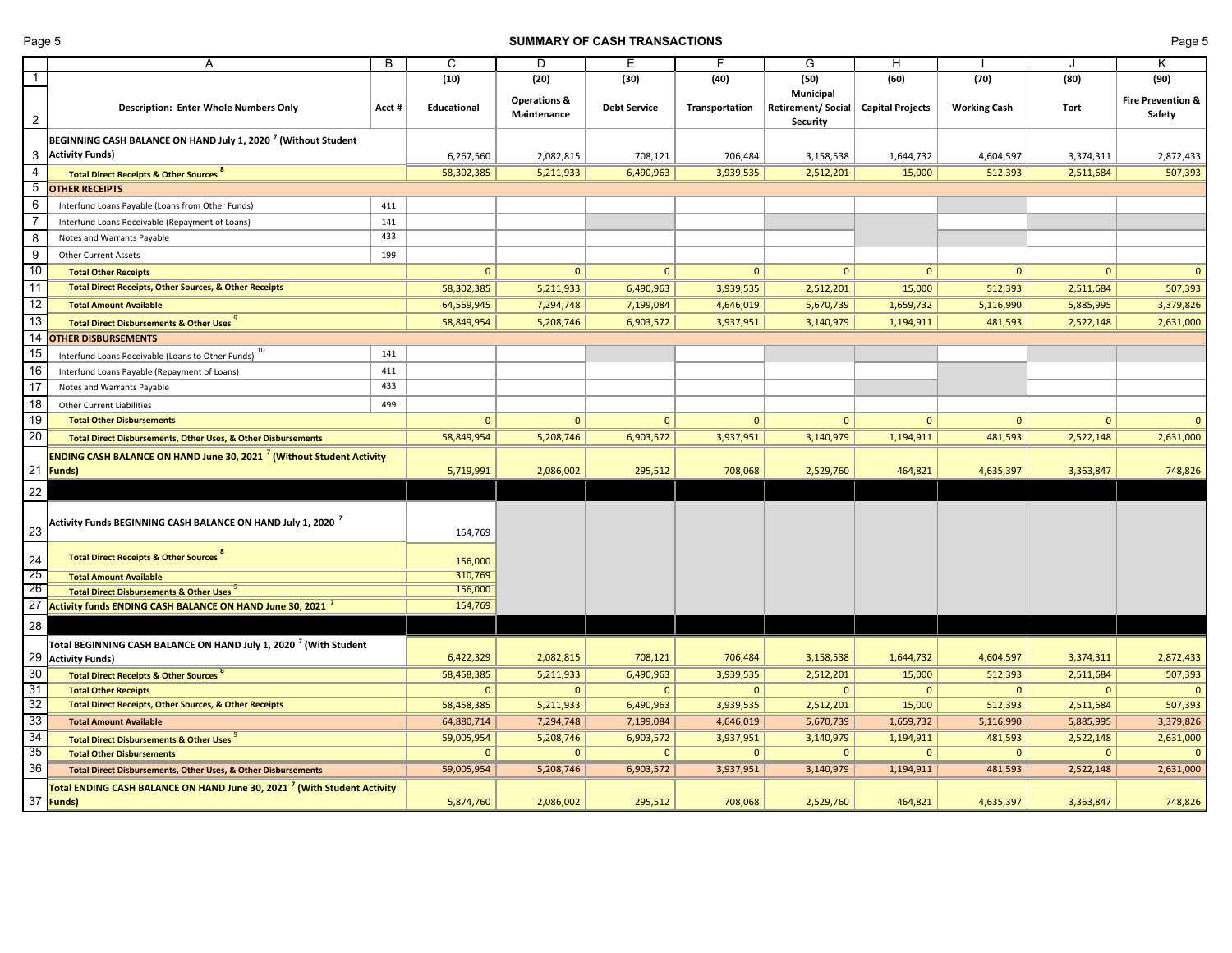## Page 6 **ESTIMATED RECEIPTS/REVENUES** Page 6

|                 | Α                                                                                              | B      | C           | D                       | E                   | F              | G                        | Н                       |                     |           | κ                        |
|-----------------|------------------------------------------------------------------------------------------------|--------|-------------|-------------------------|---------------------|----------------|--------------------------|-------------------------|---------------------|-----------|--------------------------|
| 1               |                                                                                                |        | (10)        | (20)                    | (30)                | (40)           | (50)                     | (60)                    | (70)                | (80)      | (90)                     |
|                 |                                                                                                | Acct   | Educational | <b>Operations &amp;</b> | <b>Debt Service</b> | Transportation | Municipal                | <b>Capital Projects</b> | <b>Working Cash</b> | Tort      | <b>Fire Prevention 8</b> |
|                 | <b>Description: Enter Whole Numbers Only</b>                                                   | #      |             | Maintenance             |                     |                | <b>Retirement/Social</b> |                         |                     |           | Safety                   |
| $\overline{2}$  |                                                                                                |        |             |                         |                     |                | Security                 |                         |                     |           |                          |
| 3               | RECEIPTS/REVENUES FROM LOCAL SOURCES (1000)                                                    |        |             |                         |                     |                |                          |                         |                     |           |                          |
| 4               | AD VALOREM TAXES LEVIED BY LOCAL EDUCATION AGENCY                                              | 1100   |             |                         |                     |                |                          |                         |                     |           |                          |
|                 | Designated Purposes Levies <sup>11</sup> (1110-1120)                                           |        |             |                         |                     |                |                          |                         |                     |           |                          |
| $\sqrt{5}$      |                                                                                                | $\sim$ | 17,722,634  | 4,815,933               | 6,470,013           | 1,926,373      | 1,000,077                |                         | 481,593             | 2,467,684 | 481,593                  |
| 6               | Leasing Purposes Levy <sup>12</sup>                                                            | 1130   | 296,593     | 185,000                 |                     |                |                          |                         |                     |           |                          |
| 7               | Special Education Purposes Levy                                                                | 1140   | 385,275     |                         |                     |                |                          |                         |                     |           |                          |
| 8               | FICA and Medicare Only Levies                                                                  | 1150   |             |                         |                     |                | 1,250,024                |                         |                     |           |                          |
| 9               | Area Vocational Construction Purposes Levy                                                     | 1160   |             |                         |                     |                |                          |                         |                     |           |                          |
| 10              | Summer School Purposes Levy                                                                    | 1170   |             |                         |                     |                |                          |                         |                     |           |                          |
| 11              | Other Tax Levies (Describe & Itemize)                                                          | 1190   |             |                         |                     |                |                          |                         |                     |           |                          |
| 12              | <b>Total Ad Valorem Taxes Levied by District</b>                                               |        | 18,404,502  | 5,000,933               | 6,470,013           | 1,926,373      | 2,250,101                | $\mathbf 0$             | 481,593             | 2,467,684 | 481,593                  |
|                 | 13 PAYMENTS IN LIEU OF TAXES                                                                   | 1200   |             |                         |                     |                |                          |                         |                     |           |                          |
| 14              | Mobile Home Privilege Tax                                                                      | 1210   | 20,000      | 5,000                   | 4,650               | 2,000          | 3,100                    |                         | 500                 | 2,500     | 500                      |
| 15              | Payments from Local Housing Authority                                                          | 1220   | 11,000      | 3,000                   | 3,650               | 1,000          | 2,000                    |                         | 300                 | 1,500     | 300                      |
| 16              | Corporate Personal Property Replacement Taxes <sup>13</sup>                                    |        |             |                         |                     |                |                          |                         |                     |           |                          |
|                 |                                                                                                | 1230   | 3,800,525   | 150,000                 |                     | 330,000        | 215,000                  |                         |                     |           |                          |
| 17              | Other Payments in Lieu of Taxes (Describe & Itemize)                                           | 1290   |             |                         |                     |                |                          |                         |                     |           |                          |
| 18              | <b>Total Payments in Lieu of Taxes</b>                                                         |        | 3,831,525   | 158,000                 | 8,300               | 333,000        | 220,100                  | $\mathbf{0}$            | 800                 | 4,000     | 800                      |
|                 | 19 TUITION                                                                                     | 1300   |             |                         |                     |                |                          |                         |                     |           |                          |
| 20              | Regular Tuition from Pupils or Parents (In State)                                              | 1311   |             |                         |                     |                |                          |                         |                     |           |                          |
| 21              | Regular Tuition from Other Districts (In State)                                                | 1312   |             |                         |                     |                |                          |                         |                     |           |                          |
| 22              | Regular Tuition from Other Sources (In State)                                                  | 1313   |             |                         |                     |                |                          |                         |                     |           |                          |
| -23             | Regular Tuition from Other Sources (Out of State)                                              | 1314   |             |                         |                     |                |                          |                         |                     |           |                          |
| $\overline{24}$ | Summer School Tuition from Pupils or Parents (In State)                                        | 1321   | 20,000      |                         |                     |                |                          |                         |                     |           |                          |
| 25              | Summer School Tuition from Other Districts (In State)                                          | 1322   |             |                         |                     |                |                          |                         |                     |           |                          |
| 26              | Summer School Tuition from Other Sources (In State)                                            | 1323   |             |                         |                     |                |                          |                         |                     |           |                          |
| 27              | Summer School Tuition from Other Sources (Out of State)                                        | 1324   |             |                         |                     |                |                          |                         |                     |           |                          |
| 28              | CTE Tuition from Pupils or Parents (In State)                                                  | 1331   |             |                         |                     |                |                          |                         |                     |           |                          |
| 29              | CTE Tuition from Other Districts (In State)                                                    | 1332   |             |                         |                     |                |                          |                         |                     |           |                          |
| 30              | CTE Tuition from Other Sources (In State)                                                      | 1333   |             |                         |                     |                |                          |                         |                     |           |                          |
| 31              | CTE Tuition from Other Sources (Out of State)                                                  | 1334   |             |                         |                     |                |                          |                         |                     |           |                          |
| 32              | Special Education Tuition from Pupils or Parents (In State)                                    | 1341   |             |                         |                     |                |                          |                         |                     |           |                          |
| 33              | Special Education Tuition from Other Districts (In State)                                      | 1342   | 50,000      |                         |                     |                |                          |                         |                     |           |                          |
| 34              | Special Education Tuition from Other Sources (In State)                                        | 1343   |             |                         |                     |                |                          |                         |                     |           |                          |
| 35              | Special Education Tuition from Other Sources (Out of State)                                    | 1344   |             |                         |                     |                |                          |                         |                     |           |                          |
| 36              | Adult Tuition from Pupils or Parents (In State)                                                | 1351   |             |                         |                     |                |                          |                         |                     |           |                          |
| 37              | Adult Tuition from Other Districts (In State)                                                  | 1352   |             |                         |                     |                |                          |                         |                     |           |                          |
| -38             |                                                                                                | 1353   | 8,000       |                         |                     |                |                          |                         |                     |           |                          |
| 39              | Adult Tuition from Other Sources (In State)<br>Adult Tuition from Other Sources (Out of State) | 1354   |             |                         |                     |                |                          |                         |                     |           |                          |
| 40              |                                                                                                |        | 78,000      |                         |                     |                |                          |                         |                     |           |                          |
|                 | <b>Total Tuition</b>                                                                           |        |             |                         |                     |                |                          |                         |                     |           |                          |
| 41              | <b>TRANSPORTATION FEES</b>                                                                     | 1400   |             |                         |                     |                |                          |                         |                     |           |                          |
| 42              | Regular Transportation Fees from Pupils or Parents (In State)                                  | 1411   |             |                         |                     |                |                          |                         |                     |           |                          |
| 43              | Regular Transportation Fees from Other Districts (In State)                                    | 1412   |             |                         |                     |                |                          |                         |                     |           |                          |
| 44              | Regular Transportation Fees from Other Sources (In State)                                      | 1413   |             |                         |                     | 270,000        |                          |                         |                     |           |                          |
| 45              | Regular Transportation Fees from Co-curricular Activities (In State)                           | 1415   |             |                         |                     | 140,000        |                          |                         |                     |           |                          |
| 46              | Regular Transportation Fees from Other Sources (Out of State)                                  | 1416   |             |                         |                     |                |                          |                         |                     |           |                          |
| 47              | Summer School Transportation Fees from Pupils or Parents (In State)                            | 1421   |             |                         |                     |                |                          |                         |                     |           |                          |
| -48             | Summer School Transportation Fees from Other Districts (In State)                              | 1422   |             |                         |                     |                |                          |                         |                     |           |                          |
| -49             | Summer School Transportation Fees from Other Sources (In State)                                | 1423   |             |                         |                     |                |                          |                         |                     |           |                          |
| 50              | Summer School Transportation Fees from Other Sources (Out of State)                            | 1424   |             |                         |                     |                |                          |                         |                     |           |                          |
| 51              | CTE Transportation Fees from Pupils or Parents (In State)                                      | 1431   |             |                         |                     |                |                          |                         |                     |           |                          |
| 52              | CTE Transportation Fees from Other Districts (In State)                                        | 1432   |             |                         |                     |                |                          |                         |                     |           |                          |
| 53              | CTE Transportation Fees from Other Sources (In State)                                          | 1433   |             |                         |                     |                |                          |                         |                     |           |                          |
| 54              | CTE Transportation Fees from Other Sources (Out of State)                                      | 1434   |             |                         |                     |                |                          |                         |                     |           |                          |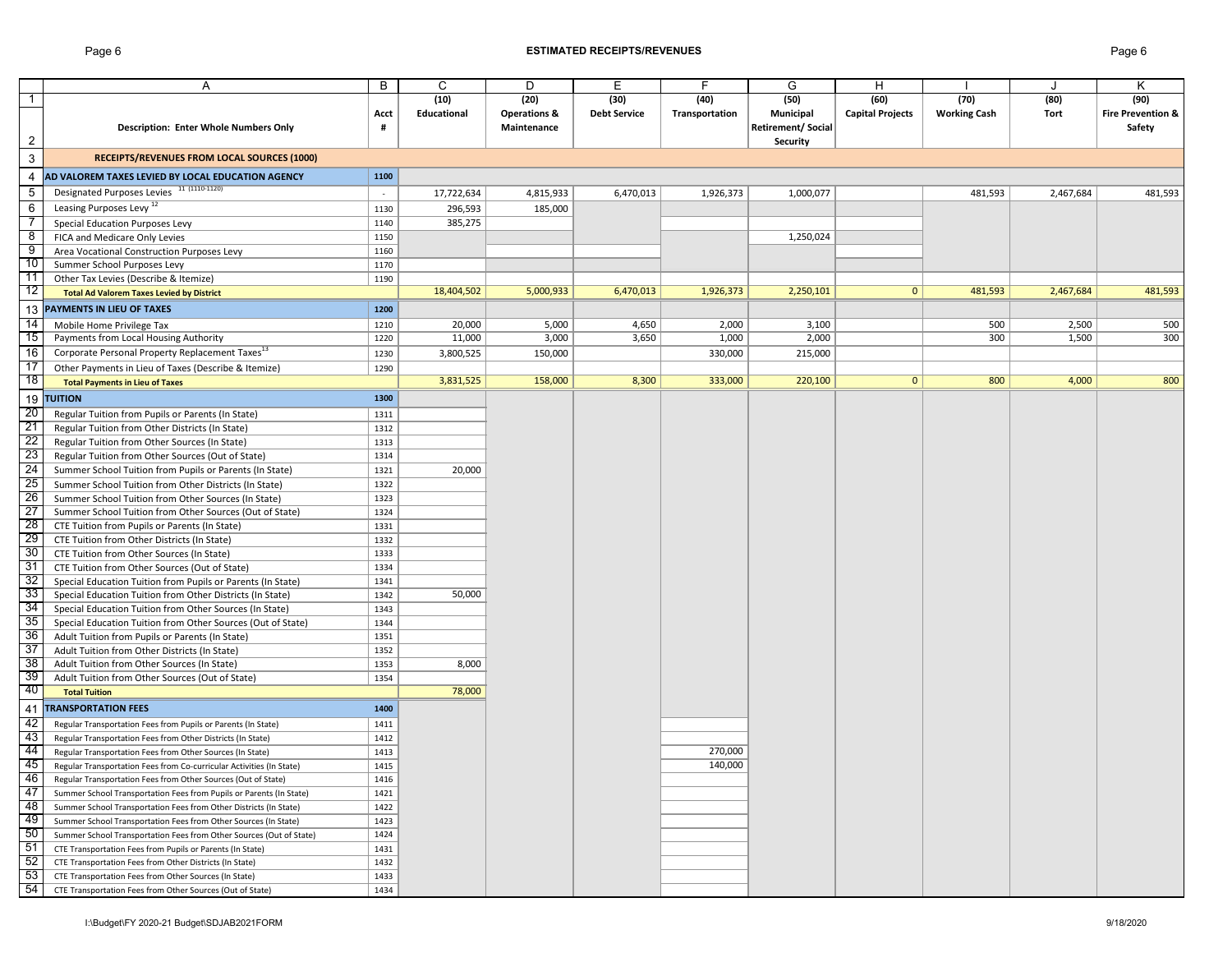# Page 7 **ESTIMATED RECEIPTS/REVENUES** Page 7

|                | Α                                                                           | B            | C                 | D                       | E                   | F              | G                        | H                       |                     | J      | Κ                            |
|----------------|-----------------------------------------------------------------------------|--------------|-------------------|-------------------------|---------------------|----------------|--------------------------|-------------------------|---------------------|--------|------------------------------|
| $\mathbf{1}$   |                                                                             |              | (10)              | (20)                    | (30)                | (40)           | (50)                     | (60)                    | (70)                | (80)   | (90)                         |
|                |                                                                             | Acct         | Educational       | <b>Operations &amp;</b> | <b>Debt Service</b> | Transportation | Municipal                | <b>Capital Projects</b> | <b>Working Cash</b> | Tort   | <b>Fire Prevention &amp;</b> |
|                | <b>Description: Enter Whole Numbers Only</b>                                | #            |                   | Maintenance             |                     |                | <b>Retirement/Social</b> |                         |                     |        | Safety                       |
| $\overline{2}$ |                                                                             |              |                   |                         |                     |                | <b>Security</b>          |                         |                     |        |                              |
| 55             | Special Education Transportation Fees from Pupils or Parents (In State)     | 1441         |                   |                         |                     |                |                          |                         |                     |        |                              |
| 56             | Special Education Transportation Fees from Other Districts (In State)       | 1442         |                   |                         |                     |                |                          |                         |                     |        |                              |
| 57             | Special Education Transportation Fees from Other Sources (In State)         | 1443         |                   |                         |                     | 60,000         |                          |                         |                     |        |                              |
| 58             | Special Education Transportation Fees from Other Sources (Out of State)     | 1444         |                   |                         |                     |                |                          |                         |                     |        |                              |
| -59            | Adult Transportation Fees from Pupils or Parents (In State)                 | 1451         |                   |                         |                     |                |                          |                         |                     |        |                              |
| 60             | Adult Transportation Fees from Other Districts (In State)                   | 1452         |                   |                         |                     |                |                          |                         |                     |        |                              |
| 61             | Adult Transportation Fees from Other Sources (In State)                     | 1453         |                   |                         |                     |                |                          |                         |                     |        |                              |
| 62             | Adult Transportation Fees from Other Sources (Out of State)                 | 1454         |                   |                         |                     |                |                          |                         |                     |        |                              |
| -63            | <b>Total Transportation Fees</b>                                            |              |                   |                         |                     | 470,000        |                          |                         |                     |        |                              |
| 64             | <b>EARNINGS ON INVESTMENTS</b>                                              | 1500         |                   |                         |                     |                |                          |                         |                     |        |                              |
| 65             | Interest on Investments                                                     | 1510         | 90,000            | 15,000                  | 12,650              | 10,000         | 42,000                   | 15,000                  | 30,000              | 40,000 | 25,000                       |
| 66             | Gain or Loss on Sale of Investments                                         | 1520         |                   |                         |                     |                |                          |                         |                     |        |                              |
| -67            | <b>Total Earnings on Investments</b>                                        |              | 90,000            | 15,000                  | 12,650              | 10,000         | 42,000                   | 15,000                  | 30,000              | 40,000 | 25,000                       |
|                | 68 FOOD SERVICE                                                             | 1600         |                   |                         |                     |                |                          |                         |                     |        |                              |
| 69             | Sales to Pupils - Lunch                                                     | 1611         | 360,000           |                         |                     |                |                          |                         |                     |        |                              |
| 70             | Sales to Pupils - Breakfast                                                 | 1612         | 25,500            |                         |                     |                |                          |                         |                     |        |                              |
| 71             | Sales to Pupils - A la Carte                                                | 1613         | 100,000           |                         |                     |                |                          |                         |                     |        |                              |
| 72             | Sales to Pupils - Other (Describe & Itemize)                                | 1614         |                   |                         |                     |                |                          |                         |                     |        |                              |
| 73             | Sales to Adults                                                             | 1620         | 500               |                         |                     |                |                          |                         |                     |        |                              |
| 74             | Other Food Service (Describe & Itemize)                                     | 1690         | 13,900            |                         |                     |                |                          |                         |                     |        |                              |
| 75             | <b>Total Food Service</b>                                                   |              | 499,900           |                         |                     |                |                          |                         |                     |        |                              |
| 76             | DISTRICT/SCHOOL ACTIVITY INCOME                                             | 1700         |                   |                         |                     |                |                          |                         |                     |        |                              |
| 77             |                                                                             |              |                   |                         |                     |                |                          |                         |                     |        |                              |
| -78            | Admissions - Athletic<br>Admissions - Other                                 | 1711<br>1719 | 201,000<br>35,000 |                         |                     |                |                          |                         |                     |        |                              |
| 79             | Fees                                                                        | 1720         | 28,000            |                         |                     |                |                          |                         |                     |        |                              |
| 80             | <b>Book Store Sales</b>                                                     | 1730         |                   |                         |                     |                |                          |                         |                     |        |                              |
| 81             | Other District/School Activity Revenue (Describe & Itemize)                 | 1790         | 15,000            |                         |                     |                |                          |                         |                     |        |                              |
| 82             | <b>Student Activity Fund Revenues</b>                                       | 1799         | 156,000           |                         |                     |                |                          |                         |                     |        |                              |
| -83            | Total District/School Activity Income (without Student Activity Funds 1799) |              | 279,000           | $\Omega$                |                     |                |                          |                         |                     |        |                              |
| -84            | Total District/School Activity Income (with Student Activity Funds 1799)    |              | 435,000           |                         |                     |                |                          |                         |                     |        |                              |
| 85             | <b>TEXTBOOK INCOME</b>                                                      | 1800         |                   |                         |                     |                |                          |                         |                     |        |                              |
| 86             | Rentals - Regular Textbooks                                                 | 1811         | 260,000           |                         |                     |                |                          |                         |                     |        |                              |
| -87            | Rentals - Summer School Textbooks                                           | 1812         |                   |                         |                     |                |                          |                         |                     |        |                              |
| -88            | Rentals - Adult/Continuing Education Textbooks                              | 1813         |                   |                         |                     |                |                          |                         |                     |        |                              |
| 89             | Rentals - Other (Describe)                                                  | 1819         |                   |                         |                     |                |                          |                         |                     |        |                              |
| 90             | Sales - Regular Textbooks                                                   | 1821         |                   |                         |                     |                |                          |                         |                     |        |                              |
| -91            | Sales - Summer School Textbooks                                             | 1822         |                   |                         |                     |                |                          |                         |                     |        |                              |
| 92             | Sales - Adult/Continuing Education Textbooks                                | 1823         |                   |                         |                     |                |                          |                         |                     |        |                              |
| 93             | Sales - Other (Describe & Itemize)                                          | 1829         |                   |                         |                     |                |                          |                         |                     |        |                              |
| 94             | Other (Describe & Itemize)                                                  | 1890         |                   |                         |                     |                |                          |                         |                     |        |                              |
| -95            | <b>Total Textbooks</b>                                                      |              | 260,000           |                         |                     |                |                          |                         |                     |        |                              |
| 96             | <b>OTHER REVENUE FROM LOCAL SOURCES</b>                                     | 1900         |                   |                         |                     |                |                          |                         |                     |        |                              |
| 97             | Rentals                                                                     | 1910         | 5,000             | 8,000                   |                     |                |                          |                         |                     |        |                              |
| 98             | Contributions and Donations from Private Sources                            | 1920         | 1,214,200         |                         |                     |                |                          |                         |                     |        |                              |
| -99            | Impact Fees from Municipal or County Governments                            | 1930         |                   |                         |                     |                |                          |                         |                     |        |                              |
| 100            | Services Provided Other Districts                                           | 1940         | 307,000           |                         |                     |                |                          |                         |                     |        |                              |
| 101            | Refund of Prior Years' Expenditures                                         | 1950         |                   |                         |                     |                |                          |                         |                     |        |                              |
| 102            | Payments of Surplus Moneys from TIF Districts                               | 1960         |                   |                         |                     |                |                          |                         |                     |        |                              |
| 103            | Drivers' Education Fees                                                     | 1970         | 45,000            |                         |                     |                |                          |                         |                     |        |                              |
| 104            | Proceeds from Vendors' Contracts                                            | 1980         |                   |                         |                     |                |                          |                         |                     |        |                              |
| 105            | School Facility Occupation Tax Proceeds                                     | 1983         |                   |                         |                     |                |                          |                         |                     |        |                              |
| 106            | Payment from Other Districts                                                | 1991         |                   |                         |                     |                |                          |                         |                     |        |                              |
| 107            | Sale of Vocational Projects                                                 | 1992         |                   |                         |                     |                |                          |                         |                     |        |                              |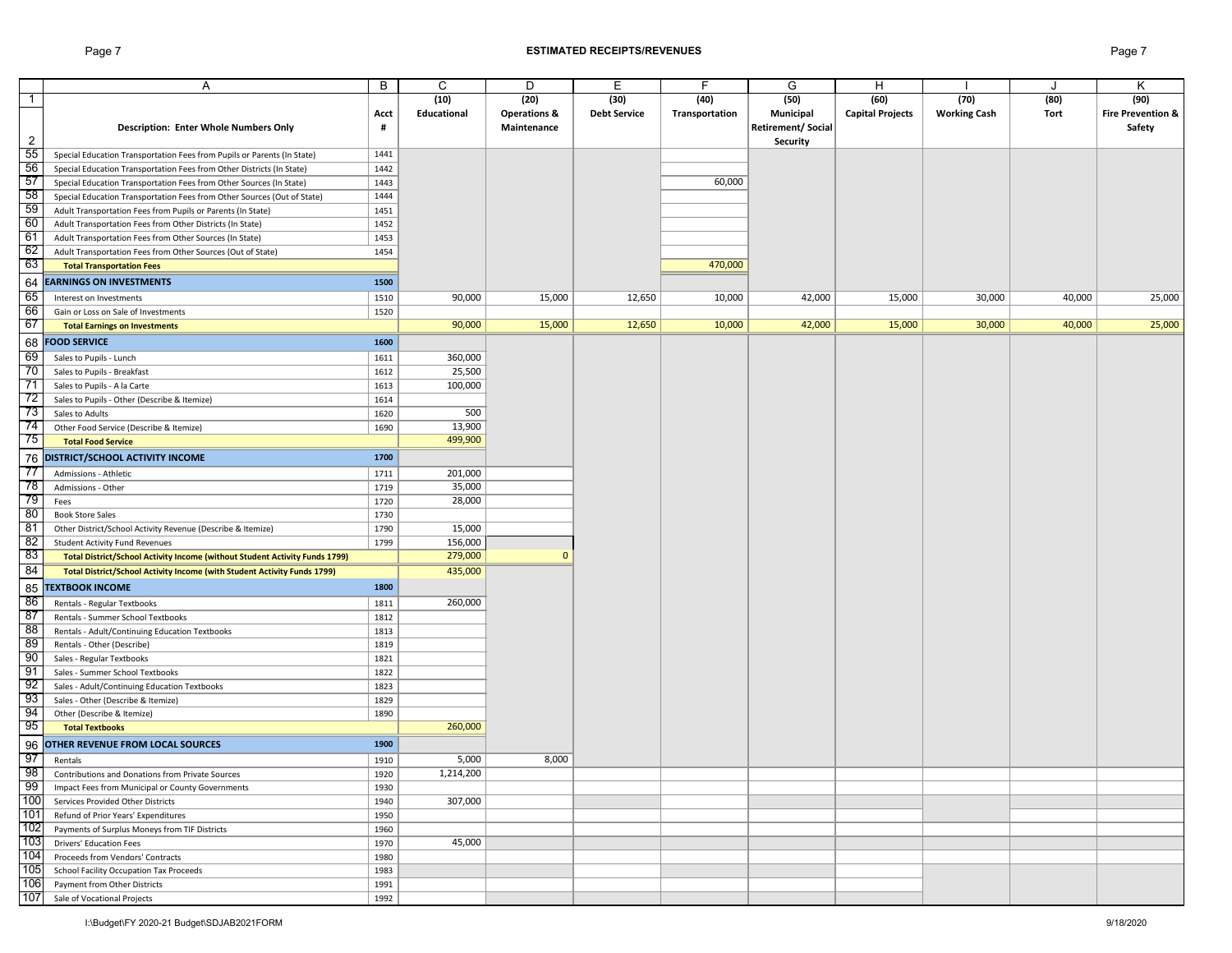## Page 8 **ESTIMATED RECEIPTS/REVENUES** Page 8

|                | A                                                                                    | B    | C            | D                       | Е                   | F              | G                        | H                       |                     |              | Κ                            |
|----------------|--------------------------------------------------------------------------------------|------|--------------|-------------------------|---------------------|----------------|--------------------------|-------------------------|---------------------|--------------|------------------------------|
| $\overline{1}$ |                                                                                      |      | (10)         | (20)                    | (30)                | (40)           | (50)                     | (60)                    | (70)                | (80)         | (90)                         |
|                |                                                                                      | Acct | Educational  | <b>Operations &amp;</b> | <b>Debt Service</b> | Transportation | Municipal                | <b>Capital Projects</b> | <b>Working Cash</b> | Tort         | <b>Fire Prevention &amp;</b> |
|                | Description: Enter Whole Numbers Only                                                | #    |              | Maintenance             |                     |                | <b>Retirement/Social</b> |                         |                     |              | Safety                       |
| $\overline{2}$ |                                                                                      |      |              |                         |                     |                | Security                 |                         |                     |              |                              |
| 108            | Other Local Fees (Describe & Itemize)                                                | 1993 | 150,000      |                         |                     |                |                          |                         |                     |              |                              |
| 109            | Other Local Revenues (Describe & Itemize)                                            | 1999 | 412,400      | 30,000                  |                     | 55,000         |                          |                         |                     |              |                              |
| 110            | <b>Total Other Revenue from Local Sources</b>                                        |      | 2,133,600    | 38,000                  | $\mathbf{0}$        | 55,000         | $\mathbf{0}$             | $\mathbf{0}$            | $\overline{0}$      | $\mathbf{0}$ | $\mathbf{0}$                 |
|                | Total Receipts/Revenues from Local Sources (without Student Activity Funds           |      |              |                         |                     |                |                          |                         |                     |              |                              |
| 111            | 1799)                                                                                | 1000 | 25,576,527   | 5,211,933               | 6,490,963           | 2,794,373      | 2,512,201                | 15,000                  | 512,393             | 2,511,684    | 507,393                      |
|                | <b>Total Receipts/Revenues from Local Sources (with Student Activity Funds 1799)</b> |      |              |                         |                     |                |                          |                         |                     |              |                              |
| 112            |                                                                                      |      | 25,732,527   |                         |                     |                |                          |                         |                     |              |                              |
|                | FLOW-THROUGH RECEIPTS/REVENUES FROM ONE                                              |      |              |                         |                     |                |                          |                         |                     |              |                              |
|                | 113 DISTRICT TO ANOTHER DISTRICT (2000)                                              |      |              |                         |                     |                |                          |                         |                     |              |                              |
| 114            | Flow-Through Revenue from State Sources                                              | 2100 |              |                         |                     |                |                          |                         |                     |              |                              |
| 115            | Flow-Through Revenue from Federal Sources                                            | 2200 |              |                         |                     |                |                          |                         |                     |              |                              |
| 116            | Other Flow-Through Revenue (Describe & Itemize)                                      | 2300 |              |                         |                     |                |                          |                         |                     |              |                              |
| 117            | <b>Total Flow-Through Receipts/Revenues From</b>                                     | 2000 | $\mathbf{0}$ | $\mathbf{0}$            |                     | $\mathbf{0}$   | $\Omega$                 |                         |                     |              |                              |
|                | <b>One District to Another District</b>                                              |      |              |                         |                     |                |                          |                         |                     |              |                              |
|                | 118 RECEIPTS/REVENUES FROM STATE SOURCES (3000)                                      |      |              |                         |                     |                |                          |                         |                     |              |                              |
|                | 119 UNRESTRICTED GRANTS-IN-AID (3001-3099)                                           |      |              |                         |                     |                |                          |                         |                     |              |                              |
| 120            | Evidence Based Funding Formula (Section 18-8.15)                                     | 3001 | 16,172,150   |                         |                     |                |                          |                         |                     |              |                              |
| 121            | Reorganization Incentives (Accounts 3005-3021)                                       | 3005 |              |                         |                     |                |                          |                         |                     |              |                              |
| 122            | <b>Fast Growth District Grants</b>                                                   | 3030 |              |                         |                     |                |                          |                         |                     |              |                              |
| 123            | Other Unrestricted Grants-In-Aid From State Sources (Describe & Itemize)             | 3099 | 444,935      |                         |                     |                |                          |                         |                     |              |                              |
| 124            | <b>Total Unrestricted Grants-In-Aid</b>                                              |      | 16,617,085   | $\mathbf{0}$            | $\mathbf{0}$        | $\mathbf{0}$   | $\mathbf{0}$             | $\mathbf{0}$            |                     | $\mathbf{0}$ | $\Omega$                     |
|                | 125 RESTRICTED GRANTS-IN-AID (3100-3900)                                             |      |              |                         |                     |                |                          |                         |                     |              |                              |
|                | 126 SPECIAL EDUCATION                                                                |      |              |                         |                     |                |                          |                         |                     |              |                              |
| 127            | Special Education - Private Facility Tuition                                         | 3100 | 1,054,124    |                         |                     |                |                          |                         |                     |              |                              |
| 128            | Special Education - Funding for Children Requiring Sp Ed Services                    | 3105 |              |                         |                     |                |                          |                         |                     |              |                              |
| 129            | Special Education - Personnel                                                        | 3110 |              |                         |                     |                |                          |                         |                     |              |                              |
| 130            | Special Education - Orphanage - Individual                                           | 3120 | 315,000      |                         |                     |                |                          |                         |                     |              |                              |
| 131            | Special Education - Orphanage - Summer Individual                                    | 3130 | 35,000       |                         |                     |                |                          |                         |                     |              |                              |
| 132            | Special Education - Summer School                                                    | 3145 |              |                         |                     |                |                          |                         |                     |              |                              |
| 133            | Special Education - Other (Describe & Itemize)                                       | 3199 |              |                         |                     |                |                          |                         |                     |              |                              |
| 134            | <b>Total Special Education</b>                                                       |      | 1,404,124    | $\mathbf{0}$            |                     | $\mathbf{0}$   |                          |                         |                     |              |                              |
|                | 135 CAREER AND TECHNICAL EDUCATION (CTE)                                             |      |              |                         |                     |                |                          |                         |                     |              |                              |
| 136            | CTE - Technical Education - Tech Prep                                                | 3200 |              |                         |                     |                |                          |                         |                     |              |                              |
| 137            | CTE - Secondary Program Improvement (CTEI)                                           | 3220 |              |                         |                     |                |                          |                         |                     |              |                              |
| 138            | CTE - WECEP                                                                          | 3225 |              |                         |                     |                |                          |                         |                     |              |                              |
| 139            | CTE - Agriculture Education                                                          | 3235 | 21,000       |                         |                     |                |                          |                         |                     |              |                              |
| 140            | CTE - Instructor Practicum                                                           | 3240 |              |                         |                     |                |                          |                         |                     |              |                              |
| 141            | CTE - Student Organizations                                                          | 3270 |              |                         |                     |                |                          |                         |                     |              |                              |
| 142            | CTE - Other (Describe & Itemize)                                                     | 3299 |              |                         |                     |                |                          |                         |                     |              |                              |
| 143            | <b>Total Career and Technical Education</b>                                          |      | 21,000       | $\mathbf{0}$            |                     |                | $\Omega$                 |                         |                     |              |                              |
|                | <b>144 BILINGUAL EDUCATION</b>                                                       |      |              |                         |                     |                |                          |                         |                     |              |                              |
| 145            | Bilingual Education - Downstate - TPI and TBE                                        | 3305 |              |                         |                     |                |                          |                         |                     |              |                              |
| 146            | Bilingual Education - Downstate - Transitional Bilingual Education                   | 3310 |              |                         |                     |                |                          |                         |                     |              |                              |
| 147            | <b>Total Bilingual Education</b>                                                     |      | $\mathbf{0}$ |                         |                     |                | $\mathbf{0}$             |                         |                     |              |                              |
| 148            | State Free Lunch & Breakfast                                                         | 3360 | 16,000       |                         |                     |                |                          |                         |                     |              |                              |
| 149            | School Breakfast Initiative                                                          | 3365 |              |                         |                     |                |                          |                         |                     |              |                              |
| 150            | <b>Driver Education</b>                                                              | 3370 | 56,000       |                         |                     |                |                          |                         |                     |              |                              |
| 151            | Adult Education (from ICCB)                                                          | 3410 |              |                         |                     |                |                          |                         |                     |              |                              |
| 152            | Adult Education - Other (Describe & Itemize)                                         | 3499 |              |                         |                     |                |                          |                         |                     |              |                              |
|                | 153 TRANSPORTATION                                                                   |      |              |                         |                     |                |                          |                         |                     |              |                              |
| 154            | Transportation - Regular and Vocational                                              | 3500 |              |                         |                     | 527,597        |                          |                         |                     |              |                              |
| 155            | Transportation - Special Education                                                   | 3510 |              |                         |                     | 617,565        |                          |                         |                     |              |                              |
|                |                                                                                      |      |              |                         |                     |                |                          |                         |                     |              |                              |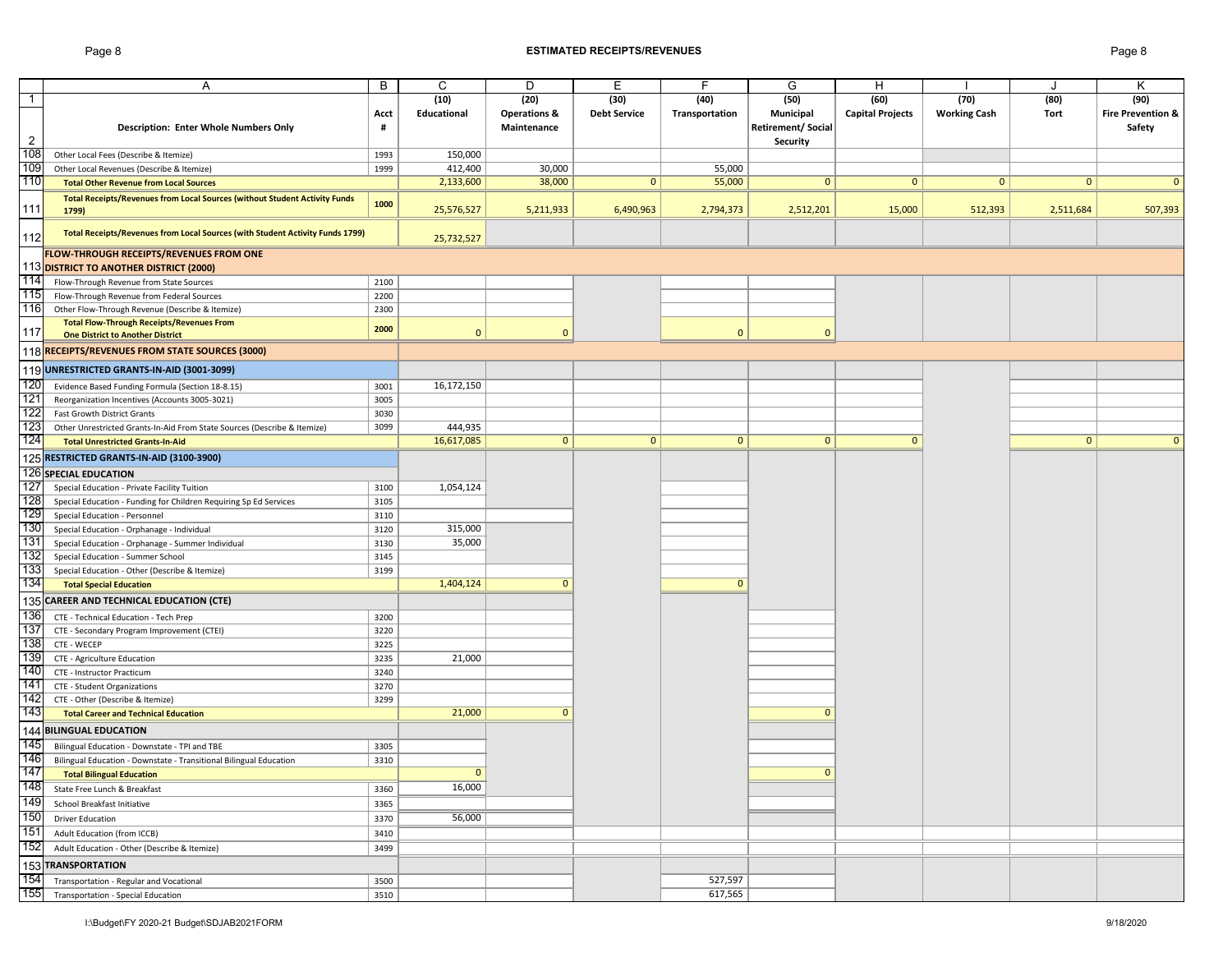## Page 9 **ESTIMATED RECEIPTS/REVENUES** Page 9

|                | Α                                                                                          | B            | C            | D                       | Е                       | F.             | G                        | H                       |                     | J            | Κ                            |
|----------------|--------------------------------------------------------------------------------------------|--------------|--------------|-------------------------|-------------------------|----------------|--------------------------|-------------------------|---------------------|--------------|------------------------------|
| $\mathbf{1}$   |                                                                                            |              | (10)         | (20)                    | (30)                    | (40)           | (50)                     | (60)                    | (70)                | (80)         | (90)                         |
|                |                                                                                            | Acct         | Educational  | <b>Operations &amp;</b> | <b>Debt Service</b>     | Transportation | Municipal                | <b>Capital Projects</b> | <b>Working Cash</b> | Tort         | <b>Fire Prevention &amp;</b> |
|                | <b>Description: Enter Whole Numbers Only</b>                                               | #            |              | Maintenance             |                         |                | <b>Retirement/Social</b> |                         |                     |              | Safety                       |
| $\overline{2}$ |                                                                                            |              |              |                         |                         |                | Security                 |                         |                     |              |                              |
| 156            | Transportation - Other (Describe & Itemize)                                                | 3599         |              |                         |                         |                |                          |                         |                     |              |                              |
| 157            | <b>Total Transportation</b>                                                                |              | $\mathbf{0}$ | $\mathbf{0}$            |                         | 1,145,162      | $\mathbf{0}$             |                         |                     |              |                              |
| 158            | Learning Improvement - Change Grants                                                       | 3610         |              |                         |                         |                |                          |                         |                     |              |                              |
| 159            | Scientific Literacy                                                                        | 3660         |              |                         |                         |                |                          |                         |                     |              |                              |
| 160            | Truant Alternative/Optional Education                                                      | 3695         | 55,000       |                         |                         |                |                          |                         |                     |              |                              |
| 161            | Early Childhood - Block Grant                                                              | 3705         | 1,053,544    |                         |                         |                |                          |                         |                     |              |                              |
| 162            | Chicago General Education Block Grant                                                      | 3766         |              |                         |                         |                |                          |                         |                     |              |                              |
| 163            | Chicago Educational Services Block Grant                                                   | 3767         |              |                         |                         |                |                          |                         |                     |              |                              |
| 164            | School Safety & Educational Improvement Block Grant                                        | 3775         |              |                         |                         |                |                          |                         |                     |              |                              |
| 165            | Technology - Technology for Success                                                        | 3780         |              |                         |                         |                |                          |                         |                     |              |                              |
| 166            | <b>State Charter Schools</b>                                                               | 3815         |              |                         |                         |                |                          |                         |                     |              |                              |
| 167            | Extended Learning Opportunities - Summer Bridges                                           | 3825         |              |                         |                         |                |                          |                         |                     |              |                              |
| 168            | Infrastructure Improvements - Planning/Construction                                        | 3920         |              |                         |                         |                |                          |                         |                     |              |                              |
| 169            | School Infrastructure - Maintenance Projects                                               | 3925         |              |                         |                         |                |                          |                         |                     |              |                              |
| 170            | Other Restricted Revenue from State Sources (Describe & Itemize)                           | 3999         | 324,764      |                         |                         |                |                          |                         |                     |              |                              |
| 171            | <b>Total Restricted Grants-In-Aid</b>                                                      |              | 2,930,432    | 0                       | 0                       | 1,145,162      | 0                        | 0                       | 0                   | 0            | $\mathbf{0}$                 |
| 172            | <b>Total Receipts/Revenues from State Sources</b>                                          | 3000         | 19,547,517   | 0                       | $\overline{\mathbf{0}}$ | 1,145,162      | 0                        | 0                       | $\overline{0}$      | 0            | $\overline{0}$               |
|                | 173 RECEIPTS/REVENUES FROM FEDERAL SOURCES (4000)                                          |              |              |                         |                         |                |                          |                         |                     |              |                              |
|                | UNRESTRICTED GRANTS-IN-AID RECEIVED DIRECTLY FROM FEDERAL GOVT. (4001-                     |              |              |                         |                         |                |                          |                         |                     |              |                              |
|                | 174 4009)                                                                                  |              |              |                         |                         |                |                          |                         |                     |              |                              |
| 175            | Federal Impact Aid                                                                         | 4001         |              |                         |                         |                |                          |                         |                     |              |                              |
|                | Other Unrestricted Grants-In-Aid Received Directly from the Federal Govt. (Describe   4009 |              |              |                         |                         |                |                          |                         |                     |              |                              |
| 176            | & Itemize)                                                                                 |              |              |                         |                         |                |                          |                         |                     |              |                              |
| 177            | Total Unrestricted Grants-In-Aid Received Directly from Fed Govt                           |              | $\mathbf{0}$ | $\mathbf{0}$            | $\mathbf{0}$            | $\mathbf{0}$   | $\mathbf{0}$             | $\mathbf{0}$            | $\mathbf{0}$        | $\mathbf{0}$ | $\mathbf{0}$                 |
|                | RESTRICTED GRANTS-IN-AID RECEIVED DIRECTLY FROM FEDERAL GOVT                               |              |              |                         |                         |                |                          |                         |                     |              |                              |
|                | 178 (4045-4090)                                                                            |              |              |                         |                         |                |                          |                         |                     |              |                              |
| 179            | <b>Head Start</b>                                                                          | 4045         | 1,990,396    |                         |                         |                |                          |                         |                     |              |                              |
| 180            | <b>Construction (Impact Aid)</b>                                                           | 4050         |              |                         |                         |                |                          |                         |                     |              |                              |
| 181            | MAGNET<br>Other Restricted Grants-In-Aid Received Directly from Federal Govt.              | 4060<br>4090 |              |                         |                         |                |                          |                         |                     |              |                              |
| 182            | (Describe & Itemize)                                                                       |              |              |                         |                         |                |                          |                         |                     |              |                              |
| 183            | Total Restricted Grants-In-Aid Received Directly from Federal Govt.                        |              | 1,990,396    | $\mathbf{0}$            |                         | $\mathbf{0}$   | $\mathbf{0}$             | $\mathbf{0}$            |                     |              | $\mathbf{0}$                 |
|                | RESTRICTED GRANTS-IN-AID RECEIVED FROM FEDERAL                                             |              |              |                         |                         |                |                          |                         |                     |              |                              |
|                | 184 GOVT. THRU THE STATE (4100-4999)                                                       |              |              |                         |                         |                |                          |                         |                     |              |                              |
|                | <b>185 TITLE V</b>                                                                         |              |              |                         |                         |                |                          |                         |                     |              |                              |
| 186            | Title V - Flexibility and Accountability                                                   | 4100         |              |                         |                         |                |                          |                         |                     |              |                              |
| 187            | Title V - SEA Projects                                                                     | 4105         |              |                         |                         |                |                          |                         |                     |              |                              |
| 188            | Title V - Rural Education Initiative (REI)                                                 | 4107         |              |                         |                         |                |                          |                         |                     |              |                              |
| 189            | Title V - Other (Describe & Itemize)                                                       | 4199         |              |                         |                         |                |                          |                         |                     |              |                              |
| 190            | <b>Total Title V</b>                                                                       |              | $\mathbf{0}$ | $\mathbf{0}$            |                         | $\mathbf{0}$   | $\Omega$                 |                         |                     |              |                              |
|                | 191 FOOD SERVICE                                                                           |              |              |                         |                         |                |                          |                         |                     |              |                              |
| 192            | Breakfast Start-Up Expansion                                                               | 4200         |              |                         |                         |                |                          |                         |                     |              |                              |
| 193            | National School Lunch Program                                                              | 4210         | 1,261,000    |                         |                         |                |                          |                         |                     |              |                              |
| 194            | Special Milk Program                                                                       | 4215         |              |                         |                         |                |                          |                         |                     |              |                              |
| 195            | School Breakfast Program                                                                   | 4220         | 408,000      |                         |                         |                |                          |                         |                     |              |                              |
| 196            | Summer Food Service Admin/Program                                                          | 4225         | 50,000       |                         |                         |                |                          |                         |                     |              |                              |
| 197            | Child and Adult Care Food Program                                                          | 4226         |              |                         |                         |                |                          |                         |                     |              |                              |
| 198            | Fresh Fruit and Vegetables                                                                 | 4240         |              |                         |                         |                |                          |                         |                     |              |                              |
| 199            | Food Service - Other (Describe & Itemize)                                                  | 4299         |              |                         |                         |                |                          |                         |                     |              |                              |
| 200            | <b>Total Food Service</b>                                                                  |              | 1,719,000    |                         |                         |                | $\mathbf{0}$             |                         |                     |              |                              |
|                | 201 TITLE I                                                                                |              |              |                         |                         |                |                          |                         |                     |              |                              |
| 202            | Title I - Low Income                                                                       | 4300         | 2,942,567    |                         |                         |                |                          |                         |                     |              |                              |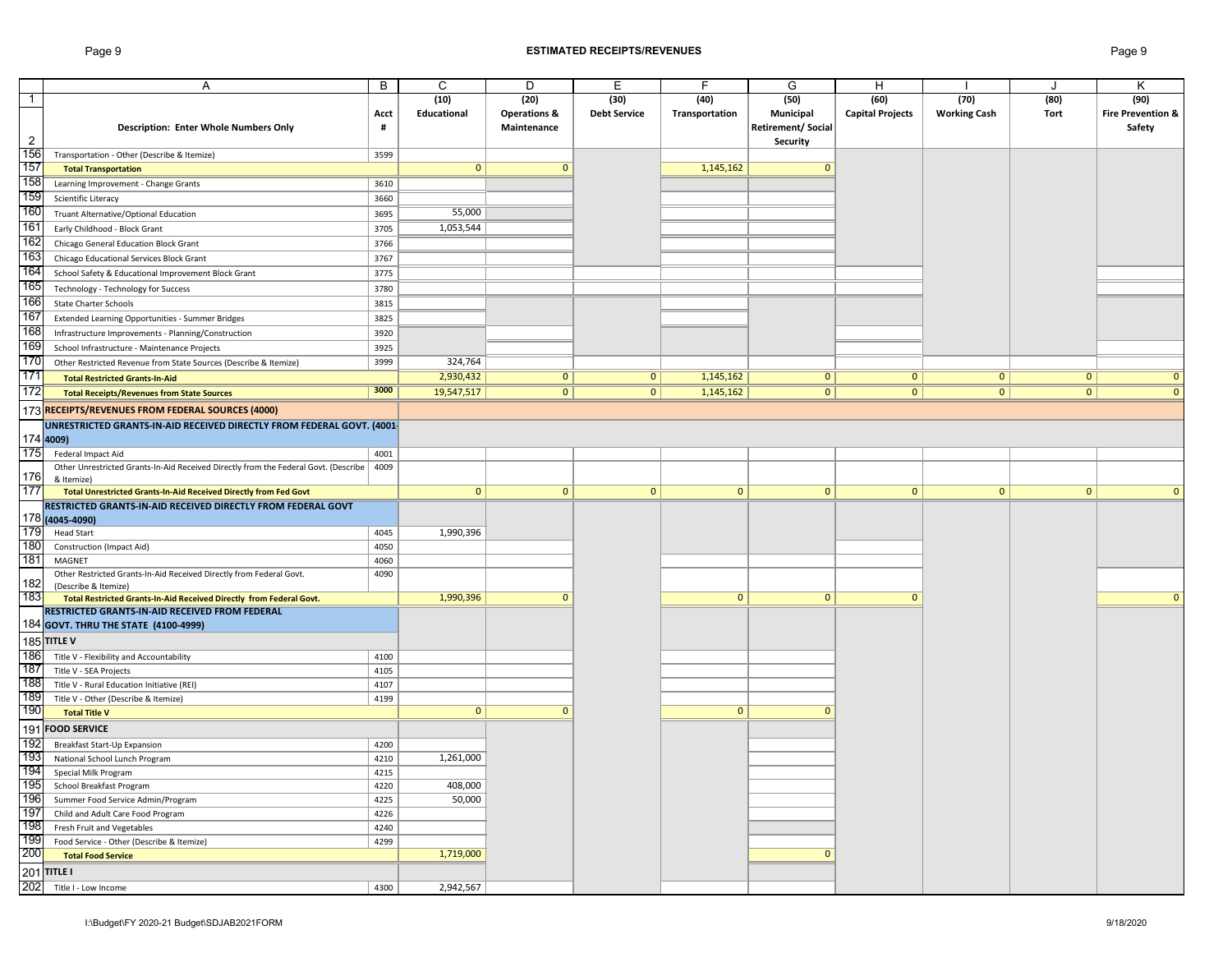# Page 10 **ESTIMATED RECEIPTS/REVENUES** Page 10

|                                                      | Α                                                                  | B            | C            | D                       | E                   | E              | G                        | Η                       |                     |              | Κ                            |
|------------------------------------------------------|--------------------------------------------------------------------|--------------|--------------|-------------------------|---------------------|----------------|--------------------------|-------------------------|---------------------|--------------|------------------------------|
| $\overline{1}$                                       |                                                                    |              | (10)         | (20)                    | (30)                | (40)           | (50)                     | (60)                    | (70)                | (80)         | (90)                         |
|                                                      |                                                                    | Acct         | Educational  | <b>Operations &amp;</b> | <b>Debt Service</b> | Transportation | Municipal                | <b>Capital Projects</b> | <b>Working Cash</b> | Tort         | <b>Fire Prevention &amp;</b> |
|                                                      | Description: Enter Whole Numbers Only                              | $\#$         |              | Maintenance             |                     |                | <b>Retirement/Social</b> |                         |                     |              | Safety                       |
| $\overline{2}$                                       |                                                                    |              |              |                         |                     |                | Security                 |                         |                     |              |                              |
| 203                                                  | Title I - Low Income - Neglected, Private                          | 4305         | 910,959      |                         |                     |                |                          |                         |                     |              |                              |
| 204                                                  | Title I - Migrant Education                                        | 4340         |              |                         |                     |                |                          |                         |                     |              |                              |
| 205                                                  | Title I - Other (Describe & Itemize)                               | 4399         |              |                         |                     |                |                          |                         |                     |              |                              |
| 206                                                  | <b>Total Title I</b>                                               |              | 3,853,526    | $\mathbf{0}$            |                     | $\overline{0}$ | $\mathbf{0}$             |                         |                     |              |                              |
|                                                      | 207 TITLE IV                                                       |              |              |                         |                     |                |                          |                         |                     |              |                              |
| 208                                                  |                                                                    |              |              |                         |                     |                |                          |                         |                     |              |                              |
| 209                                                  | Title IV - Student Support & Academic Enrichment Grant             | 4400         | 77,274       |                         |                     |                |                          |                         |                     |              |                              |
| 210                                                  | Title IV - 21st Century                                            | 4421<br>4499 |              |                         |                     |                |                          |                         |                     |              |                              |
| 211                                                  | Title IV - Other (Describe & Itemize)                              |              | 77,274       | $\mathbf{0}$            |                     | $\overline{0}$ | $\mathbf{0}$             |                         |                     |              |                              |
|                                                      | <b>Total Title IV</b>                                              |              |              |                         |                     |                |                          |                         |                     |              |                              |
|                                                      | 212 FEDERAL - SPECIAL EDUCATION                                    |              |              |                         |                     |                |                          |                         |                     |              |                              |
| 213                                                  | Federal Special Education - Preschool Flow-Through                 | 4600         | 142,663      |                         |                     |                |                          |                         |                     |              |                              |
| 214                                                  | Federal Special Education - Preschool Discretionary                | 4605         |              |                         |                     |                |                          |                         |                     |              |                              |
| 215                                                  | Federal Special Education - IDEA Flow Through                      | 4620         | 2,335,227    |                         |                     |                |                          |                         |                     |              |                              |
| 216                                                  | Federal Special Education - IDEA Room & Board                      | 4625         | 250,000      |                         |                     |                |                          |                         |                     |              |                              |
| 217                                                  | Federal Special Education - IDEA Discretionary                     | 4630         |              |                         |                     |                |                          |                         |                     |              |                              |
| 218                                                  | Federal Special Education - IDEA - Other (Describe & Itemize)      | 4699         |              |                         |                     |                |                          |                         |                     |              |                              |
| 219                                                  | <b>Total Federal Special Education</b>                             |              | 2,727,890    | $\Omega$                |                     | $\overline{0}$ | $\mathbf{0}$             |                         |                     |              |                              |
|                                                      | 220 CTE - PERKINS                                                  |              |              |                         |                     |                |                          |                         |                     |              |                              |
|                                                      | CTE - Perkins-Title IIIE Tech Prep                                 | 4770         |              |                         |                     |                |                          |                         |                     |              |                              |
| 221<br>222                                           | CTE - Other (Describe & Itemize)                                   | 4799         |              |                         |                     |                |                          |                         |                     |              |                              |
|                                                      | <b>Total CTE - Perkins</b>                                         |              | $\mathbf{0}$ | $\mathbf{0}$            |                     |                | $\overline{0}$           |                         |                     |              |                              |
|                                                      | Federal - Adult Education                                          | 4810         |              |                         |                     |                |                          |                         |                     |              |                              |
|                                                      | ARRA - General State Aid - Education Stabilization                 | 4850         |              |                         |                     |                |                          |                         |                     |              |                              |
|                                                      | ARRA - Title I - Low Income                                        | 4851         |              |                         |                     |                |                          |                         |                     |              |                              |
|                                                      | ARRA - Title I - Neglected, Private                                | 4852         |              |                         |                     |                |                          |                         |                     |              |                              |
|                                                      | ARRA - Title I - Delinquent, Private                               | 4853         |              |                         |                     |                |                          |                         |                     |              |                              |
|                                                      | ARRA - Title I - School Improvement (Part A)                       | 4854         |              |                         |                     |                |                          |                         |                     |              |                              |
|                                                      | ARRA - Title I - School Improvement (Section 1003g)                | 4855         |              |                         |                     |                |                          |                         |                     |              |                              |
|                                                      | ARRA - IDEA - Part B - Preschool                                   | 4856         |              |                         |                     |                |                          |                         |                     |              |                              |
|                                                      | ARRA - IDEA - Part B - Flow-Through                                | 4857         |              |                         |                     |                |                          |                         |                     |              |                              |
|                                                      | ARRA - Title IID - Technology - Formula                            | 4860         |              |                         |                     |                |                          |                         |                     |              |                              |
|                                                      | ARRA - Title IID - Technology - Competitive                        | 4861         |              |                         |                     |                |                          |                         |                     |              |                              |
|                                                      | ARRA - McKinney - Vento Homeless Education                         | 4862         |              |                         |                     |                |                          |                         |                     |              |                              |
|                                                      | ARRA - Child Nutrition Equipment Assistance                        | 4863         |              |                         |                     |                |                          |                         |                     |              |                              |
|                                                      | Impact Aid Formula Grants                                          | 4864         |              |                         |                     |                |                          |                         |                     |              |                              |
|                                                      | Impact Aid Competitive Grants                                      | 4865         |              |                         |                     |                |                          |                         |                     |              |                              |
|                                                      | Qualified Zone Academy Bond Tax Credits                            | 4866         |              |                         |                     |                |                          |                         |                     |              |                              |
|                                                      | Qualified School Construction Bond Credits                         | 4867         |              |                         |                     |                |                          |                         |                     |              |                              |
| 241                                                  | <b>Build America Bond Tax Credits</b>                              | 4868         |              |                         |                     |                |                          |                         |                     |              |                              |
| 242                                                  | Build America Bond Interest Reimbursement                          | 4869         |              |                         |                     |                |                          |                         |                     |              |                              |
|                                                      | ARRA - General State Aid - Other Government Services Stabilization | 4870         |              |                         |                     |                |                          |                         |                     |              |                              |
| 243<br>244                                           | Other ARRA Funds - II                                              | 4871         |              |                         |                     |                |                          |                         |                     |              |                              |
| 245                                                  | Other ARRA Funds - III                                             | 4872         |              |                         |                     |                |                          |                         |                     |              |                              |
| 246                                                  | Other ARRA Funds - IV                                              | 4873         |              |                         |                     |                |                          |                         |                     |              |                              |
| 247                                                  | Other ARRA Funds - V                                               | 4874         |              |                         |                     |                |                          |                         |                     |              |                              |
|                                                      | ARRA - Early Childhood                                             | 4875         |              |                         |                     |                |                          |                         |                     |              |                              |
| 248<br>249<br>250<br>251<br>252<br>253<br>254<br>255 | Other ARRA Funds - VII                                             | 4876         |              |                         |                     |                |                          |                         |                     |              |                              |
|                                                      | Other ARRA Funds - VIII                                            | 4877         |              |                         |                     |                |                          |                         |                     |              |                              |
|                                                      | Other ARRA Funds - IX                                              | 4878         |              |                         |                     |                |                          |                         |                     |              |                              |
|                                                      | Other ARRA Funds - X                                               | 4879         |              |                         |                     |                |                          |                         |                     |              |                              |
|                                                      | Other ARRA Funds - Ed Job Fund Program                             | 4880         |              |                         |                     |                |                          |                         |                     |              |                              |
|                                                      | <b>Total Stimulus Programs</b>                                     |              | 0            | $\mathbf{0}$            | $\mathbf{0}$        | 0              | 0                        | $\mathbf 0$             |                     | $\mathbf{0}$ | $\mathbf{0}$                 |
|                                                      | Race to the Top Program                                            | 4901         |              |                         |                     |                |                          |                         |                     |              |                              |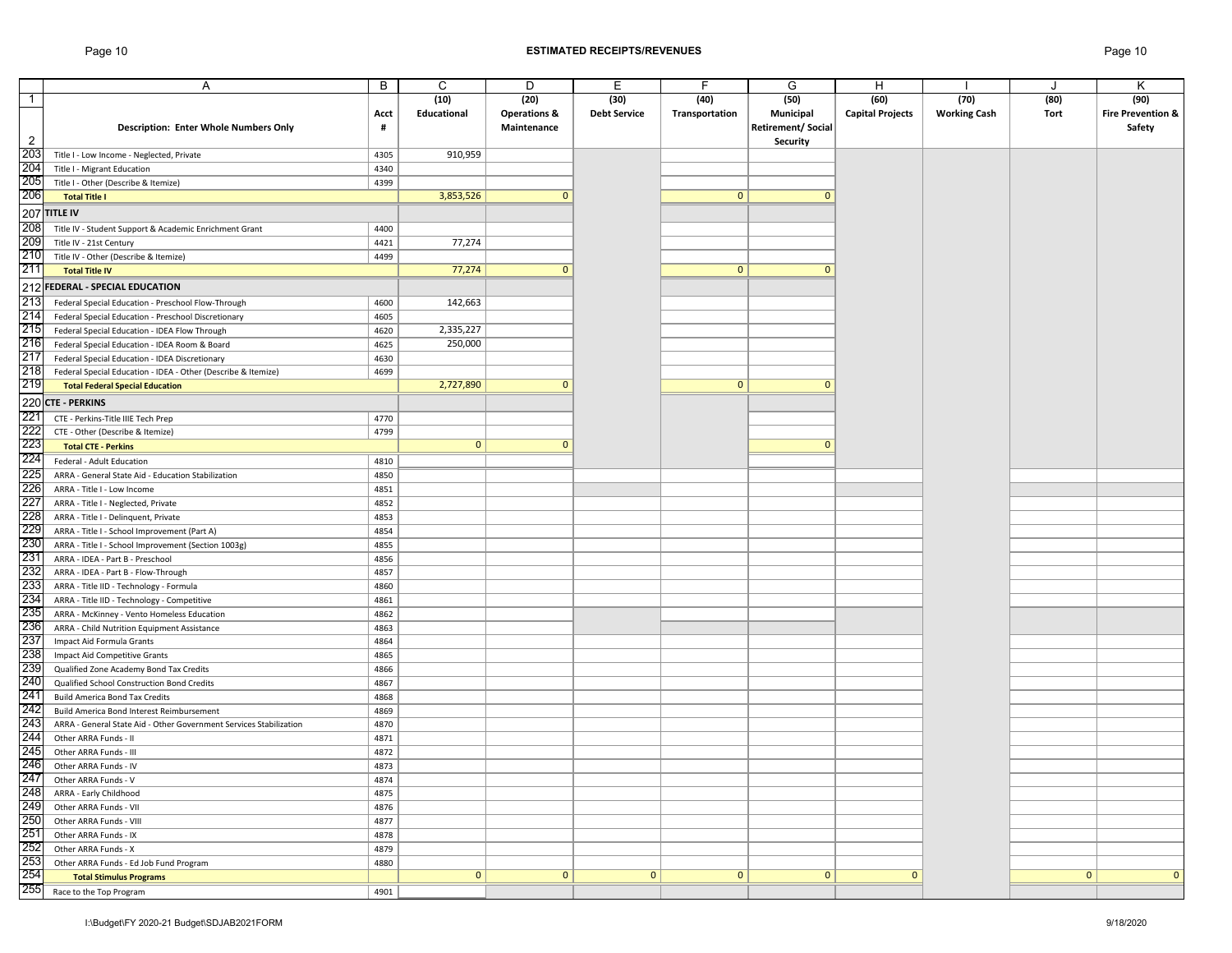# Page 11 **ESTIMATED RECEIPTS/REVENUES** Page 11

|                 |                                                                                  | B    | C           | D                       | E.                  |                | G                 | н                       |                     |              | ĸ                            |
|-----------------|----------------------------------------------------------------------------------|------|-------------|-------------------------|---------------------|----------------|-------------------|-------------------------|---------------------|--------------|------------------------------|
|                 |                                                                                  |      | (10)        | (20)                    | (30)                | (40)           | (50)              | (60)                    | (70)                | (80)         | (90)                         |
|                 |                                                                                  | Acct | Educational | <b>Operations &amp;</b> | <b>Debt Service</b> | Transportation | Municipal         | <b>Capital Projects</b> | <b>Working Cash</b> | Tort         | <b>Fire Prevention &amp;</b> |
|                 | <b>Description: Enter Whole Numbers Only</b>                                     | #    |             | Maintenance             |                     |                | Retirement/Social |                         |                     |              | Safety                       |
| 2               |                                                                                  |      |             |                         |                     |                | Security          |                         |                     |              |                              |
| 256             | Race to the Top - Preschool Expansion Grant                                      | 4902 |             |                         |                     |                |                   |                         |                     |              |                              |
| 257             | Title III - Instruction for English Learners & Immigrant Students                | 4905 |             |                         |                     |                |                   |                         |                     |              |                              |
| 258             | Title III - English Language Acquistion                                          | 4909 |             |                         |                     |                |                   |                         |                     |              |                              |
| 259             | McKinney Education for Homeless Children                                         | 4920 |             |                         |                     |                |                   |                         |                     |              |                              |
| 260             | Title II - Eisenhower - Professional Development Formula                         | 4930 |             |                         |                     |                |                   |                         |                     |              |                              |
| 26 <sup>7</sup> | Title II - Teacher Quality                                                       | 4932 |             |                         |                     |                |                   |                         |                     |              |                              |
| 262             | <b>Federal Charter Schools</b>                                                   | 4960 |             |                         |                     |                |                   |                         |                     |              |                              |
| 263             | <b>State Assessment Grants</b>                                                   | 4981 |             |                         |                     |                |                   |                         |                     |              |                              |
| 264             | Grant for State Assessments and Related Activities                               | 4982 |             |                         |                     |                |                   |                         |                     |              |                              |
| 265             | Medicaid Matching Funds - Administrative Outreach                                | 4991 | 217,232     |                         |                     |                |                   |                         |                     |              |                              |
| 266             | Medicaid Matching Funds - Fee-For-Service Program                                | 4992 | 555,760     |                         |                     |                |                   |                         |                     |              |                              |
|                 | Other Restricted Grants Received from Federal Government through State (Describe | 4999 |             |                         |                     |                |                   |                         |                     |              |                              |
| 267             | & Itemize)                                                                       |      | 1,555,670   |                         |                     |                |                   |                         |                     |              |                              |
|                 | Total Restricted Grants-In-Aid Received from Federal Govt. Thru the              |      |             |                         |                     |                |                   |                         |                     |              |                              |
| 268             | <b>State</b>                                                                     |      | 10,706,352  | $\mathbf{0}$            |                     | $\mathbf{0}$   | $\Omega$          | $\Omega$                |                     | $\Omega$     | $\mathbf{0}$                 |
| 269             | <b>TOTAL RECEIPTS/REVENUES FROM FEDERAL SOURCES</b>                              | 4000 | 12,696,748  | 0 <sup>1</sup>          | $\Omega$            | $\mathbf{0}$   | 0 <sup>1</sup>    | $\mathbf{0}$            | $\mathbf{0}$        | $\mathbf{0}$ | $\mathbf{0}$                 |
|                 | <b>TOTAL DIRECT RECEIPTS/REVENUES (without Student Activity Funds</b>            |      |             |                         |                     |                |                   |                         |                     |              |                              |
| 270             | 1799)                                                                            |      | 57,820,792  | 5,211,933               | 6,490,963           | 3,939,535      | 2,512,201         | 15,000                  | 512,393             | 2,511,684    | 507,393                      |
|                 | TOTAL DIRECT RECEIPTS/REVENUES (with Student Activity Funds                      |      |             |                         |                     |                |                   |                         |                     |              |                              |
| 271             | 1799)                                                                            |      | 57,976,792  |                         |                     |                |                   |                         |                     |              |                              |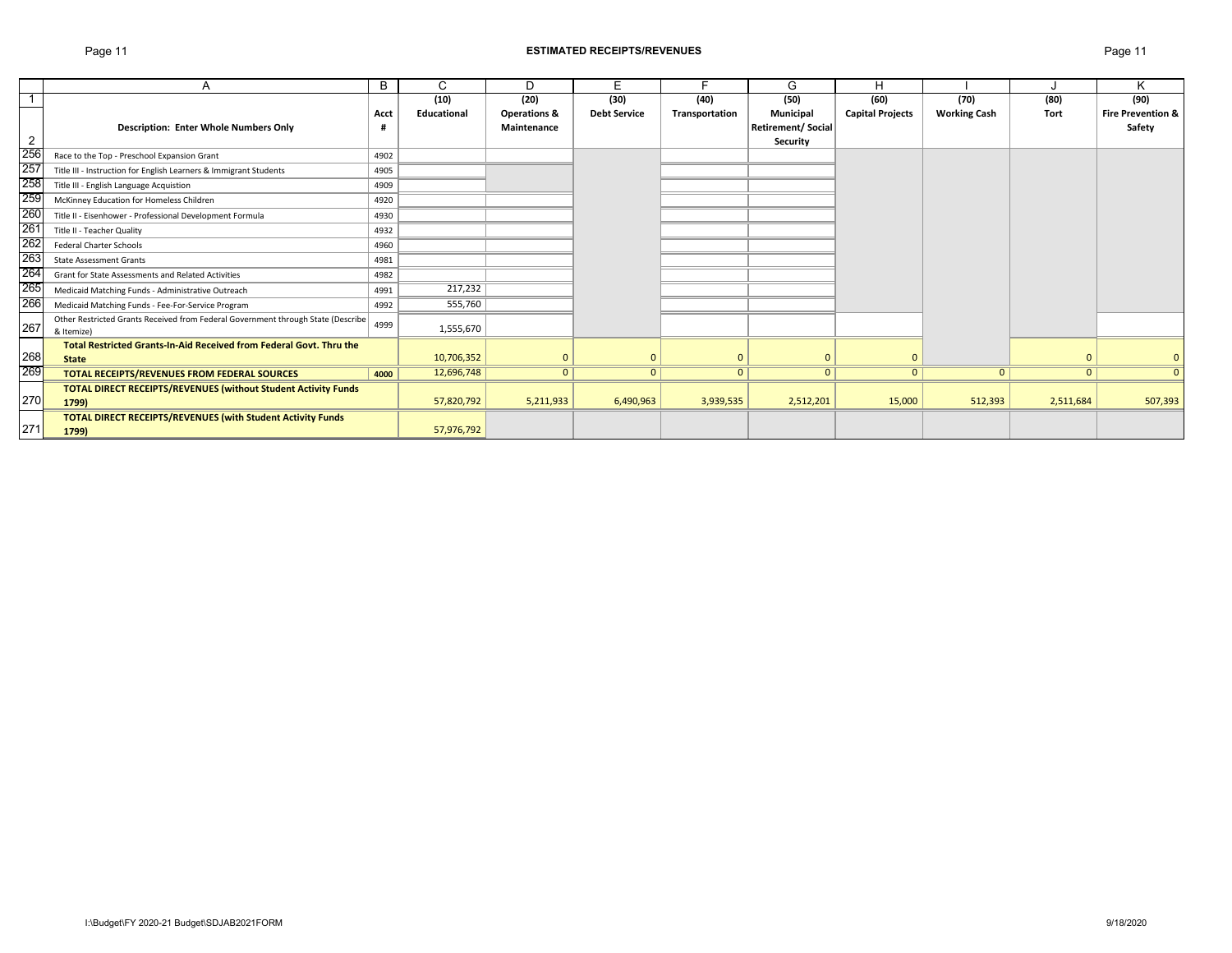# Page 12 **ESTIMATED DISBURSEMENTS/EXPENDITURES** Page 12

|                | A                                                                                                | В            | C                  | D                        | E               | F                     | G              | н                    |                 |                 | Κ                            |
|----------------|--------------------------------------------------------------------------------------------------|--------------|--------------------|--------------------------|-----------------|-----------------------|----------------|----------------------|-----------------|-----------------|------------------------------|
| $\overline{1}$ |                                                                                                  |              | (100)              | (200)                    | (300)           | (400)                 | (500)          | (600)                | (700)           | (800)           | (900)                        |
|                | <b>Description: Enter Whole Numbers Only</b>                                                     | <b>Funct</b> |                    |                          | Purchased       | <b>Supplies &amp;</b> |                |                      | Non-Capitalized | Termination     |                              |
|                |                                                                                                  | #            | <b>Salaries</b>    | <b>Employee Benefits</b> | <b>Services</b> | <b>Materials</b>      | Capital Outlay | <b>Other Objects</b> | Equipment       | <b>Benefits</b> | Total                        |
| 3              | <b>10 - EDUCATIONAL FUND (ED)</b>                                                                |              |                    |                          |                 |                       |                |                      |                 |                 |                              |
| $\overline{4}$ | <b>INSTRUCTION (ED)</b>                                                                          | 1000         |                    |                          |                 |                       |                |                      |                 |                 |                              |
| $\overline{5}$ | Regular Programs                                                                                 | 1100         | 13,961,201         | 3,214,453                | 47,138          | 995,802               | 77,724         | 6,500                | 10,000          |                 | 18,312,818                   |
| 6              | Tuition Payment to Charter Schools                                                               | 1115         |                    |                          |                 |                       |                |                      |                 |                 |                              |
| $\overline{7}$ | Pre-K Programs                                                                                   | 1125         | 1,523,930          | 485,986                  | 2,350           | 215,336               | 13,900         |                      |                 |                 | 2,241,502                    |
| 8              | Special Education Programs (Functions 1200 - 1220)                                               | 1200         | 5,508,039          | 1,659,015                | 206,500         | 737,800               | 225,000        |                      |                 |                 | 8,336,354                    |
| -9             | Special Education Programs Pre-K                                                                 | 1225         | 300,112            | 86,475                   |                 |                       |                |                      |                 |                 | 386,587                      |
| 10             | Remedial and Supplemental Programs K-12                                                          | 1250         | 1,256,536          | 336,792                  | 407,055         | 678,430               | 148,257        | 12,437               |                 |                 | 2,839,507                    |
| 11             | Remedial and Supplemental Programs Pre-K                                                         | 1275         | 70,214             | 28,431                   |                 |                       |                |                      |                 |                 | 98,645                       |
| 12             | Adult/Continuing Education Programs                                                              | 1300         |                    |                          |                 |                       |                |                      |                 |                 | $\mathbf 0$                  |
| 13<br>14       | <b>CTE Programs</b>                                                                              | 1400         |                    |                          |                 |                       |                |                      |                 |                 | $\mathbf{0}$                 |
| 15             | Interscholastic Programs                                                                         | 1500         | 353,233            | 57,457<br>9,295          | 233,400         | 174,340<br>555        | 34,000         | 25,850               | 11,500          |                 | 889,780                      |
| 16             | Summer School Programs                                                                           | 1600<br>1650 | 90,706             |                          |                 |                       |                |                      |                 |                 | 100,556<br>$\mathbf 0$       |
| 17             | <b>Gifted Programs</b><br><b>Driver's Education Programs</b>                                     | 1700         | 306,550            | 58,437                   |                 |                       |                |                      |                 |                 | 364,987                      |
| 18             | <b>Bilingual Programs</b>                                                                        | 1800         |                    |                          |                 |                       |                |                      |                 |                 | $\Omega$                     |
| 19             | Truant Alternative & Optional Programs                                                           | 1900         | 25,615             | 4,576                    |                 |                       |                |                      |                 |                 | 30,191                       |
| 20             | Pre-K Programs - Private Tuition                                                                 | 1910         |                    |                          |                 |                       |                |                      |                 |                 | $\mathbf 0$                  |
| 21             | Regular K-12 Programs Private Tuition                                                            | 1911         |                    |                          |                 |                       |                |                      |                 |                 | $\mathbf{0}$                 |
| 22             | Special Education Programs K-12 Private Tuition                                                  | 1912         |                    |                          |                 |                       |                | 3,600,000            |                 |                 | 3,600,000                    |
| 23             | Special Education Programs Pre-K Tuition                                                         | 1913         |                    |                          |                 |                       |                |                      |                 |                 | $\mathbf 0$                  |
| 24             | Remedial/Supplemental Programs K-12 Private Tuition                                              | 1914         |                    |                          |                 |                       |                |                      |                 |                 | $\mathbf{0}$                 |
| 25             | Remedial/Supplemental Programs Pre-K Private Tuition                                             | 1915         |                    |                          |                 |                       |                |                      |                 |                 | $\mathbf{0}$                 |
| 26             | Adult/Continuing Education Programs Private Tuition                                              | 1916         |                    |                          |                 |                       |                |                      |                 |                 | $\mathbf{0}$                 |
| 27             | <b>CTE Programs Private Tuition</b>                                                              | 1917         |                    |                          |                 |                       |                |                      |                 |                 | $\mathbf 0$                  |
| 28             | Interscholastic Programs Private Tuition                                                         | 1918         |                    |                          |                 |                       |                |                      |                 |                 | $\mathbf 0$                  |
| 29             | Summer School Programs Private Tuition                                                           | 1919         |                    |                          |                 |                       |                |                      |                 |                 | $\mathbf 0$                  |
| 30<br>31       | Gifted Programs Private Tuition                                                                  | 1920         |                    |                          |                 |                       |                |                      |                 |                 | $\mathbf{0}$<br>$\mathbf{0}$ |
| 32             | <b>Bilingual Programs Private Tuition</b>                                                        | 1921<br>1922 |                    |                          |                 |                       |                |                      |                 |                 | $\mathbf{0}$                 |
| 33             | Truants Alternative/Opt Ed Programs Private Tuition<br><b>Student Activity Fund Expenditures</b> | 1999         |                    |                          |                 |                       |                | 156,000              |                 |                 | 156,000                      |
| 34             | Total Instruction <sup>14</sup> (Without Student Activity Funds 1999)                            | 1000         | 23,396,136         | 5,940,917                | 896,443         | 2,802,263             | 498,881        | 3,644,787            | 21,500          | $\mathbf{0}$    | 37,200,927                   |
| 35             |                                                                                                  |              | 23,396,136         | 5,940,917                | 896,443         | 2,802,263             | 498,881        | 3,800,787            | 21,500          | 0               | 37,356,927                   |
|                | <b>Total Instruction14 (With Student Activity Funds 1999)</b>                                    | 1000         |                    |                          |                 |                       |                |                      |                 |                 |                              |
| 36             | <b>SUPPORT SERVICES (ED)</b>                                                                     | 2000         |                    |                          |                 |                       |                |                      |                 |                 |                              |
| 37             | <b>Support Services - Pupil</b>                                                                  | 2100         |                    |                          |                 |                       |                |                      |                 |                 |                              |
| 38<br>39       | Attendance & Social Work Services                                                                | 2110         | 1,910,716          | 502,349                  | 5,000           |                       |                |                      |                 |                 | 2,418,065                    |
| 40             | <b>Guidance Services</b>                                                                         | 2120         | 662,457<br>802,997 | 146,256<br>221,098       | 6,000           |                       | 37,500         |                      |                 |                 | 814,713                      |
| 41             | <b>Health Services</b><br><b>Psychological Services</b>                                          | 2130<br>2140 | 339,657            | 78,398                   | 11,385<br>5,000 | 108,000<br>500        |                | 6,782                |                 |                 | 1,180,980<br>430,337         |
| 42             | Speech Pathology & Audiology Services                                                            | 2150         | 971,713            | 230,546                  | 23,500          | 4,500                 | 40,500         |                      |                 |                 | 1,270,759                    |
| 43             | Other Support Services - Pupils (Describe & Itemize)                                             | 2190         | 344,446            | 88,662                   | 5,000           |                       |                |                      |                 |                 | 438,108                      |
| 44             | <b>Total Support Services - Pupil</b>                                                            | 2100         | 5,031,986          | 1,267,309                | 55,885          | 113,000               | 78,000         | 6,782                | $\mathbf{0}$    | $\overline{0}$  | 6,552,962                    |
|                |                                                                                                  |              |                    |                          |                 |                       |                |                      |                 |                 |                              |
| 45<br>46       | <b>Support Services - Instructional Staff</b>                                                    | 2200         |                    |                          |                 |                       |                |                      |                 |                 |                              |
| 47             | Improvement of Instruction Services                                                              | 2210         | 456,308            | 65,638                   | 211,585         | 79,228                |                | 1,000                |                 |                 | 813,759                      |
| 48             | <b>Educational Media Services</b>                                                                | 2220         | 381,627            | 102,440                  | 122,000         | 39,900                | 10,000         |                      |                 |                 | 655,967                      |
| 49             | Assessment & Testing<br><b>Total Support Services - Instructional Staff</b>                      | 2230<br>2200 | 837,935            | 168,078                  | 333,585         | 94,923<br>214,051     | 10,000         | 1,000                | $\mathbf{0}$    | 0               | 94,923<br>1,564,649          |
|                |                                                                                                  |              |                    |                          |                 |                       |                |                      |                 |                 |                              |
| 50<br>51       | <b>Support Services - General Administration</b>                                                 | 2300         |                    |                          |                 |                       |                |                      |                 |                 |                              |
| 52             | Board of Education Services                                                                      | 2310         |                    |                          |                 | 15,000                |                | 15,000               |                 |                 | 30,000                       |
| 53             | <b>Executive Administration Services</b><br>Special Area Administration Services                 | 2320<br>2330 | 178,879<br>285,937 | 16,262<br>59,268         | 3,000           | 4,000<br>2,588        | 1,000          | 8,500                |                 |                 | 211,641<br>347,793           |
|                |                                                                                                  | $2360 -$     |                    |                          |                 |                       |                |                      |                 |                 |                              |
| 54             | <b>Tort Immunity Services</b>                                                                    | 2370         |                    |                          | 350             | 400                   |                |                      |                 |                 | 750                          |
| 55             | <b>Total Support Services - General Administration</b>                                           | 2300         | 464,816            | 75,530                   | 3,350           | 21,988                | 1,000          | 23,500               | 0               | 0               | 590,184                      |
| 56             | <b>Support Services - School Administration</b>                                                  | 2400         |                    |                          |                 |                       |                |                      |                 |                 |                              |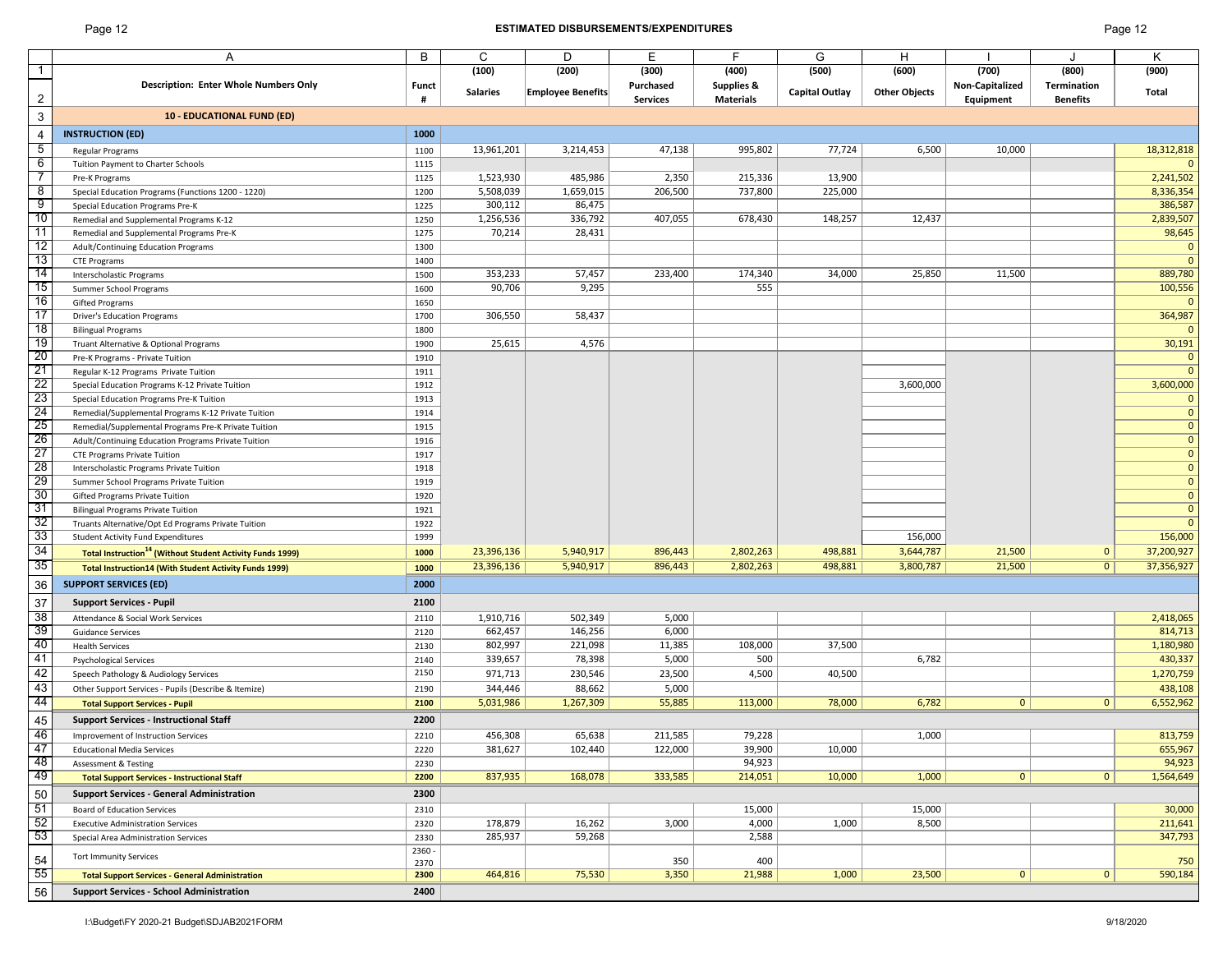# Page 13 **ESTIMATED DISBURSEMENTS/EXPENDITURES** Page 13

| Page 13 |  |  |
|---------|--|--|
|         |  |  |

|                 |                                                                                                       | B            |                 | D                 | E                         | F.                         |                | H                    |                 |                 |                              |
|-----------------|-------------------------------------------------------------------------------------------------------|--------------|-----------------|-------------------|---------------------------|----------------------------|----------------|----------------------|-----------------|-----------------|------------------------------|
| $\mathbf{1}$    | Α                                                                                                     |              | C<br>(100)      | (200)             | (300)                     | (400)                      | G<br>(500)     | (600)                | (700)           | (800)           | Κ<br>(900)                   |
|                 | <b>Description: Enter Whole Numbers Only</b>                                                          |              |                 |                   |                           |                            |                |                      |                 |                 |                              |
| $\overline{2}$  |                                                                                                       | <b>Funct</b> | <b>Salaries</b> | Employee Benefits | Purchased                 | Supplies &                 | Capital Outlay | <b>Other Objects</b> | Non-Capitalized | Termination     | Total                        |
| 57              | Office of the Principal Services                                                                      | #<br>2410    | 3,260,936       | 592,835           | <b>Services</b><br>54,445 | <b>Materials</b><br>55,700 |                |                      | Equipment       | <b>Benefits</b> | 3,963,916                    |
| 58              | Other Support Services - School Administration (Describe & Itemize)                                   | 2490         | 669,979         | 157,049           | 2,000                     |                            |                |                      |                 |                 | 829,028                      |
| 59              | <b>Total Support Services - School Administration</b>                                                 | 2400         | 3,930,915       | 749,884           | 56,445                    | 55,700                     | 0              | $\mathbf{0}$         | $\mathbf{0}$    | 0               | 4,792,944                    |
| 60              | <b>Support Services - Business</b>                                                                    | 2500         |                 |                   |                           |                            |                |                      |                 |                 |                              |
| 61              | Direction of Business Support Services                                                                | 2510         | 86,544          | 10,541            |                           |                            |                |                      |                 |                 | 97,085                       |
| 62              | <b>Fiscal Services</b>                                                                                | 2520         | 257,655         | 71,226            | 49,100                    | 17,000                     | 5,000          | 300                  |                 |                 | 400,281                      |
| 63              | Operation & Maintenance of Plant Services                                                             | 2540         | 158,955         | 32,557            | 6,800                     | 25,400                     |                |                      |                 |                 | 223,712                      |
| 64              | <b>Pupil Transportation Services</b>                                                                  | 2550         |                 |                   | 119,231                   |                            |                |                      |                 |                 | 119,231                      |
| 65              | <b>Food Services</b>                                                                                  | 2560         | 1,175,577       | 417,559           | 16,680                    | 1,567,310                  | 41,735         | 1,600                |                 |                 | 3,220,461                    |
| 66              | <b>Internal Services</b>                                                                              | 2570         |                 |                   |                           |                            |                |                      |                 |                 | $\mathbf{0}$                 |
| 67              | <b>Total Support Services - Business</b>                                                              | 2500         | 1,678,731       | 531,883           | 191,811                   | 1,609,710                  | 46,735         | 1,900                | $\mathbf{0}$    | $\mathbf{0}$    | 4,060,770                    |
| 68              | <b>Support Services - Central</b>                                                                     | 2600         |                 |                   |                           |                            |                |                      |                 |                 |                              |
| 69              |                                                                                                       |              |                 |                   |                           |                            |                |                      |                 |                 | $\mathbf{0}$                 |
| 70              | Direction of Central Support Services                                                                 | 2610         | 716             | 350               | 4,076                     |                            |                |                      |                 |                 | 5,142                        |
| 71              | Planning, Research, Development & Evaluation Services                                                 | 2620         |                 |                   | 536                       |                            |                |                      |                 |                 | 536                          |
| 72              | <b>Information Services</b><br><b>Staff Services</b>                                                  | 2630<br>2640 | 257,530         | 37,934            | 27,000                    | 30,000                     |                | 1,500                |                 |                 | 353,964                      |
| 73              |                                                                                                       | 2660         |                 |                   | 679,274                   | 351,005                    | 404,648        |                      |                 |                 | 1,434,927                    |
| 74              | <b>Data Processing Services</b>                                                                       | 2600         | 258,246         | 38,284            | 710,886                   | 381,005                    | 404,648        | 1,500                | $\mathbf{0}$    | $\mathbf{0}$    | 1,794,569                    |
|                 | <b>Total Support Services - Central</b>                                                               |              |                 |                   |                           |                            |                |                      |                 |                 |                              |
| 75<br>-76       | Other Support Services (Describe & Itemize)                                                           | 2900         | 246,881         | 62,457            | 381,800                   | 1,412                      |                |                      |                 |                 | 692,550                      |
| 77              | <b>Total Support Services</b>                                                                         | 2000         | 12,449,510      | 2,893,425         | 1,733,762                 | 2,396,866                  | 540,383        | 34,682               | $\mathbf{0}$    | $\mathbf{0}$    | 20,048,628                   |
|                 | <b>COMMUNITY SERVICES (ED)</b>                                                                        | 3000         | 462,481         | 41,058            | 270,068                   | 166,227                    | 15,291         |                      |                 |                 | 955,125                      |
| 78<br>79        | PAYMENTS TO OTHER DIST & GOVT UNITS (ED)                                                              | 4000         |                 |                   |                           |                            |                |                      |                 |                 |                              |
| -80             | Payments to Other Dist & Govt Units (In-State)                                                        | 4100         |                 |                   |                           |                            |                |                      |                 |                 |                              |
| 81              | Payments for Regular Programs                                                                         | 4110         |                 |                   |                           |                            |                |                      |                 |                 | $\mathbf{0}$                 |
| 82              | Payments for Special Education Programs                                                               | 4120         |                 |                   |                           |                            |                |                      |                 |                 | $\mathbf{0}$                 |
| 83              | Payments for Adult/Continuing Education Programs                                                      | 4130         |                 |                   |                           |                            |                |                      |                 |                 | $\mathbf{0}$<br>$\mathbf{0}$ |
| 84              | Payments for CTE Programs                                                                             | 4140<br>4170 |                 |                   |                           |                            |                |                      |                 |                 | $\mathbf{0}$                 |
| 85              | Payments for Community College Programs<br>Other Payments to In-State Govt Units (Describe & Itemize) | 4190         |                 |                   | 190,274                   |                            |                |                      |                 |                 | 190,274                      |
| 86              | Total Payments to Other Dist & Govt Units (In-State)                                                  | 4100         |                 |                   | 190,274                   |                            |                | $\mathbf{0}$         |                 |                 | 190,274                      |
| 87              | Payments for Regular Programs - Tuition                                                               | 4210         |                 |                   |                           |                            |                |                      |                 |                 | $\mathbf{0}$                 |
| 88              | Payments for Special Education Programs - Tuition                                                     | 4220         |                 |                   |                           |                            |                |                      |                 |                 | $\mathbf{0}$                 |
| 89              | Payments for Adult/Continuing Education Programs - Tuition                                            | 4230         |                 |                   |                           |                            |                |                      |                 |                 | $\mathbf{0}$                 |
| 90              | Payments for CTE Programs - Tuition                                                                   | 4240         |                 |                   |                           |                            |                | 455,000              |                 |                 | 455,000                      |
| 91              | Payments for Community College Programs - Tuition                                                     | 4270         |                 |                   |                           |                            |                |                      |                 |                 | $\mathbf 0$                  |
| 92              | Payments for Other Programs - Tuition                                                                 | 4280         |                 |                   |                           |                            |                |                      |                 |                 | $\mathbf{0}$                 |
| 93              | Other Payments to In-State Govt Units (Describe & Itemize)                                            | 4290         |                 |                   |                           |                            |                |                      |                 |                 | $\mathbf{0}$                 |
| 94              | Total Payments to Other Dist & Govt Units - Tuition (In State)                                        | 4200         |                 |                   |                           |                            |                | 455,000              |                 |                 | 455,000                      |
| 95              | Payments for Regular Programs - Transfers                                                             | 4310         |                 |                   |                           |                            |                |                      |                 |                 | $\mathbf{0}$                 |
| 96              | Payments for Special Education Programs - Transfers                                                   | 4320         |                 |                   |                           |                            |                |                      |                 |                 | $\mathbf{0}$                 |
| 97              | Payments for Adult/Continuing Ed Programs - Transfers                                                 | 4330         |                 |                   |                           |                            |                |                      |                 |                 | $\mathbf{0}$                 |
| 98              | Payments for CTE Programs - Transfers                                                                 | 4340         |                 |                   |                           |                            |                |                      |                 |                 | $\mathbf{0}$                 |
| 99              | Payments for Community College Program - Transfers                                                    | 4370         |                 |                   |                           |                            |                |                      |                 |                 | $\mathbf{0}$                 |
| 10 <sup>°</sup> | Payments for Other Programs - Transfers                                                               | 4380         |                 |                   |                           |                            |                |                      |                 |                 | $\mathbf{0}$                 |
| 101             | Other Payments to In-State Govt Units - Transfers (Describe & Itemize)                                | 4390         |                 |                   |                           |                            |                |                      |                 |                 | $\mathbf{0}$                 |
| 102             | Total Payments to Other Dist & Govt Units-Transfers (In State)                                        | 4300         |                 |                   | $\mathbf{0}$              |                            |                | $\mathbf{0}$         |                 |                 | $\mathbf{0}$                 |
| 103             | Payments to Other Dist & Govt Units (Out of State)                                                    | 4400         |                 |                   |                           |                            |                |                      |                 |                 | $\mathbf{0}$                 |
| 104             | <b>Total Payments to Other Dist &amp; Govt Units</b>                                                  | 4000         |                 |                   | 190,274                   |                            |                | 455,000              |                 |                 | 645,274                      |
| 105             | <b>DEBT SERVICE (ED)</b>                                                                              | 5000         |                 |                   |                           |                            |                |                      |                 |                 |                              |
| 106             | Debt Service - Interest on Short-Term Debt                                                            | 5100         |                 |                   |                           |                            |                |                      |                 |                 |                              |
| 107             | <b>Tax Anticipation Warrants</b>                                                                      | 5110         |                 |                   |                           |                            |                |                      |                 |                 | $\mathbf{0}$                 |
| 108             | <b>Tax Anticipation Notes</b>                                                                         | 5120         |                 |                   |                           |                            |                |                      |                 |                 | $\mathbf{0}$                 |
| 109             | Corporate Personal Property Repl Tax Anticipated Notes                                                | 5130         |                 |                   |                           |                            |                |                      |                 |                 | $\mathbf{0}$                 |
| 110             | <b>State Aid Anticipation Certificates</b>                                                            | 5140         |                 |                   |                           |                            |                |                      |                 |                 | $\mathbf{0}$                 |
| 111             | Other Interest on Short-Term Debt (Describe & Itemize)                                                | 5150         |                 |                   |                           |                            |                |                      |                 |                 | $\mathbf{0}$                 |
| [112            | Total Debt Service - Interest on Short-Term Debt                                                      | 5100         |                 |                   |                           |                            |                | $\mathbf{0}$         |                 |                 | $\mathbf{0}$                 |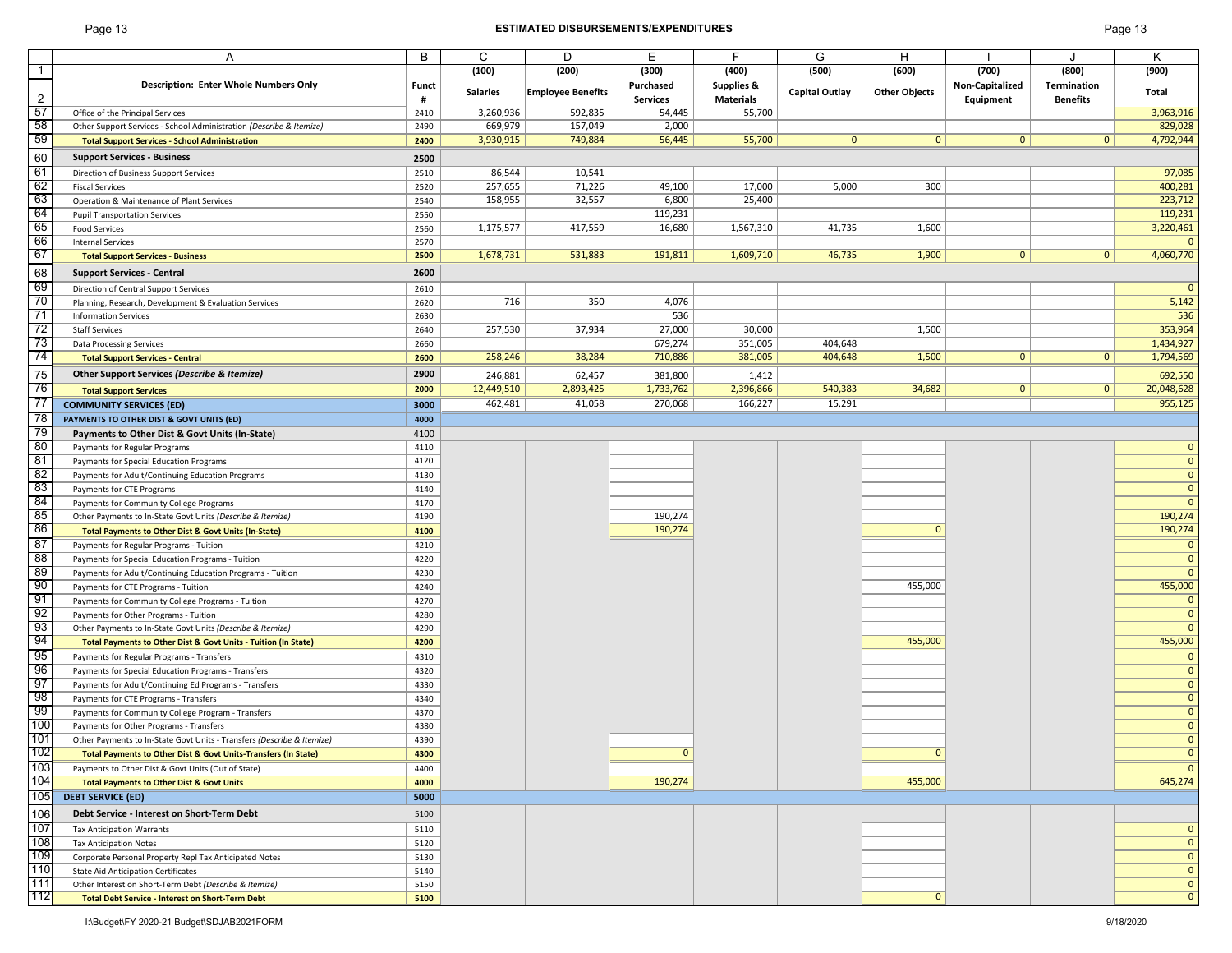# **Page 14 ESTIMATED DISBURSEMENTS/EXPENDITURES Page 14 Page 14 Page 14**

|                | Α                                                                                 | В            | C               | D                        | E               | F                | G              | Η                    |                 |                 | Κ              |
|----------------|-----------------------------------------------------------------------------------|--------------|-----------------|--------------------------|-----------------|------------------|----------------|----------------------|-----------------|-----------------|----------------|
| $\mathbf{1}$   |                                                                                   |              | (100)           | (200)                    | (300)           | (400)            | (500)          | (600)                | (700)           | (800)           | (900)          |
|                | <b>Description: Enter Whole Numbers Only</b>                                      | <b>Funct</b> |                 |                          | Purchased       | Supplies &       | Capital Outlay |                      | Non-Capitalized | Termination     |                |
| $\overline{2}$ |                                                                                   | #            | <b>Salaries</b> | <b>Employee Benefits</b> | <b>Services</b> | <b>Materials</b> |                | <b>Other Objects</b> | Equipment       | <b>Benefits</b> | Total          |
| 113            | Debt Service - Interest on Long-Term Debt                                         | 5200         |                 |                          |                 |                  |                |                      |                 |                 | $\mathbf 0$    |
| 114            | <b>Total Debt Service</b>                                                         | 5000         |                 |                          |                 |                  |                | $\overline{0}$       |                 |                 | $\overline{0}$ |
| 115            |                                                                                   | 6000         |                 |                          |                 |                  |                |                      |                 |                 |                |
|                | PROVISION FOR CONTINGENCIES (ED)                                                  |              |                 |                          |                 |                  |                |                      |                 |                 | $\mathbf{0}$   |
| 116            | Total Direct Disbursements/Expenditures (without Student Activity Funds (1999)    |              | 36,308,127      | 8,875,400                | 3,090,547       | 5,365,356        | 1,054,555      | 4,134,469            | 21,500          | $\mathbf{0}$    | 58,849,954     |
| 117            | Total Direct Disbursements/Expenditures (with Student Activity Funds (1999)       |              | 36,308,127      | 8,875,400                | 3,090,547       | 5,365,356        | 1,054,555      | 4,290,469            | 21,500          | $\mathbf{0}$    | 59,005,954     |
|                | Excess (Deficiency) of Receipts/Revenues Over Disbursements/Expenditures (Without |              |                 |                          |                 |                  |                |                      |                 |                 |                |
| 118            | <b>Student Activity Funds 1999)</b>                                               |              |                 |                          |                 |                  |                |                      |                 |                 | (1,029,162)    |
|                | Excess (Deficiency) of Receipts/Revenues Over Disbursements/Expenditures (With    |              |                 |                          |                 |                  |                |                      |                 |                 |                |
| 119            | <b>Student Activity Funds 1999)</b>                                               |              |                 |                          |                 |                  |                |                      |                 |                 | (1,029,162)    |
|                | 121 20 - OPERATIONS AND MAINTENANCE FUND (O&M)                                    |              |                 |                          |                 |                  |                |                      |                 |                 |                |
|                |                                                                                   |              |                 |                          |                 |                  |                |                      |                 |                 |                |
| 122            | <b>SUPPORT SERVICES (O&amp;M)</b>                                                 | 2000         |                 |                          |                 |                  |                |                      |                 |                 |                |
| 123            | <b>Support Services - Pupil</b>                                                   | 2100         |                 |                          |                 |                  |                |                      |                 |                 |                |
| 124            | Other Support Services - Pupils (Describe & Itemize)                              | 2190         |                 |                          |                 |                  |                |                      |                 |                 | $\mathbf{0}$   |
| 125            | <b>Support Services - Business</b>                                                | 2500         |                 |                          |                 |                  |                |                      |                 |                 |                |
| 126            | Direction of Business Support Services                                            | 2510         |                 |                          |                 |                  |                |                      |                 |                 | $\overline{0}$ |
| 127            | Facilities Acquisition & Construction Services                                    | 2530         |                 |                          |                 |                  |                |                      |                 |                 | $\mathbf{0}$   |
| 128            | Operation & Maintenance of Plant Services                                         | 2540         | 2,632,270       | 600,792                  | 597,684         | 1,194,103        | 181,897        | 2,000                |                 |                 | 5,208,746      |
| 129            | <b>Pupil Transportation Services</b>                                              | 2550         |                 |                          |                 |                  |                |                      |                 |                 | $\mathbf{0}$   |
| 130            | <b>Food Services</b>                                                              | 2560         |                 |                          |                 |                  |                |                      |                 |                 | $\Omega$       |
| 131            | <b>Total Support Services - Business</b>                                          | 2500         | 2,632,270       | 600,792                  | 597,684         | 1,194,103        | 181,897        | 2,000                | $\mathbf{0}$    | $\mathbf{0}$    | 5,208,746      |
| 132            | <b>Other Support Services</b> (Describe & Itemize)                                | 2900         |                 |                          |                 |                  |                |                      |                 |                 | $\Omega$       |
| 133            | <b>Total Support Services</b>                                                     | 2000         | 2,632,270       | 600,792                  | 597,684         | 1,194,103        | 181,897        | 2,000                | $\mathbf{0}$    | $\mathbf{0}$    | 5,208,746      |
| 134            | <b>COMMUNITY SERVICES (O&amp;M)</b>                                               | 3000         |                 |                          |                 |                  |                |                      |                 |                 | $\overline{0}$ |
| 135            | PAYMENTS TO OTHER DIST & GOVT UNITS (O&M)                                         | 4000         |                 |                          |                 |                  |                |                      |                 |                 |                |
|                |                                                                                   |              |                 |                          |                 |                  |                |                      |                 |                 |                |
| 136            | Payments to Other Dist & Govt Units (In-State)                                    | 4100         |                 |                          |                 |                  |                |                      |                 |                 |                |
| 137            | Payments for Regular Programs                                                     | 4110         |                 |                          |                 |                  |                |                      |                 |                 | $\mathbf{0}$   |
| 138            | Payments for Special Education Programs                                           | 4120         |                 |                          |                 |                  |                |                      |                 |                 | $\mathbf{0}$   |
| 139            | Payments for CTE Program                                                          | 4140         |                 |                          |                 |                  |                |                      |                 |                 | $\mathbf{0}$   |
| 140            | Other Payments to In-State Govt Units (Describe & Itemize)                        | 4190         |                 |                          |                 |                  |                |                      |                 |                 | $\mathbf{0}$   |
| 141            | <b>Total Payments to Other Dist &amp; Govt Units (In-State)</b>                   | 4100         |                 |                          | $\Omega$        |                  |                | $\mathbf{0}$         |                 |                 | $\mathbf{0}$   |
| 142            | Payments to Other Dist & Govt Units (Out of State) <sup>14</sup>                  | 4400         |                 |                          |                 |                  |                |                      |                 |                 | $\mathbf{0}$   |
| 143            | <b>Total Payments to Other Dist &amp; Govt Unit</b>                               | 4000         |                 |                          | $\mathbf{0}$    |                  |                | $\mathbf{0}$         |                 |                 | $\mathbf{0}$   |
| 144            | <b>DEBT SERVICE (O&amp;M)</b>                                                     | 5000         |                 |                          |                 |                  |                |                      |                 |                 |                |
| 145            | Debt Service - Interest on Short-Term Debt                                        | 5100         |                 |                          |                 |                  |                |                      |                 |                 |                |
| 146            | <b>Tax Anticipation Warrants</b>                                                  | 5110         |                 |                          |                 |                  |                |                      |                 |                 | $\mathbf 0$    |
| 147            | <b>Tax Anticipation Notes</b>                                                     | 5120         |                 |                          |                 |                  |                |                      |                 |                 | $\mathbf{0}$   |
| 148            | Corporate Personal Prop Repl Tax Anticipated Notes                                | 5130         |                 |                          |                 |                  |                |                      |                 |                 | $\mathbf{0}$   |
| 149            | <b>State Aid Anticipation Certificates</b>                                        | 5140         |                 |                          |                 |                  |                |                      |                 |                 | $\mathbf{0}$   |
| 150            | Other Interest on Short-Term Debt (Describe & Itemize)                            | 5150         |                 |                          |                 |                  |                |                      |                 |                 | $\mathbf{0}$   |
| 151            | Total Debt Service - Interest on Short-Term Debt                                  | 5100         |                 |                          |                 |                  |                | $\Omega$             |                 |                 | $\mathbf{0}$   |
| 152            | Debt Service - Interest on Long-Term Debt                                         | 5200         |                 |                          |                 |                  |                |                      |                 |                 | $\mathbf{0}$   |
| 153            | <b>Total Debt Service</b>                                                         | 5000         |                 |                          |                 |                  |                |                      |                 |                 |                |
|                |                                                                                   |              |                 |                          |                 |                  |                |                      |                 |                 |                |
| 154            | PROVISION FOR CONTINGENCIES (O&M)                                                 | 6000         |                 |                          |                 |                  |                |                      |                 |                 | $\mathbf{0}$   |
| 155            | <b>Total Direct Disbursements/Expenditures</b>                                    |              | 2,632,270       | 600,792                  | 597,684         | 1,194,103        | 181,897        | 2,000                | $\mathbf{0}$    | $\mathbf{0}$    | 5,208,746      |
| 156            | Excess (Deficiency) of Receipts/Revenues Over Disbursements/Expenditures          |              |                 |                          |                 |                  |                |                      |                 |                 | 3,187          |
| זטו            |                                                                                   |              |                 |                          |                 |                  |                |                      |                 |                 |                |
|                | 15830 - DEBT SERVICE FUND (DS)                                                    |              |                 |                          |                 |                  |                |                      |                 |                 |                |
| 159            | PAYMENTS TO OTHER DIST & GOVT UNITS (DS)                                          | 4000         |                 |                          |                 |                  |                |                      |                 |                 |                |
| 160            | Payments to Other Dist & Govt Units (In-State)                                    | 4100         |                 |                          |                 |                  |                |                      |                 |                 |                |
| 161            | <b>Payments for Regular Programs</b>                                              | 4110         |                 |                          |                 |                  |                |                      |                 |                 | $\mathbf{0}$   |
| 162            | <b>Payments for Special Education Programs</b>                                    | 4120         |                 |                          |                 |                  |                |                      |                 |                 | $\mathbf 0$    |
| 163            | Other Payments to In-State Govt Units (Describe & Itemize)                        | 4190         |                 |                          |                 |                  |                |                      |                 |                 | $\mathbf{0}$   |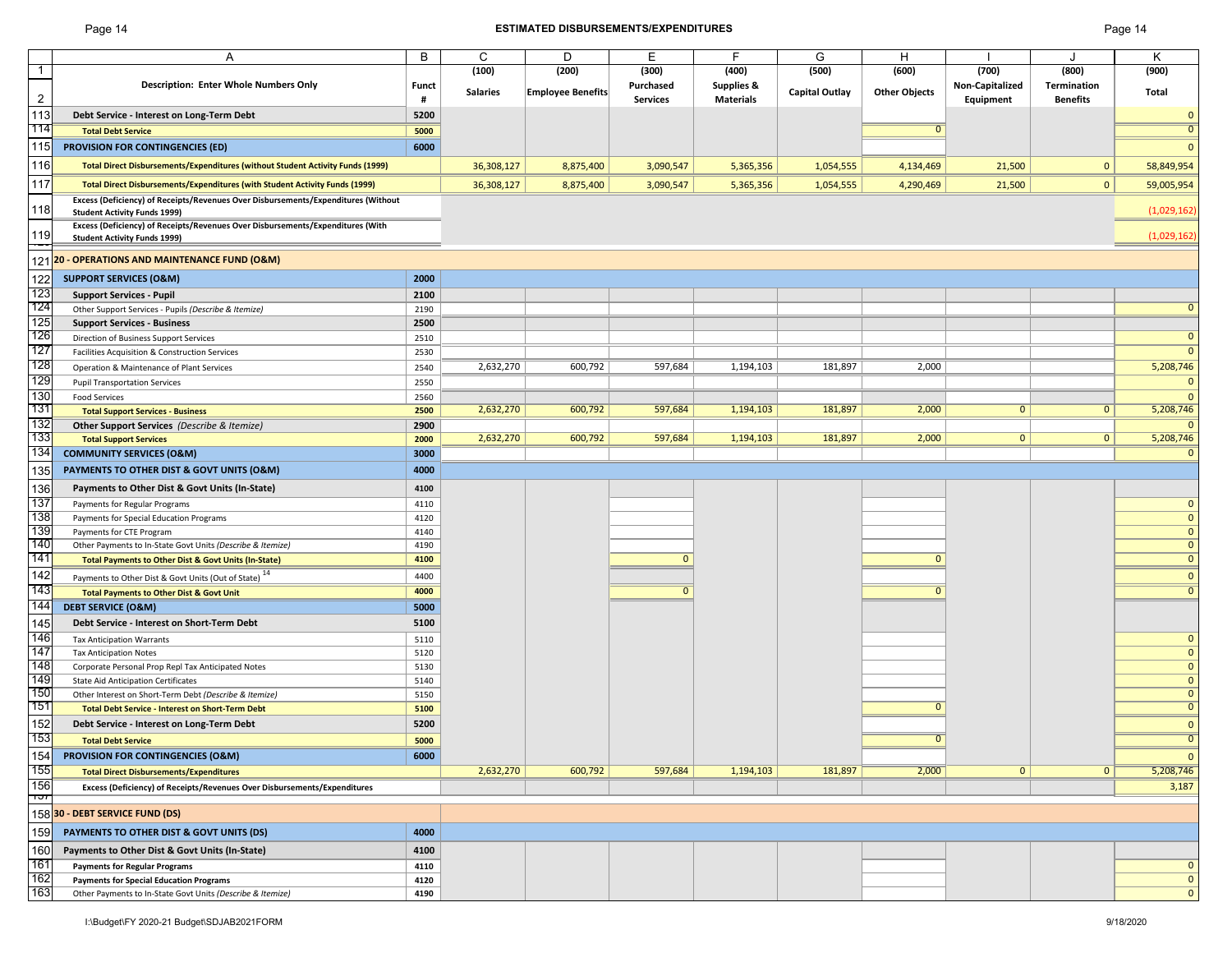# Page 15 **ESTIMATED DISBURSEMENTS/EXPENDITURES** Page 15

| ⊃age 15 |  |  |
|---------|--|--|
|---------|--|--|

|                | A                                                                                               | В     | C               | D                        | E               | F                | G              | н                    |                 |                    | Κ                   |
|----------------|-------------------------------------------------------------------------------------------------|-------|-----------------|--------------------------|-----------------|------------------|----------------|----------------------|-----------------|--------------------|---------------------|
| $\overline{1}$ |                                                                                                 |       | (100)           | (200)                    | (300)           | (400)            | (500)          | (600)                | (700)           | (800)              | (900)               |
|                | <b>Description: Enter Whole Numbers Only</b>                                                    | Funct |                 |                          | Purchased       | Supplies &       |                |                      | Non-Capitalized | <b>Termination</b> |                     |
| $\overline{2}$ |                                                                                                 | #     | <b>Salaries</b> | <b>Employee Benefits</b> | <b>Services</b> | <b>Materials</b> | Capital Outlay | <b>Other Objects</b> | Equipment       | <b>Benefits</b>    | <b>Total</b>        |
| 164            | <b>Total Payments to Other Dist &amp; Govt Units (In-State)</b>                                 | 4000  |                 |                          |                 |                  |                | $\mathbf{0}$         |                 |                    | $\mathbf{0}$        |
| 165            | <b>DEBT SERVICE (DS)</b>                                                                        | 5000  |                 |                          |                 |                  |                |                      |                 |                    |                     |
|                |                                                                                                 |       |                 |                          |                 |                  |                |                      |                 |                    |                     |
| 166            | Debt Service - Interest on Short-Term Debt                                                      | 5100  |                 |                          |                 |                  |                |                      |                 |                    |                     |
| 167            | <b>Tax Anticipation Warrants</b>                                                                | 5110  |                 |                          |                 |                  |                |                      |                 |                    | $\mathbf{0}$        |
| 168            | <b>Tax Anticipation Notes</b>                                                                   | 5120  |                 |                          |                 |                  |                |                      |                 |                    | $\mathbf{0}$        |
| 169            | Corporate Personal Prop Repl Tax Anticipation Notes                                             | 5130  |                 |                          |                 |                  |                |                      |                 |                    | $\mathbf{0}$        |
| 170            | State Aid Anticipation Certificates                                                             | 5140  |                 |                          |                 |                  |                |                      |                 |                    | $\mathbf{0}$        |
| 171            | Other Interest on Short-Term Debt (Describe & Itemize)                                          | 5150  |                 |                          |                 |                  |                |                      |                 |                    | $\mathbf{0}$        |
| 172            | <b>Total Debt Service - Interest On Short-Term Debt</b>                                         | 5100  |                 |                          |                 |                  |                | $\Omega$             |                 |                    | $\mathbf{0}$        |
| 173            | Debt Service - Interest on Long-Term Debt                                                       | 5200  |                 |                          |                 |                  |                | 3,763,572            |                 |                    | 3,763,572           |
| 174            | Debt Service - Payments of Principal on Long-Term Debt 15<br>(Lease/Purchase Principal Retired) | 5300  |                 |                          |                 |                  |                | 3,130,000            |                 |                    | 3,130,000           |
| 175            | Debt Service Other (Describe & Itemize)                                                         | 5400  |                 |                          |                 |                  |                |                      |                 |                    |                     |
| 176            |                                                                                                 | 5000  |                 |                          | $\mathbf{0}$    |                  |                | 10,000<br>6,903,572  |                 |                    | 10,000<br>6,903,572 |
|                | <b>Total Debt Service</b>                                                                       |       |                 |                          |                 |                  |                |                      |                 |                    |                     |
| 177            | <b>PROVISION FOR CONTINGENCIES (DS)</b>                                                         | 6000  |                 |                          |                 |                  |                |                      |                 |                    | $\mathbf{0}$        |
| 178            | <b>Total Direct Disbursements/Expenditures</b>                                                  |       |                 |                          | $\mathbf{0}$    |                  |                | 6,903,572            |                 |                    | 6,903,572           |
| 179            | Excess (Deficiency) of Receipts/Revenues Over Disbursements/Expenditures                        |       |                 |                          |                 |                  |                |                      |                 |                    | (412, 609)          |
| Του            |                                                                                                 |       |                 |                          |                 |                  |                |                      |                 |                    |                     |
|                | 181 40 - TRANSPORTATION FUND (TR)                                                               |       |                 |                          |                 |                  |                |                      |                 |                    |                     |
| 182            | <b>SUPPORT SERVICES (TR)</b>                                                                    | 2000  |                 |                          |                 |                  |                |                      |                 |                    |                     |
| 183            | <b>Support Services - Pupils</b>                                                                | 2100  |                 |                          |                 |                  |                |                      |                 |                    |                     |
| 184            | Other Support Services - Pupils (Describe & Itemize)                                            | 2190  |                 |                          |                 |                  |                |                      |                 |                    | $\mathbf{0}$        |
|                |                                                                                                 |       |                 |                          |                 |                  |                |                      |                 |                    |                     |
| 185            | <b>Support Services - Business</b>                                                              |       |                 |                          |                 |                  |                |                      |                 |                    |                     |
| 186<br>187     | <b>Pupil Transportation Services</b>                                                            | 2550  | 2,059,892       | 453,556                  | 978,223         | 412,000          | 22,000         | 5,200                |                 |                    | 3,930,871           |
| 188            | Other Support Services (Describe & Itemize)                                                     | 2900  |                 |                          | 7,080           |                  |                |                      |                 |                    | 7,080               |
|                | <b>Total Support Services</b>                                                                   | 2000  | 2,059,892       | 453,556                  | 985,303         | 412,000          | 22,000         | 5,200                | $\mathbf 0$     | $\mathbf{0}$       | 3,937,951           |
| 189            | <b>COMMUNITY SERVICES (TR)</b>                                                                  | 3000  |                 |                          |                 |                  |                |                      |                 |                    | $\mathbf{0}$        |
| 190            | PAYMENTS TO OTHER DIST & GOVT UNITS (TR)                                                        | 4000  |                 |                          |                 |                  |                |                      |                 |                    |                     |
| 191            | Payments to Other Dist & Govt Units (In-State)                                                  | 4100  |                 |                          |                 |                  |                |                      |                 |                    |                     |
| 192            | Payments for Regular Program                                                                    | 4110  |                 |                          |                 |                  |                |                      |                 |                    | $\mathbf{0}$        |
| 193            | Payments for Special Education Programs                                                         | 4120  |                 |                          |                 |                  |                |                      |                 |                    | $\mathbf{0}$        |
| 194            | Payments for Adult/Continuing Education Programs                                                | 4130  |                 |                          |                 |                  |                |                      |                 |                    | $\mathbf{0}$        |
| 195            | Payments for CTE Programs                                                                       | 4140  |                 |                          |                 |                  |                |                      |                 |                    | $\mathbf{0}$        |
| 196            | Payments for Community College Programs                                                         | 4170  |                 |                          |                 |                  |                |                      |                 |                    | $\mathbf{0}$        |
| 197            | Other Payments to In-State Govt Units (Describe & Itemize)                                      | 4190  |                 |                          |                 |                  |                |                      |                 |                    | $\mathbf{0}$        |
| 198            | Total Payments to Other Dist & Govt Units (In-State)                                            | 4100  |                 |                          | $\mathbf{0}$    |                  |                | $\mathbf 0$          |                 |                    | $\mathbf{0}$        |
|                | Payments to Other Dist & Govt Units (Out-of-State)                                              | 4400  |                 |                          |                 |                  |                |                      |                 |                    |                     |
| 199<br>200     | (Describe & Itemize)                                                                            |       |                 |                          |                 |                  |                |                      |                 |                    | $\mathbf 0$         |
|                | <b>Total Payments to Other Dist &amp; Govt Units</b>                                            | 4000  |                 |                          | $\overline{0}$  |                  |                | $\mathbf{0}$         |                 |                    | $\mathbf{0}$        |
| 201            | <b>DEBT SERVICE (TR)</b>                                                                        | 5000  |                 |                          |                 |                  |                |                      |                 |                    |                     |
| 202            | Debt Service - Interest on Short-Term Debt                                                      | 5100  |                 |                          |                 |                  |                |                      |                 |                    |                     |
| 203            | <b>Tax Anticipation Warrants</b>                                                                | 5110  |                 |                          |                 |                  |                |                      |                 |                    | $\mathbf{0}$        |
| 204            | <b>Tax Anticipation Notes</b>                                                                   | 5120  |                 |                          |                 |                  |                |                      |                 |                    | 0                   |
| 205            | Corporate Personal Prop Repl Tax Anticipation Notes                                             | 5130  |                 |                          |                 |                  |                |                      |                 |                    | $\mathbf{0}$        |
| 206            | <b>State Aid Anticipation Certificates</b>                                                      | 5140  |                 |                          |                 |                  |                |                      |                 |                    | $\mathbf{0}$        |
| 207            | Other Interest on Short-Term Debt (Describe and Itemize)                                        | 5150  |                 |                          |                 |                  |                |                      |                 |                    | $\mathbf{0}$        |
| 208            | <b>Total Debt Service - Interest On Short-Term Debt</b>                                         | 5100  |                 |                          |                 |                  |                | $\Omega$             |                 |                    | $\mathbf{0}$        |
| 209            | Debt Service - Interest on Long-Term Debt                                                       | 5200  |                 |                          |                 |                  |                |                      |                 |                    | $\mathbf{0}$        |
|                | Debt Service - Payments of Principal on Long-Term Debt <sup>15</sup> (Lease/Purchase            | 5300  |                 |                          |                 |                  |                |                      |                 |                    |                     |
| 210            | <b>Principal Retired)</b>                                                                       |       |                 |                          |                 |                  |                |                      |                 |                    | $\mathbf{0}$        |
| 211            | Debt Service - Other (Describe and Itemize)                                                     | 5400  |                 |                          |                 |                  |                |                      |                 |                    | $\mathbf{0}$        |
| 212            | <b>Total Debt Service</b>                                                                       | 5000  |                 |                          |                 |                  |                | $\Omega$             |                 |                    | $\overline{0}$      |
| 213            | PROVISION FOR CONTINGENCIES (TR)                                                                | 6000  |                 |                          |                 |                  |                |                      |                 |                    |                     |
|                |                                                                                                 |       |                 |                          |                 |                  |                |                      |                 |                    | $\mathbf{0}$        |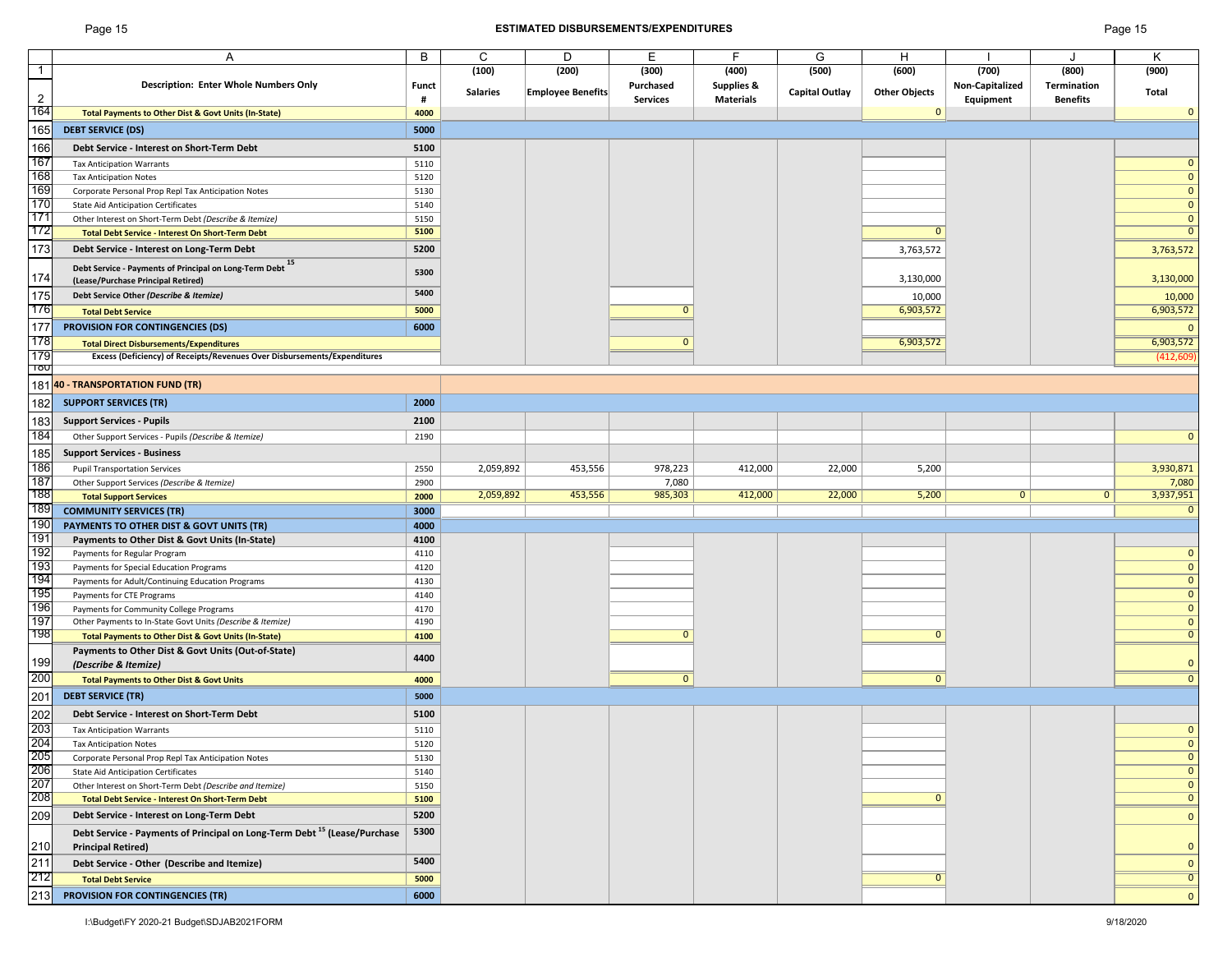# Page 16 **ESTIMATED DISBURSEMENTS/EXPENDITURES** Page 16

|                | Α                                                                            | B            | C               | D                 | E               | F                | G              | H                    |                 |                 | Κ                         |
|----------------|------------------------------------------------------------------------------|--------------|-----------------|-------------------|-----------------|------------------|----------------|----------------------|-----------------|-----------------|---------------------------|
| $\mathbf{1}$   |                                                                              |              | (100)           | (200)             | (300)           | (400)            | (500)          | (600)                | (700)           | (800)           | (900)                     |
|                | <b>Description: Enter Whole Numbers Only</b>                                 | Funct        | <b>Salaries</b> | Employee Benefits | Purchased       | Supplies &       | Capital Outlay | <b>Other Objects</b> | Non-Capitalized | Termination     | Total                     |
| $\overline{2}$ |                                                                              | #            |                 |                   | <b>Services</b> | <b>Materials</b> |                |                      | Equipment       | <b>Benefits</b> |                           |
| 214            | <b>Total Direct Disbursements/Expenditures</b>                               |              | 2,059,892       | 453,556           | 985,303         | 412,000          | 22,000         | 5,200                | $\mathbf{0}$    | $\mathbf{0}$    | 3,937,951                 |
| 215            | Excess (Deficiency) of Receipts/Revenues Over Disbursements/Expenditures     |              |                 |                   |                 |                  |                |                      |                 |                 | 1,584                     |
| 210            |                                                                              |              |                 |                   |                 |                  |                |                      |                 |                 |                           |
|                | 217 50 - MUNICIPAL RETIREMENT/SOC SEC FUND (MR/SS)                           |              |                 |                   |                 |                  |                |                      |                 |                 |                           |
| 218            | <b>INSTRUCTION (MR/SS)</b>                                                   | 1000         |                 |                   |                 |                  |                |                      |                 |                 |                           |
| 219            | Regular Program                                                              | 1100         |                 | 207,197           |                 |                  |                |                      |                 |                 | 207,197                   |
| 220            | Pre-K Programs                                                               | 1125         |                 | 160,250           |                 |                  |                |                      |                 |                 | 160,250                   |
| 221            | Special Education Programs (Functions 1200-1220)                             | 1200         |                 | 364,695           |                 |                  |                |                      |                 |                 | 364,695                   |
| 222            | Special Education Programs Pre-K                                             | 1225         |                 | 27,429            |                 |                  |                |                      |                 |                 | 27,429                    |
| 223            | Remedial and Supplemental Programs K-12                                      | 1250         |                 | 12,939            |                 |                  |                |                      |                 |                 | 12,939                    |
| 224            | Remedial and Supplemental Programs Pre-K                                     | 1275         |                 | 680               |                 |                  |                |                      |                 |                 | 680                       |
| 225            | Adult/Continuing Education Programs                                          | 1300         |                 |                   |                 |                  |                |                      |                 |                 | $\mathbf{0}$              |
| 226            | <b>CTE Programs</b>                                                          | 1400         |                 | 8,683             |                 |                  |                |                      |                 |                 | 8,683                     |
| 227            | Interscholastic Programs                                                     | 1500         |                 | 4,851             |                 |                  |                |                      |                 |                 | 4,851                     |
| 228            | Summer School Programs                                                       | 1600         |                 | 356               |                 |                  |                |                      |                 |                 | 356                       |
| 229            | <b>Gifted Programs</b>                                                       | 1650         |                 | 4,161             |                 |                  |                |                      |                 |                 | 4,161                     |
| 230            | <b>Driver's Education Programs</b>                                           | 1700         |                 |                   |                 |                  |                |                      |                 |                 | $\mathbf{0}$              |
| 231            | <b>Bilingual Programs</b>                                                    | 1800         |                 |                   |                 |                  |                |                      |                 |                 | $\mathbf{0}$              |
| 232<br>233     | Truant Alternative & Optional Programs                                       | 1900<br>1000 |                 | 3,600<br>794,841  |                 |                  |                |                      |                 |                 | 3,600<br>794,841          |
|                | <b>Total Instruction</b>                                                     |              |                 |                   |                 |                  |                |                      |                 |                 |                           |
| 234            | <b>SUPPORT SERVICES (MR/SS)</b>                                              | 2000         |                 |                   |                 |                  |                |                      |                 |                 |                           |
| 235            | <b>Support Services - Pupil</b>                                              | 2100         |                 |                   |                 |                  |                |                      |                 |                 |                           |
| 236            | Attendance & Social Work Services                                            | 2110         |                 | 178,850           |                 |                  |                |                      |                 |                 | 178,850                   |
| 237            | <b>Guidance Services</b>                                                     | 2120         |                 | 9,147             |                 |                  |                |                      |                 |                 | 9,147                     |
| 238            | <b>Health Services</b>                                                       | 2130         |                 | 90,290            |                 |                  |                |                      |                 |                 | 90,290                    |
| 239            | <b>Psychological Services</b>                                                | 2140         |                 | 9,809             |                 |                  |                |                      |                 |                 | 9,809                     |
| 240            | Speech Pathology & Audiology Services                                        | 2150         |                 | 27,584            |                 |                  |                |                      |                 |                 | 27,584                    |
| 241            | Other Support Services - Pupils (Describe & Itemize)                         | 2190         |                 | 59,479            |                 |                  |                |                      |                 |                 | 59,479                    |
| 242            | <b>Total Support Services - Pupil</b>                                        | 2100         |                 | 375,159           |                 |                  |                |                      |                 |                 | 375,159                   |
| 243            | <b>Support Services - Instructional Staff</b>                                | 2200         |                 |                   |                 |                  |                |                      |                 |                 |                           |
| 244            | Improvement of Instruction Services                                          | 2210         |                 | 9,145             |                 |                  |                |                      |                 |                 | 9,145                     |
| 245            | <b>Educational Media Services</b>                                            | 2220         |                 | 11,976            |                 |                  |                |                      |                 |                 | 11,976                    |
| 246            | <b>Assessment &amp; Testing</b>                                              | 2230         |                 | 15,669            |                 |                  |                |                      |                 |                 | 15,669                    |
| 247            | <b>Total Support Services - Instructional Staff</b>                          | 2200         |                 | 36,790            |                 |                  |                |                      |                 |                 | 36,790                    |
| 248            | <b>Support Services - General Administration</b>                             | 2300         |                 |                   |                 |                  |                |                      |                 |                 |                           |
| 249            | Board of Education Services                                                  | 2310         |                 |                   |                 |                  |                |                      |                 |                 | $\mathbf{0}$              |
| 250            | <b>Executive Administration Services</b>                                     | 2320         |                 |                   |                 |                  |                |                      |                 |                 | $\mathbf{0}$              |
| 251            | Special Area Administrative Services                                         | 2330         |                 | 48,069            |                 |                  |                |                      |                 |                 | 48,069                    |
| 252            | Claims Paid from Self Insurance Fund                                         | 2361         |                 |                   |                 |                  |                |                      |                 |                 | $\mathbf{0}$              |
| 253            | Workers' Compensation or Workers' Occupation Disease Acts Payments           | 2362         |                 |                   |                 |                  |                |                      |                 |                 | $\mathbf{0}$              |
| 254            | Unemployment Insurance Payments                                              | 2363         |                 |                   |                 |                  |                |                      |                 |                 | $\mathbf{0}$              |
| 255            | Insurance Payments (regular or self-insurance)                               | 2364         |                 |                   |                 |                  |                |                      |                 |                 | $\mathbf{0}$              |
| 256<br>257     | Risk Management and Claims Services Payments                                 | 2365         |                 |                   |                 |                  |                |                      |                 |                 | $\mathbf{0}$              |
|                | Judgment and Settlements                                                     | 2366         |                 |                   |                 |                  |                |                      |                 |                 | $\mathbf{0}$              |
| 258<br>259     | Educatl, Inspectl, Supervisory Serv. Related to Loss Prevention or Reduction | 2367         |                 | 159,700           |                 |                  |                |                      |                 |                 | 159,700                   |
| 260            | Reciprocal Insurance Payments                                                | 2368<br>2369 |                 |                   |                 |                  |                |                      |                 |                 | $\pmb{0}$<br>$\mathbf{0}$ |
| 261            | Legal Service<br><b>Total Support Services - General Administration</b>      | 2300         |                 | 207,769           |                 |                  |                |                      |                 |                 | 207,769                   |
|                |                                                                              |              |                 |                   |                 |                  |                |                      |                 |                 |                           |
| 262            | <b>Support Services - School Administration</b>                              | 2400         |                 |                   |                 |                  |                |                      |                 |                 |                           |
| 263<br>264     | Office of the Principal Services                                             | 2410         |                 | 305,613           |                 |                  |                |                      |                 |                 | 305,613                   |
| 265            | Other Support Services - School Administration (Describe & Itemize)          | 2490<br>2400 |                 | 15,285<br>320,898 |                 |                  |                |                      |                 |                 | 15,285<br>320,898         |
|                | <b>Total Support Services - School Administration</b>                        |              |                 |                   |                 |                  |                |                      |                 |                 |                           |
| 266            | <b>Support Services - Business</b>                                           | 2500         |                 |                   |                 |                  |                |                      |                 |                 |                           |
| 267            | Direction of Business Support Services                                       | 2510         |                 | 17,991            |                 |                  |                |                      |                 |                 | 17,991                    |
| 268            | <b>Fiscal Services</b>                                                       | 2520         |                 | 53,376            |                 |                  |                |                      |                 |                 | 53,376                    |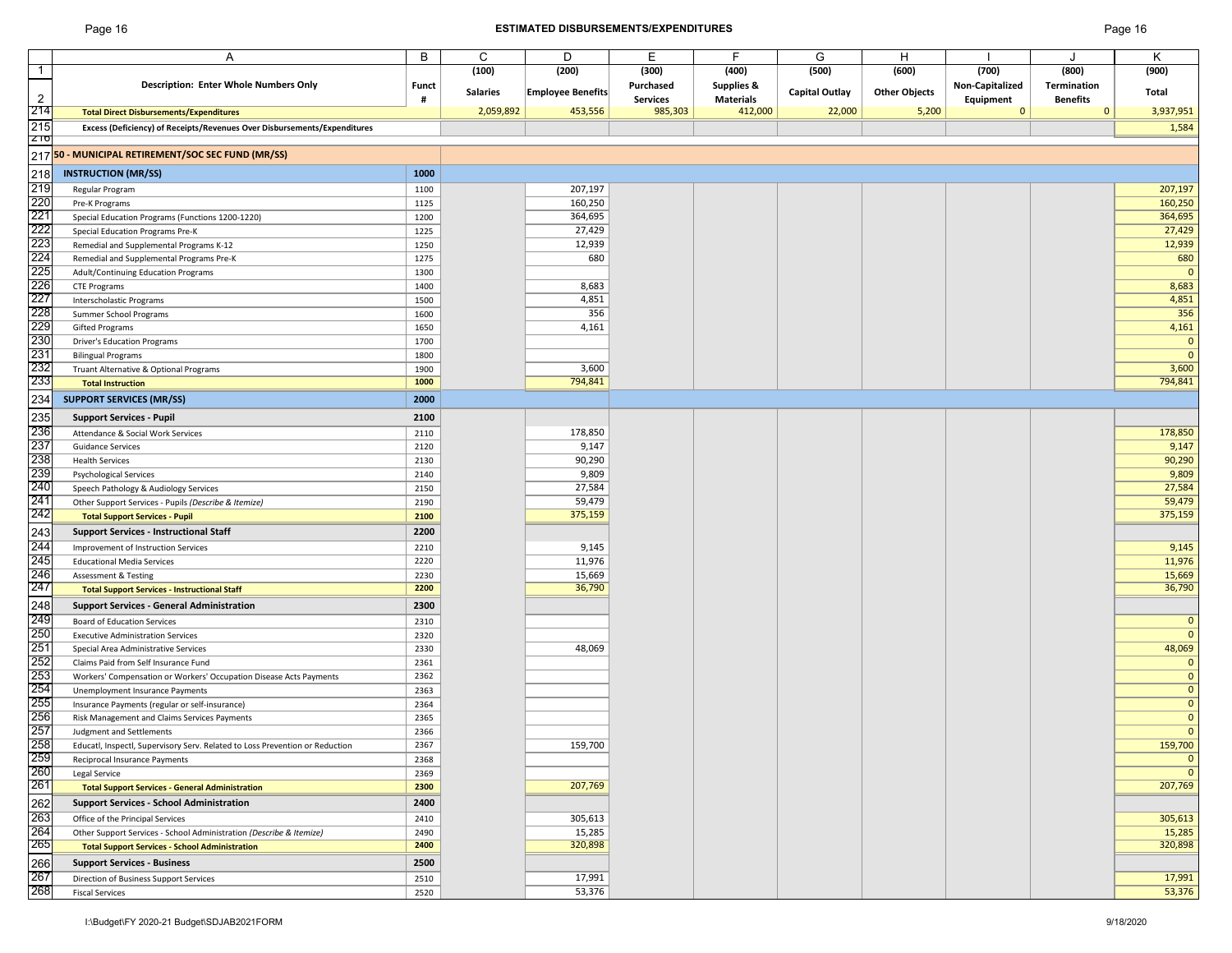### Page 17 **ESTIMATED DISBURSEMENTS/EXPENDITURES** Page 17

| c |  |  |
|---|--|--|
|---|--|--|

|                |                                                                          | B            |                 | D                        | E               | F                |                       |                      |                 |                 |                             |
|----------------|--------------------------------------------------------------------------|--------------|-----------------|--------------------------|-----------------|------------------|-----------------------|----------------------|-----------------|-----------------|-----------------------------|
|                | A                                                                        |              | C               |                          |                 |                  | G                     | H                    |                 | J               | Κ                           |
| $\mathbf{1}$   |                                                                          |              | (100)           | (200)                    | (300)           | (400)            | (500)                 | (600)                | (700)           | (800)           | (900)                       |
|                | <b>Description: Enter Whole Numbers Only</b>                             | Funct        | <b>Salaries</b> | <b>Employee Benefits</b> | Purchased       | Supplies &       | <b>Capital Outlay</b> | <b>Other Objects</b> | Non-Capitalized | Termination     | Total                       |
| $\overline{2}$ |                                                                          | #            |                 |                          | <b>Services</b> | <b>Materials</b> |                       |                      | Equipment       | <b>Benefits</b> |                             |
| 269            | Facilities Acquisition & Construction Services                           | 2530         |                 |                          |                 |                  |                       |                      |                 |                 | $\overline{0}$              |
| 270            | Operation & Maintenance of Plant Service                                 | 2540         |                 | 630,240                  |                 |                  |                       |                      |                 |                 | 630,240                     |
| 271            | <b>Pupil Transportation Services</b>                                     | 2550         |                 | 346,349                  |                 |                  |                       |                      |                 |                 | 346,349                     |
| 272            | <b>Food Services</b>                                                     | 2560         |                 | 241,775                  |                 |                  |                       |                      |                 |                 | 241,775                     |
| 273            |                                                                          |              |                 |                          |                 |                  |                       |                      |                 |                 | $\mathbf{0}$                |
| 274            | <b>Internal Services</b>                                                 | 2570<br>2500 |                 | 1,289,731                |                 |                  |                       |                      |                 |                 | 1,289,731                   |
|                | <b>Total Support Services - Business</b>                                 |              |                 |                          |                 |                  |                       |                      |                 |                 |                             |
| 275            | <b>Support Services - Central</b>                                        | 2600         |                 |                          |                 |                  |                       |                      |                 |                 |                             |
| 276            | Direction of Central Support Services                                    | 2610         |                 |                          |                 |                  |                       |                      |                 |                 | $\overline{0}$              |
| 277            | Planning, Research, Development & Evaluation Services                    | 2620         |                 | 11                       |                 |                  |                       |                      |                 |                 | 11                          |
| 278            | <b>Information Services</b>                                              | 2630         |                 |                          |                 |                  |                       |                      |                 |                 | $\overline{0}$              |
| 279            | <b>Staff Services</b>                                                    | 2640         |                 | 35,824                   |                 |                  |                       |                      |                 |                 | 35,824                      |
| 280            | <b>Data Processing Services</b>                                          | 2660         |                 |                          |                 |                  |                       |                      |                 |                 | $\mathbf{0}$                |
| 281            | <b>Total Support Services - Central</b>                                  | 2600         |                 | 35,835                   |                 |                  |                       |                      |                 |                 | 35,835                      |
|                |                                                                          | 2900         |                 |                          |                 |                  |                       |                      |                 |                 |                             |
| 282<br>283     | Other Support Services (Describe & Itemize)                              |              |                 | 51,285                   |                 |                  |                       |                      |                 |                 | 51,285                      |
|                | <b>Total Support Services</b>                                            | 2000         |                 | 2,317,467                |                 |                  |                       |                      |                 |                 | 2,317,467                   |
| 284            | <b>COMMUNITY SERVICES (MR/SS)</b>                                        | 3000         |                 | 28,671                   |                 |                  |                       |                      |                 |                 | 28,671                      |
| 285            | PAYMENTS TO OTHER DIST & GOVT UNITS (MR/SS)                              | 4000         |                 |                          |                 |                  |                       |                      |                 |                 |                             |
| 286            | Payments for Regular Programs                                            | 4110         |                 |                          |                 |                  |                       |                      |                 |                 | $\mathbf{0}$                |
| 287            | Payments for Special Education Programs                                  | 4120         |                 |                          |                 |                  |                       |                      |                 |                 | $\overline{0}$              |
| 288            |                                                                          | 4140         |                 |                          |                 |                  |                       |                      |                 |                 | $\overline{0}$              |
| 289            | Payments for CTE Programs                                                | 4000         |                 | $\mathbf{0}$             |                 |                  |                       |                      |                 |                 | $\overline{0}$              |
|                | <b>Total Payments to Other Dist &amp; Govt Units</b>                     |              |                 |                          |                 |                  |                       |                      |                 |                 |                             |
| 290            | <b>DEBT SERVICE (MR/SS)</b>                                              | 5000         |                 |                          |                 |                  |                       |                      |                 |                 |                             |
| 291            | Debt Service - Interest on Short-Term Debt                               | 5100         |                 |                          |                 |                  |                       |                      |                 |                 |                             |
| 292            | <b>Tax Anticipation Warrants</b>                                         | 5110         |                 |                          |                 |                  |                       |                      |                 |                 | $\overline{0}$              |
| 293            | <b>Tax Anticipation Notes</b>                                            | 5120         |                 |                          |                 |                  |                       |                      |                 |                 | $\overline{0}$              |
|                | Corporate Personal Prop Repl Tax Anticipation Notes                      | 5130         |                 |                          |                 |                  |                       |                      |                 |                 | $\overline{0}$              |
| 294<br>295     | <b>State Aid Anticipation Certificates</b>                               | 5140         |                 |                          |                 |                  |                       |                      |                 |                 | $\overline{0}$              |
| 296            | Other (Describe & Itemize)                                               | 5150         |                 |                          |                 |                  |                       |                      |                 |                 | $\overline{0}$              |
| 297            | <b>Total Debt Service</b>                                                | 5000         |                 |                          |                 |                  |                       | $\mathbf{0}$         |                 |                 | $\overline{0}$              |
|                |                                                                          |              |                 |                          |                 |                  |                       |                      |                 |                 |                             |
| 298            | <b>PROVISION FOR CONTINGENCIES (MR/SS)</b>                               | 6000         |                 |                          |                 |                  |                       |                      |                 |                 | $\mathbf{0}$                |
| 299            | <b>Total Direct Disbursements/Expenditures</b>                           |              |                 | 3,140,979                |                 |                  |                       | $\overline{0}$       |                 |                 | 3,140,979                   |
| 300<br>१०      | Excess (Deficiency) of Receipts/Revenues Over Disbursements/Expenditures |              |                 |                          |                 |                  |                       |                      |                 |                 | (628, 778)                  |
|                |                                                                          |              |                 |                          |                 |                  |                       |                      |                 |                 |                             |
|                | 302 60 - CAPITAL PROJECTS (CP)                                           |              |                 |                          |                 |                  |                       |                      |                 |                 |                             |
| 303            | <b>SUPPORT SERVICES (CP)</b>                                             | 2000         |                 |                          |                 |                  |                       |                      |                 |                 |                             |
| 304            | <b>Support Services - Business</b>                                       |              |                 |                          |                 |                  |                       |                      |                 |                 |                             |
| 305            |                                                                          |              |                 |                          |                 |                  |                       |                      |                 |                 |                             |
| 306            | Facilities Acquisition & Construction Services                           | 2530         |                 |                          |                 |                  | 1,194,911             |                      |                 |                 | 1,194,911<br>$\overline{0}$ |
| 307            | Other Support Services (Describe & Itemize)                              | 2900         | 0               | $\mathbf{0}$             | $\mathbf{0}$    | 0                | 1,194,911             | $\mathbf{0}$         | $\mathbf{0}$    |                 | 1,194,911                   |
|                | <b>Total Support Services</b>                                            | 2000         |                 |                          |                 |                  |                       |                      |                 |                 |                             |
|                | 308 PAYMENTS TO OTHER DIST & GOVT UNITS (CP)                             | 4000         |                 |                          |                 |                  |                       |                      |                 |                 |                             |
| 309            | Payments to Other Dist & Govt Units (In-State)                           | 4100         |                 |                          |                 |                  |                       |                      |                 |                 |                             |
| 310            | Payments to Regular Programs                                             | 4110         |                 |                          |                 |                  |                       |                      |                 |                 | $\mathbf{0}$                |
| 311            | Payment for Special Education Programs                                   | 4120         |                 |                          |                 |                  |                       |                      |                 |                 | $\mathbf{0}$                |
| 312            | Payment for CTE Programs                                                 | 4140         |                 |                          |                 |                  |                       |                      |                 |                 | $\overline{0}$              |
| 313            | Payments to Other Govt Units (In-State) (Describe & Itemize)             | 4190         |                 |                          |                 |                  |                       |                      |                 |                 | $\overline{0}$              |
| 314            | <b>Total Payments to Other Districts &amp; Govt Units</b>                | 4000         |                 |                          | $\Omega$        |                  |                       | $\Omega$             |                 |                 | $\overline{0}$              |
| 315            | <b>PROVISION FOR CONTINGENCIES (CP)</b>                                  | 6000         |                 |                          |                 |                  |                       |                      |                 |                 | $\mathbf{0}$                |
| 316            |                                                                          |              |                 |                          |                 |                  |                       |                      |                 |                 |                             |
|                | <b>Total Direct Disbursements/Expenditures</b>                           |              | 0               | $\mathbf{0}$             | $\mathbf{0}$    | 0                | 1,194,911             | $\overline{0}$       | $\mathbf{0}$    |                 | 1,194,911                   |
| 317            | Excess (Deficiency) of Receipts/Revenues Over Disbursements/Expenditures |              |                 |                          |                 |                  |                       |                      |                 |                 | (1, 179, 911)               |
|                | 319 70 WORKING CASH FUND (WC)                                            |              |                 |                          |                 |                  |                       |                      |                 |                 |                             |
|                |                                                                          |              |                 |                          |                 |                  |                       |                      |                 |                 |                             |
|                | 32180 - TORT FUND (TF)                                                   |              |                 |                          |                 |                  |                       |                      |                 |                 |                             |
|                |                                                                          |              |                 |                          |                 |                  |                       |                      |                 |                 |                             |
| 322            | <b>INSTRUCTION (TF)</b>                                                  | 1000         |                 |                          |                 |                  |                       |                      |                 |                 |                             |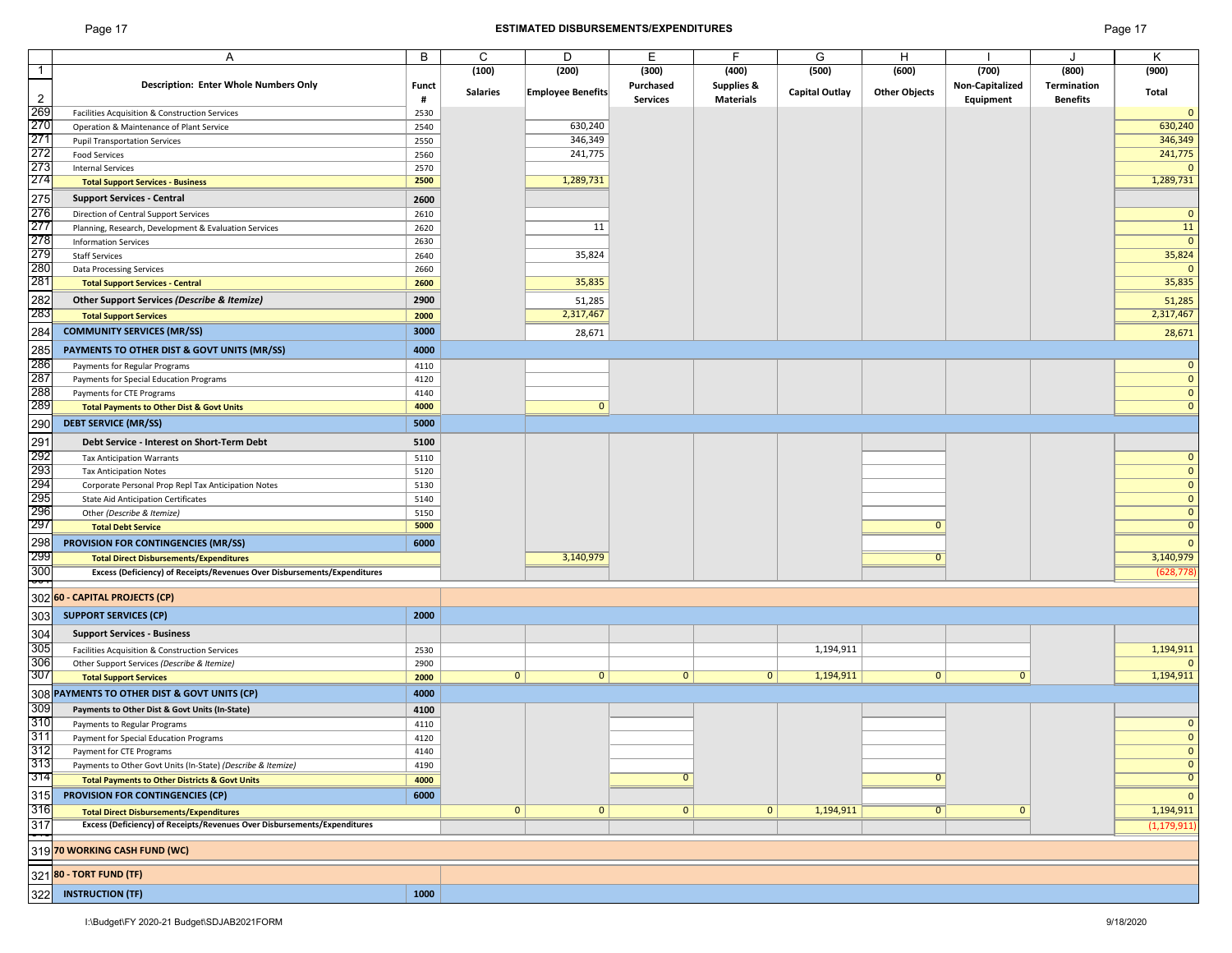## Page 18 **ESTIMATED DISBURSEMENTS/EXPENDITURES** Page 18

|                | Α                                                                   | B            | C               | D                        | Е               | F                     | G                     | H                    |                 | $\cdot$         | Κ            |
|----------------|---------------------------------------------------------------------|--------------|-----------------|--------------------------|-----------------|-----------------------|-----------------------|----------------------|-----------------|-----------------|--------------|
| $\overline{1}$ |                                                                     |              | (100)           | (200)                    | (300)           | (400)                 | (500)                 | (600)                | (700)           | (800)           | (900)        |
|                | Description: Enter Whole Numbers Only                               |              |                 |                          |                 |                       |                       |                      |                 |                 |              |
|                |                                                                     | <b>Funct</b> | <b>Salaries</b> | <b>Employee Benefits</b> | Purchased       | <b>Supplies &amp;</b> | <b>Capital Outlay</b> | <b>Other Objects</b> | Non-Capitalized | Termination     | Total        |
| $\overline{2}$ |                                                                     | #            |                 |                          | <b>Services</b> | <b>Materials</b>      |                       |                      | Equipment       | <b>Benefits</b> |              |
| 323            | Regular Programs                                                    | 1100         |                 |                          |                 |                       |                       |                      |                 |                 | $\mathbf 0$  |
| 324            | Tuition Payment to Charter Schools                                  | 1115         |                 |                          |                 |                       |                       |                      |                 |                 | $\mathbf{0}$ |
| 325            | Pre-K Programs                                                      | 1125         |                 |                          |                 |                       |                       |                      |                 |                 | $\mathbf{0}$ |
| 326            | Special Education Programs (Functions 1200 - 1220)                  | 1200         |                 |                          |                 |                       |                       |                      |                 |                 | $\mathbf{0}$ |
| 327            | Special Education Programs Pre-K                                    | 1225         |                 |                          |                 |                       |                       |                      |                 |                 | $\mathbf{0}$ |
| 328            | Remedial and Supplemental Programs K-12                             | 1250         |                 |                          |                 |                       |                       |                      |                 |                 | $\mathbf{0}$ |
| 329            | Remedial and Supplemental Programs Pre-K                            | 1275         |                 |                          |                 |                       |                       |                      |                 |                 | $\mathbf{0}$ |
| 330            |                                                                     | 1300         |                 |                          |                 |                       |                       |                      |                 |                 | $\mathbf{0}$ |
| 331            | Adult/Continuing Education Programs                                 |              |                 |                          |                 |                       |                       |                      |                 |                 |              |
| 332            | <b>CTE Programs</b>                                                 | 1400         |                 |                          |                 |                       |                       |                      |                 |                 | $\mathbf{0}$ |
|                | Interscholastic Programs                                            | 1500         |                 |                          |                 |                       |                       |                      |                 |                 | $\mathbf{0}$ |
| 333            | Summer School Programs                                              | 1600         |                 |                          |                 |                       |                       |                      |                 |                 | $\mathbf{0}$ |
| 334            | Gifted Programs                                                     | 1650         |                 |                          |                 |                       |                       |                      |                 |                 | $\mathbf{0}$ |
| 335            | <b>Driver's Education Programs</b>                                  | 1700         |                 |                          |                 |                       |                       |                      |                 |                 | $\mathbf{0}$ |
| 336            | <b>Bilingual Programs</b>                                           | 1800         |                 |                          |                 |                       |                       |                      |                 |                 | $\mathbf{0}$ |
| 337            | Truant Alternative & Optional Programs                              | 1900         |                 |                          |                 |                       |                       |                      |                 |                 | $\mathbf{0}$ |
| 338            | Pre-K Programs - Private Tuition                                    | 1910         |                 |                          |                 |                       |                       |                      |                 |                 | $\mathbf{0}$ |
| 339            | Regular K-12 Programs Private Tuition                               | 1911         |                 |                          |                 |                       |                       |                      |                 |                 | $\mathbf{0}$ |
|                |                                                                     |              |                 |                          |                 |                       |                       |                      |                 |                 |              |
| 340            | Special Education Programs K-12 Private Tuition                     | 1912         |                 |                          |                 |                       |                       |                      |                 |                 | $\mathbf{0}$ |
| 341            | Special Education Programs Pre-K Tuition                            | 1913         |                 |                          |                 |                       |                       |                      |                 |                 | $\mathbf 0$  |
| 342            | Remedial/Supplemental Programs K-12 Private Tuition                 | 1914         |                 |                          |                 |                       |                       |                      |                 |                 | $\mathbf 0$  |
| 343            | Remedial/Supplemental Programs Pre-K Private Tuition                | 1915         |                 |                          |                 |                       |                       |                      |                 |                 | $\mathbf{0}$ |
| 344            | Adult/Continuing Education Programs Private Tuition                 | 1916         |                 |                          |                 |                       |                       |                      |                 |                 | $\mathbf 0$  |
| 345            | <b>CTE Programs Private Tuition</b>                                 | 1917         |                 |                          |                 |                       |                       |                      |                 |                 | $\mathbf 0$  |
| 346            | Interscholastic Programs Private Tuition                            | 1918         |                 |                          |                 |                       |                       |                      |                 |                 | $\mathbf 0$  |
| 347            |                                                                     |              |                 |                          |                 |                       |                       |                      |                 |                 |              |
|                | Summer School Programs Private Tuition                              | 1919         |                 |                          |                 |                       |                       |                      |                 |                 | $\mathbf 0$  |
| 348            | Gifted Programs Private Tuition                                     | 1920         |                 |                          |                 |                       |                       |                      |                 |                 | $\mathbf 0$  |
| 349            | <b>Bilingual Programs Private Tuition</b>                           | 1921         |                 |                          |                 |                       |                       |                      |                 |                 | $\mathbf{0}$ |
| 350            | Truants Alternative/Opt Ed Programs Private Tuition                 | 1922         |                 |                          |                 |                       |                       |                      |                 |                 | $\mathbf 0$  |
|                |                                                                     |              |                 |                          |                 |                       |                       |                      |                 |                 |              |
| 351            | <b>Total Instruction</b> <sup>14</sup>                              | 1000         | $\mathbf{0}$    | $\mathbf{0}$             | $\mathbf 0$     | $\mathbf{0}$          | $\mathbf{0}$          | $\mathbf{0}$         | $\mathbf{0}$    | $\mathbf{0}$    | $\mathbf{0}$ |
| 352            | <b>SUPPORT SERVICES (TF)</b>                                        | 2000         |                 |                          |                 |                       |                       |                      |                 |                 |              |
| 353            | <b>Support Services - Pupil</b>                                     | 2100         |                 |                          |                 |                       |                       |                      |                 |                 |              |
| 354            | Attendance & Social Work Services                                   | 2110         |                 |                          |                 |                       |                       |                      |                 |                 | $\mathbf 0$  |
| 355            | <b>Guidance Services</b>                                            | 2120         |                 |                          |                 |                       |                       |                      |                 |                 | $\mathbf{0}$ |
| 356            | <b>Health Services</b>                                              | 2130         |                 |                          |                 |                       |                       |                      |                 |                 | $\mathbf 0$  |
|                |                                                                     |              |                 |                          |                 |                       |                       |                      |                 |                 |              |
| 357            | <b>Psychological Services</b>                                       | 2140         |                 |                          |                 |                       |                       |                      |                 |                 | $\mathbf{0}$ |
| 358            | Speech Pathology & Audiology Services                               | 2150         |                 |                          |                 |                       |                       |                      |                 |                 | $\mathbf{0}$ |
| 359            | Other Support Services - Pupils (Describe & Itemize)                | 2190         |                 |                          |                 |                       |                       |                      |                 |                 | $\mathbf{0}$ |
| 360            | <b>Total Support Services - Pupil</b>                               | 2100         | 0               | $\mathbf{0}$             | $\mathbf{0}$    | $\mathbf{0}$          | 0                     | $\circ$              | $\mathbf{0}$    | $\mathbf{0}$    | $\mathbf{0}$ |
| 361            | <b>Support Services - Instructional Staff</b>                       | 2200         |                 |                          |                 |                       |                       |                      |                 |                 |              |
| 362            | Improvement of Instruction Services                                 | 2210         |                 |                          |                 |                       |                       |                      |                 |                 | $\mathbf{0}$ |
|                |                                                                     |              |                 |                          |                 |                       |                       |                      |                 |                 |              |
| 363            | <b>Educational Media Services</b>                                   | 2220         |                 |                          |                 |                       |                       |                      |                 |                 | $\mathbf{0}$ |
| 364            | Assessment & Testing                                                | 2230         |                 |                          |                 |                       |                       |                      |                 |                 | $\mathbf{0}$ |
| 365            | <b>Total Support Services - Instructional Staff</b>                 | 2200         | $\mathbf{0}$    | $\mathbf{0}$             | $\mathbf{0}$    | $\mathbf{0}$          | $\overline{0}$        | $\overline{0}$       | $\mathbf{0}$    | $\mathbf{0}$    | $\mathbf{0}$ |
| 366            | <b>Support Services - General Administration</b>                    | 2300         |                 |                          |                 |                       |                       |                      |                 |                 |              |
| 367            | <b>Board of Education Services</b>                                  | 2310         | 986,000         | 277,200                  | 921,198         |                       |                       |                      |                 |                 | 2,184,398    |
| 368            | <b>Executive Administration Services</b>                            | 2320         |                 |                          |                 |                       |                       |                      |                 |                 | $\mathbf 0$  |
| 369            | Special Area Administration Services                                | 2330         |                 |                          |                 |                       |                       |                      |                 |                 | $\mathbf{0}$ |
| 370            | Claims Paid from Self Insurance Fund                                | 2361         |                 |                          |                 |                       |                       |                      |                 |                 | $\mathbf{0}$ |
|                | Risk Management and Claims Services Payments                        | 2365         |                 |                          | 244,200         | 42,950                | 40,000                | 10,600               |                 |                 | 337,750      |
| 371<br>372     | <b>Total Support Services - General Administration</b>              | 2300         | 986,000         | 277,200                  | 1,165,398       | 42,950                | 40,000                | 10,600               | 0               | 0               | 2,522,148    |
| 373            | <b>Support Services - School Administration</b>                     | 2400         |                 |                          |                 |                       |                       |                      |                 |                 |              |
| 374            | Office of the Principal Services                                    | 2410         |                 |                          |                 |                       |                       |                      |                 |                 | $\mathbf 0$  |
| 375            |                                                                     | 2490         |                 |                          |                 |                       |                       |                      |                 |                 | $\mathbf{0}$ |
| 376            | Other Support Services - School Administration (Describe & Itemize) |              | 0               | 0                        | 0               |                       | 0                     | 0                    | 0               | 0               |              |
|                | <b>Total Support Services - School Administration</b>               | 2400         |                 |                          |                 | $\mathbf{0}$          |                       |                      |                 |                 | $\mathbf{0}$ |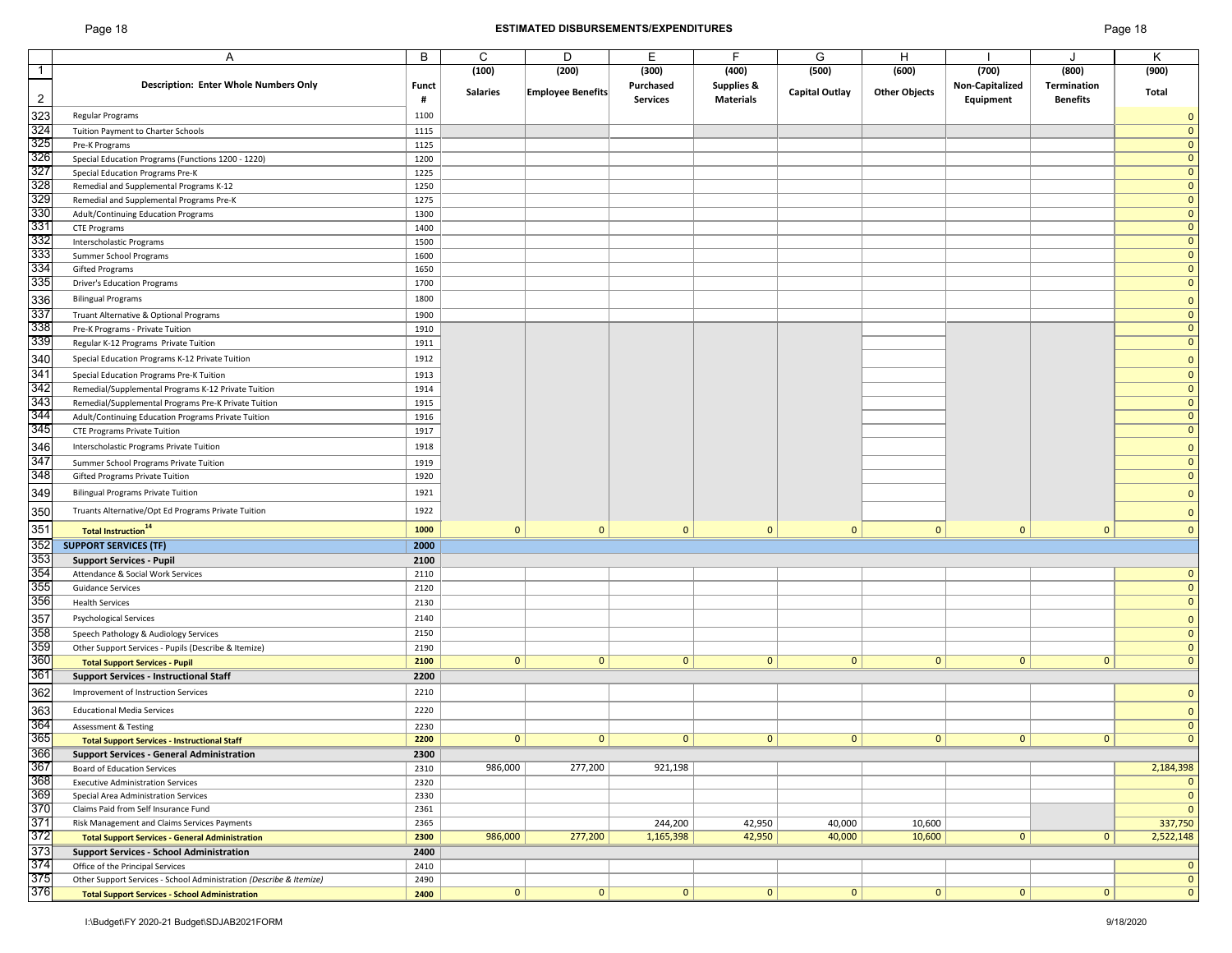## Page 19 **ESTIMATED DISBURSEMENTS/EXPENDITURES** Page 19

|                | A                                                                         | B            | C               | D                        | E               | F                     | G                     | Н                    |                 |                 | K              |
|----------------|---------------------------------------------------------------------------|--------------|-----------------|--------------------------|-----------------|-----------------------|-----------------------|----------------------|-----------------|-----------------|----------------|
| $\mathbf{1}$   |                                                                           |              | (100)           | (200)                    | (300)           | (400)                 | (500)                 | (600)                | (700)           | (800)           | (900)          |
|                | <b>Description: Enter Whole Numbers Only</b>                              | <b>Funct</b> | <b>Salaries</b> | <b>Employee Benefits</b> | Purchased       | <b>Supplies &amp;</b> | <b>Capital Outlay</b> | <b>Other Objects</b> | Non-Capitalized | Termination     | Total          |
| $\overline{2}$ |                                                                           | .#           |                 |                          | <b>Services</b> | <b>Materials</b>      |                       |                      | Equipment       | <b>Benefits</b> |                |
| 377            | <b>Support Services - Business</b>                                        | 2500         |                 |                          |                 |                       |                       |                      |                 |                 |                |
| 378            | Direction of Business Support Services                                    | 2510         |                 |                          |                 |                       |                       |                      |                 |                 | $\mathbf{0}$   |
| 379            | <b>Fiscal Services</b>                                                    | 2520         |                 |                          |                 |                       |                       |                      |                 |                 | $\mathbf{0}$   |
| 380            | Operation & Maintenance of Plant Services                                 | 2540         |                 |                          |                 |                       |                       |                      |                 |                 | $\mathbf{0}$   |
| 381            | <b>Pupil Transportation Services</b>                                      | 2550         |                 |                          |                 |                       |                       |                      |                 |                 | $\mathbf{0}$   |
| 382            | <b>Food Services</b>                                                      | 2560         |                 |                          |                 |                       |                       |                      |                 |                 | $\mathbf{0}$   |
| 383            | <b>Internal Services</b>                                                  | 2570         |                 |                          |                 |                       |                       |                      |                 |                 | $\mathbf{0}$   |
| 384            | <b>Total Support Services - Business</b>                                  | 2500         | 0               | 0                        | $\mathbf{0}$    | $\mathbf{0}$          | 0                     | 0                    | $\mathbf{0}$    | $\mathbf{0}$    | $\mathbf{0}$   |
| 385            | <b>Support Services - Central</b>                                         | 2600         |                 |                          |                 |                       |                       |                      |                 |                 |                |
| 386            | Direction of Central Support Services                                     | 2610         |                 |                          |                 |                       |                       |                      |                 |                 | $\mathbf{0}$   |
| 387            |                                                                           | 2620         |                 |                          |                 |                       |                       |                      |                 |                 | $\mathbf{0}$   |
| 388            | Planning, Research, Development & Evaluation Services                     | 2630         |                 |                          |                 |                       |                       |                      |                 |                 | $\mathbf{0}$   |
| 389            | <b>Information Services</b>                                               | 2640         |                 |                          |                 |                       |                       |                      |                 |                 | $\mathbf{0}$   |
| 390            | <b>Staff Services</b>                                                     |              |                 |                          |                 |                       |                       |                      |                 |                 |                |
| 391            | <b>Data Processing Services</b>                                           | 2660         |                 |                          |                 |                       |                       |                      |                 |                 | $\mathbf{0}$   |
|                | <b>Total Support Services - Central</b>                                   | 2600         | 0               | $\mathbf{0}$             | $\mathbf{0}$    | $\mathbf{0}$          | $\mathbf{0}$          | $\mathbf{0}$         | $\mathbf{0}$    | $\mathbf{0}$    | $\mathbf{0}$   |
| 392            | Other Support Services (Describe & Itemize)                               | 2900         |                 |                          |                 |                       |                       |                      |                 |                 | $\mathbf{0}$   |
| 393            | <b>Total Support Services</b>                                             | 2000         | 986,000         | 277,200                  | 1,165,398       | 42,950                | 40,000                | 10,600               | $\mathbf{0}$    | $\mathbf{0}$    | 2,522,148      |
| 394            | <b>COMMUNITY SERVICES (TF)</b>                                            | 3000         |                 |                          |                 |                       |                       |                      |                 |                 | $\overline{0}$ |
| 395            | PAYMENTS TO OTHER DIST & GOVT UNITS (TF)                                  | 4000         |                 |                          |                 |                       |                       |                      |                 |                 |                |
| 396            | Payments to Other Dist & Govt Units (In-State)                            | 4100         |                 |                          |                 |                       |                       |                      |                 |                 |                |
| 397            | Payments for Regular Programs                                             | 4110         |                 |                          |                 |                       |                       |                      |                 |                 | $\mathbf{0}$   |
| 398            | Payments for Special Education Programs                                   | 4120         |                 |                          |                 |                       |                       |                      |                 |                 | $\mathbf{0}$   |
| 399            | Payments for Adult/Continuing Education Programs                          | 4130         |                 |                          |                 |                       |                       |                      |                 |                 | $\mathbf{0}$   |
| 400            | Payments for CTE Programs                                                 | 4140         |                 |                          |                 |                       |                       |                      |                 |                 | $\mathbf{0}$   |
| 401            | Payments for Community College Programs                                   | 4170         |                 |                          |                 |                       |                       |                      |                 |                 | $\mathbf{0}$   |
| 402            | Other Payments to In-State Govt Units (Describe & Itemize)                | 4190         |                 |                          |                 |                       |                       |                      |                 |                 | $\mathbf{0}$   |
| 403            | Total Payments to Other Dist & Govt Units (In-State)                      | 4100         |                 |                          | $\Omega$        |                       |                       | $\Omega$             |                 |                 | $\mathbf{0}$   |
| 404            | Payments for Regular Programs - Tuition                                   | 4210         |                 |                          |                 |                       |                       |                      |                 |                 | $\mathbf{0}$   |
| 405            | Payments for Special Education Programs - Tuition                         | 4220         |                 |                          |                 |                       |                       |                      |                 |                 | $\mathbf{0}$   |
| 406            | Payments for Adult/Continuing Education Programs - Tuition                | 4230         |                 |                          |                 |                       |                       |                      |                 |                 | $\mathbf{0}$   |
| 407            | Payments for CTE Programs - Tuition                                       | 4240         |                 |                          |                 |                       |                       |                      |                 |                 | $\mathbf{0}$   |
| 408            | Payments for Community College Programs - Tuition                         | 4270         |                 |                          |                 |                       |                       |                      |                 |                 | $\mathbf{0}$   |
| 409            | Payments for Other Programs - Tuition                                     | 4280         |                 |                          |                 |                       |                       |                      |                 |                 | $\mathbf{0}$   |
| 410            |                                                                           | 4290         |                 |                          |                 |                       |                       |                      |                 |                 | $\mathbf{0}$   |
| 411            | Other Payments to In-State Govt Units (Describe & Itemize)                | 4200         |                 |                          |                 |                       |                       | $\Omega$             |                 |                 | $\mathbf{0}$   |
|                | <b>Total Payments to Other Dist &amp; Govt Units - Tuition (In State)</b> |              |                 |                          |                 |                       |                       |                      |                 |                 |                |
| 412            | Payments for Regular Programs - Transfers                                 | 4310         |                 |                          |                 |                       |                       |                      |                 |                 | $\mathbf{0}$   |
| 413            | Payments for Special Education Programs - Transfers                       | 4320         |                 |                          |                 |                       |                       |                      |                 |                 | $\mathbf{0}$   |
| 414            | Payments for Adult/Continuing Ed Programs - Transfers                     | 4330         |                 |                          |                 |                       |                       |                      |                 |                 | $\mathbf{0}$   |
| 415            | Payments for CTE Programs - Transfers                                     | 4340         |                 |                          |                 |                       |                       |                      |                 |                 | $\mathbf{0}$   |
| 416            | Payments for Community College Program - Transfers                        | 4370         |                 |                          |                 |                       |                       |                      |                 |                 | $\mathbf{0}$   |
| 417            | Payments for Other Programs - Transfers                                   | 4380         |                 |                          |                 |                       |                       |                      |                 |                 | $\mathbf{0}$   |
| 418            | Other Payments to In-State Govt Units - Transfers (Describe & Itemize)    | 4390         |                 |                          |                 |                       |                       |                      |                 |                 | $\mathbf{0}$   |
| 419            | <b>Total Payments to Other Dist &amp; Govt Units-Transfers (In State)</b> | 4300         |                 |                          | $\mathbf{0}$    |                       |                       | $\mathbf{0}$         |                 |                 | $\mathbf{0}$   |
| 420            | Payments to Other Dist & Govt Units (Out of State)                        | 4400         |                 |                          |                 |                       |                       |                      |                 |                 | $\overline{0}$ |
| 421            | <b>Total Payments to Other Dist &amp; Govt Units</b>                      | 4000         |                 |                          | $\mathbf{0}$    |                       |                       | $\mathbf{0}$         |                 |                 | $\mathbf{0}$   |
| 422            | <b>DEBT SERVICE (TF)</b>                                                  | 5000         |                 |                          |                 |                       |                       |                      |                 |                 |                |
| 423            | Debt Service - Interest on Short-Term Debt                                |              |                 |                          |                 |                       |                       |                      |                 |                 |                |
| 424            | <b>Tax Anticipation Warrants</b>                                          | 5110         |                 |                          |                 |                       |                       |                      |                 |                 | $\mathbf 0$    |
| 425            | Corporate Personal Property Replacement Tax Anticipation Notes            | 5130         |                 |                          |                 |                       |                       |                      |                 |                 | $\mathbf 0$    |
| 426            | Other Interest or Short-Term Debt (Describe & Itemize)                    | 5150         |                 |                          |                 |                       |                       |                      |                 |                 | $\mathbf{0}$   |
| 427            | <b>Total Debt Service</b>                                                 | 5000         |                 |                          |                 |                       |                       | $\mathbf{0}$         |                 |                 | $\mathbf{0}$   |
| 428            | PROVISION FOR CONTINGENCIES (TF)                                          | 6000         |                 |                          |                 |                       |                       |                      |                 |                 | $\overline{0}$ |
| 429            | <b>Total Direct Disbursements/Expenditures</b>                            |              | 986,000         | 277,200                  | 1,165,398       | 42,950                | 40,000                | 10,600               | $\mathbf{0}$    | $\mathbf{0}$    | 2,522,148      |
| 430            | Excess (Deficiency) of Receipts/Revenues Over Disbursements/Expenditures  |              |                 |                          |                 |                       |                       |                      |                 |                 |                |
| ᠇ᠳ             |                                                                           |              |                 |                          |                 |                       |                       |                      |                 |                 | (10, 464)      |
|                | 432 90 - FIRE PREVENTION & SAFETY FUND (FP&S)                             |              |                 |                          |                 |                       |                       |                      |                 |                 |                |
| 433            | <b>SUPPORT SERVICES (FP&amp;S)</b>                                        | 2000         |                 |                          |                 |                       |                       |                      |                 |                 |                |
|                |                                                                           |              |                 |                          |                 |                       |                       |                      |                 |                 |                |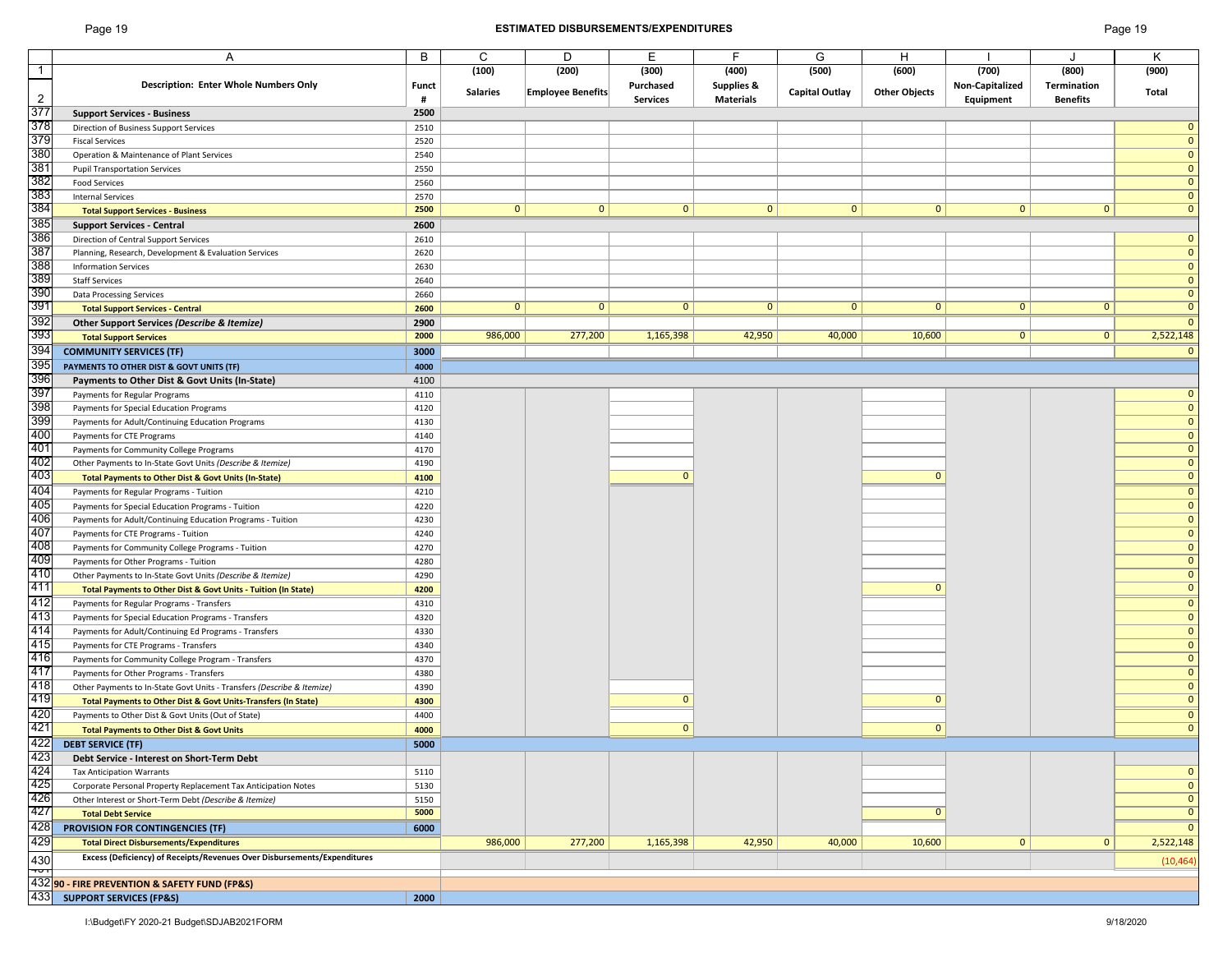## Page 20 **ESTIMATED DISBURSEMENTS/EXPENDITURES** Page 20

| ہ |  |
|---|--|
|   |  |

|                                        |                                                                                                                   | B            | C               | D                        | E                            |                                | G              | H                    |                              |                                | κ             |
|----------------------------------------|-------------------------------------------------------------------------------------------------------------------|--------------|-----------------|--------------------------|------------------------------|--------------------------------|----------------|----------------------|------------------------------|--------------------------------|---------------|
|                                        |                                                                                                                   |              | (100)           | (200)                    | (300)                        | (400)                          | (500)          | (600)                | (700)                        | (800)                          | (900)         |
| $\overline{2}$                         | <b>Description: Enter Whole Numbers Only</b>                                                                      | <b>Funct</b> | <b>Salaries</b> | <b>Employee Benefits</b> | Purchased<br><b>Services</b> | Supplies &<br><b>Materials</b> | Capital Outlay | <b>Other Objects</b> | Non-Capitalized<br>Equipment | Termination<br><b>Benefits</b> | Total         |
| 434                                    | <b>Support Services - Business</b>                                                                                | 2500         |                 |                          |                              |                                |                |                      |                              |                                |               |
| $\frac{135}{435}$<br>$\frac{436}{437}$ | Facilities Acquisition & Construction Services                                                                    | 2530         |                 |                          | 35,000                       |                                | 2,596,000      |                      |                              |                                | 2,631,000     |
|                                        | Operation & Maintenance of Plant Service                                                                          | 2540         |                 |                          |                              |                                |                |                      |                              |                                | $\mathbf{0}$  |
|                                        | <b>Total Support Services - Business</b>                                                                          | 2500         | $\Omega$        | $\mathbf{0}$             | 35,000                       | $\mathbf{0}$                   | 2,596,000      | $\mathbf{0}$         | $\Omega$                     |                                | 2,631,000     |
| 438                                    | Other Support Services (Describe & Itemize)                                                                       | 2900         |                 |                          |                              |                                |                |                      |                              |                                | $\Omega$      |
| 439                                    | <b>Total Support Services</b>                                                                                     | 2000         | $\mathbf{0}$    | $\mathbf{0}$             | 35,000                       | $\mathbf{0}$                   | 2,596,000      | $\circ$              | $\mathbf{0}$                 |                                | 2,631,000     |
|                                        | 440 PAYMENTS TO OTHER DISTRICTS & GOVT UNITS (FP&S)                                                               | 4000         |                 |                          |                              |                                |                |                      |                              |                                |               |
| 441                                    | Payments to Regular Programs                                                                                      | 4110         |                 |                          |                              |                                |                |                      |                              |                                | $\mathbf{0}$  |
| 442                                    | Payments to Special Education Programs                                                                            | 4120         |                 |                          |                              |                                |                |                      |                              |                                | $\mathbf{0}$  |
| 443<br>444                             | Other Payments to In-State Govt Units (Describe & Itemize)                                                        | 4190         |                 |                          |                              |                                |                |                      |                              |                                | $\mathbf{0}$  |
|                                        | <b>Total Payments to Other Districts &amp; Govt Units (FPS)</b>                                                   | 4000         |                 |                          |                              |                                |                | $\Omega$             |                              |                                | $\mathbf{0}$  |
| 445                                    | <b>DEBT SERVICE (FP&amp;S)</b>                                                                                    | 5000         |                 |                          |                              |                                |                |                      |                              |                                |               |
| 446<br>447                             | Debt Service - Interest on Short-Term Debt                                                                        | 5100         |                 |                          |                              |                                |                |                      |                              |                                |               |
|                                        | <b>Tax Anticipation Warrants</b>                                                                                  | 5110         |                 |                          |                              |                                |                |                      |                              |                                | $\mathbf{0}$  |
| 448                                    | Other Interest on Short-Term Debt (Describe & Itemize)                                                            | 5150         |                 |                          |                              |                                |                |                      |                              |                                | $\mathbf{0}$  |
| 449                                    | <b>Total Debt Service - Interest on Short-Term Debt</b>                                                           | 5100         |                 |                          |                              |                                |                |                      |                              |                                | $\mathbf{0}$  |
| 450                                    | Debt Service - Interest on Long-Term Debt                                                                         | 5200         |                 |                          |                              |                                |                |                      |                              |                                | $\mathbf{0}$  |
| 451                                    | Debt Service - Payments of Principal on Long-Term Debt <sup>15</sup> (Lease/Purchase<br><b>Principal Retired)</b> | 5300         |                 |                          |                              |                                |                |                      |                              |                                | $\mathbf{0}$  |
| 452                                    | <b>Total Debt Service</b>                                                                                         | 5000         |                 |                          |                              |                                |                |                      |                              |                                | $\mathbf{0}$  |
| 453                                    | PROVISIONS FOR CONTINGENCIES (FP&S)                                                                               | 6000         |                 |                          |                              |                                |                |                      |                              |                                | $\Omega$      |
| 454                                    | <b>Total Direct Disbursements/Expenditures</b>                                                                    |              | $\mathbf{0}$    | $\mathbf{0}$             | 35,000                       | $\mathbf{0}$                   | 2,596,000      | $\mathbf{0}$         | $\mathbf{0}$                 |                                | 2,631,000     |
| 455                                    | Excess (Deficiency) of Receipts/Revenues Over Disbursements/Expenditures                                          |              |                 |                          |                              |                                |                |                      |                              |                                | (2, 123, 607) |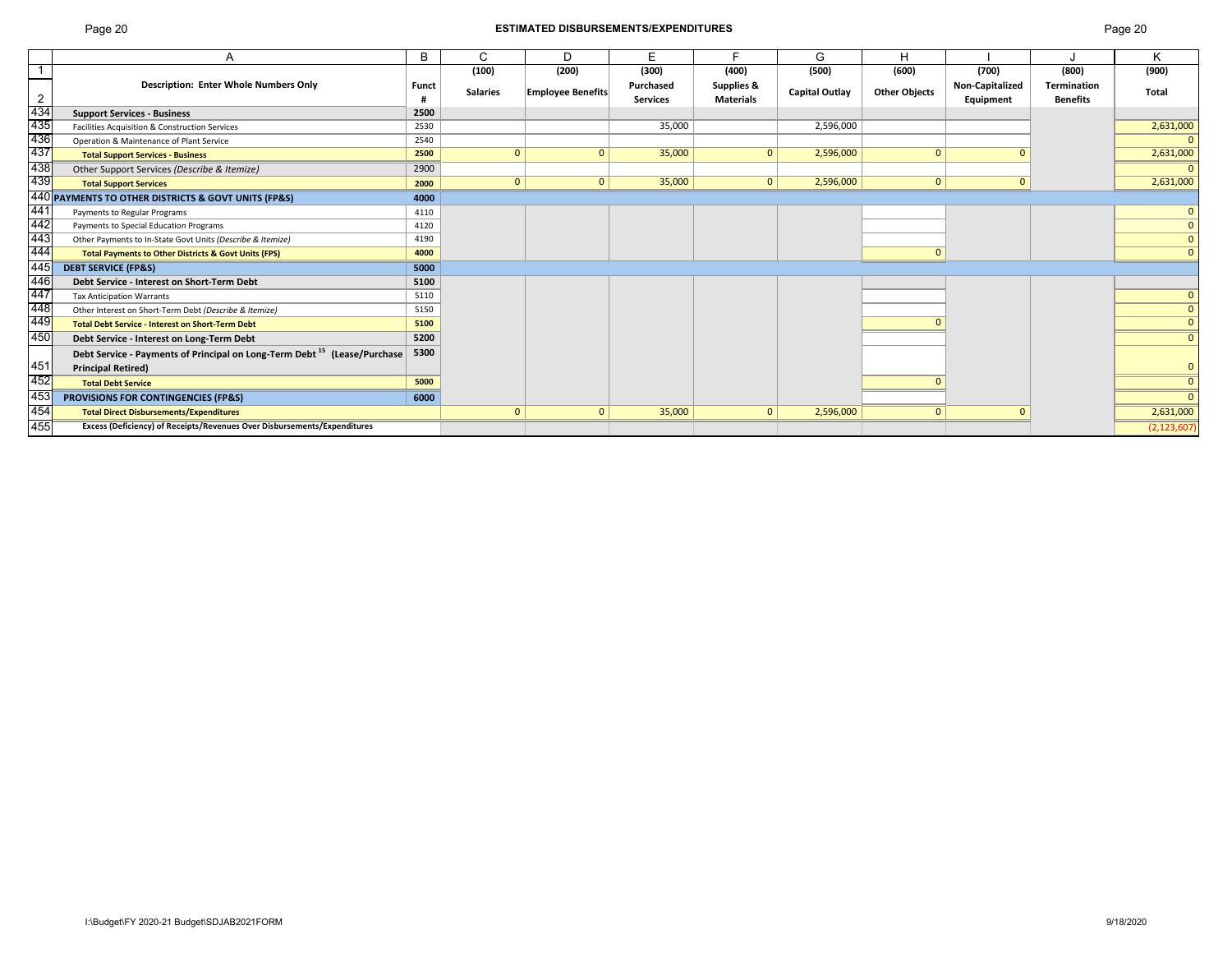# **This page is provided for detailed itemizations as requested within the body of the Report.**

1.

- 2.
- 3.
- 4.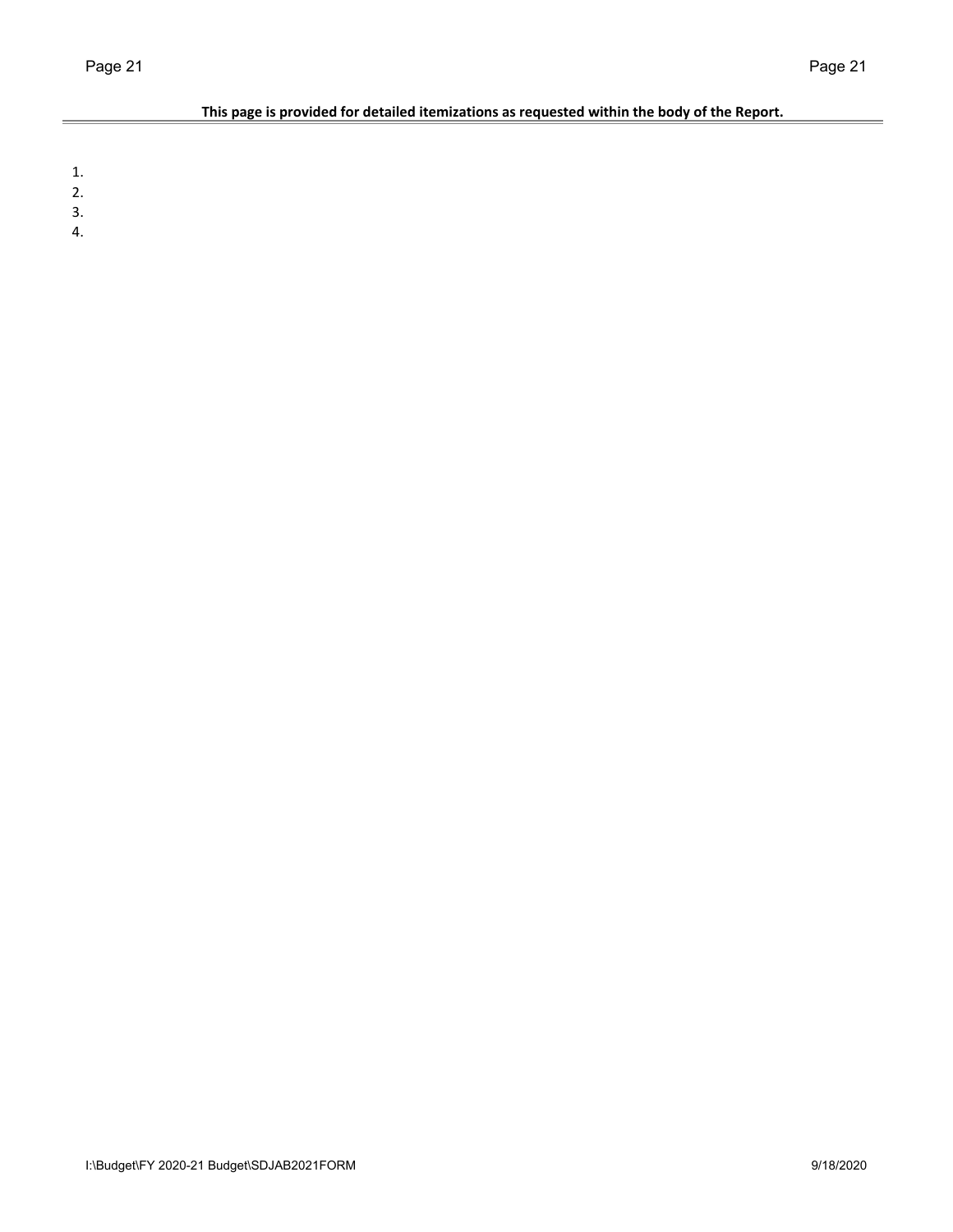$\overline{\phantom{0}}$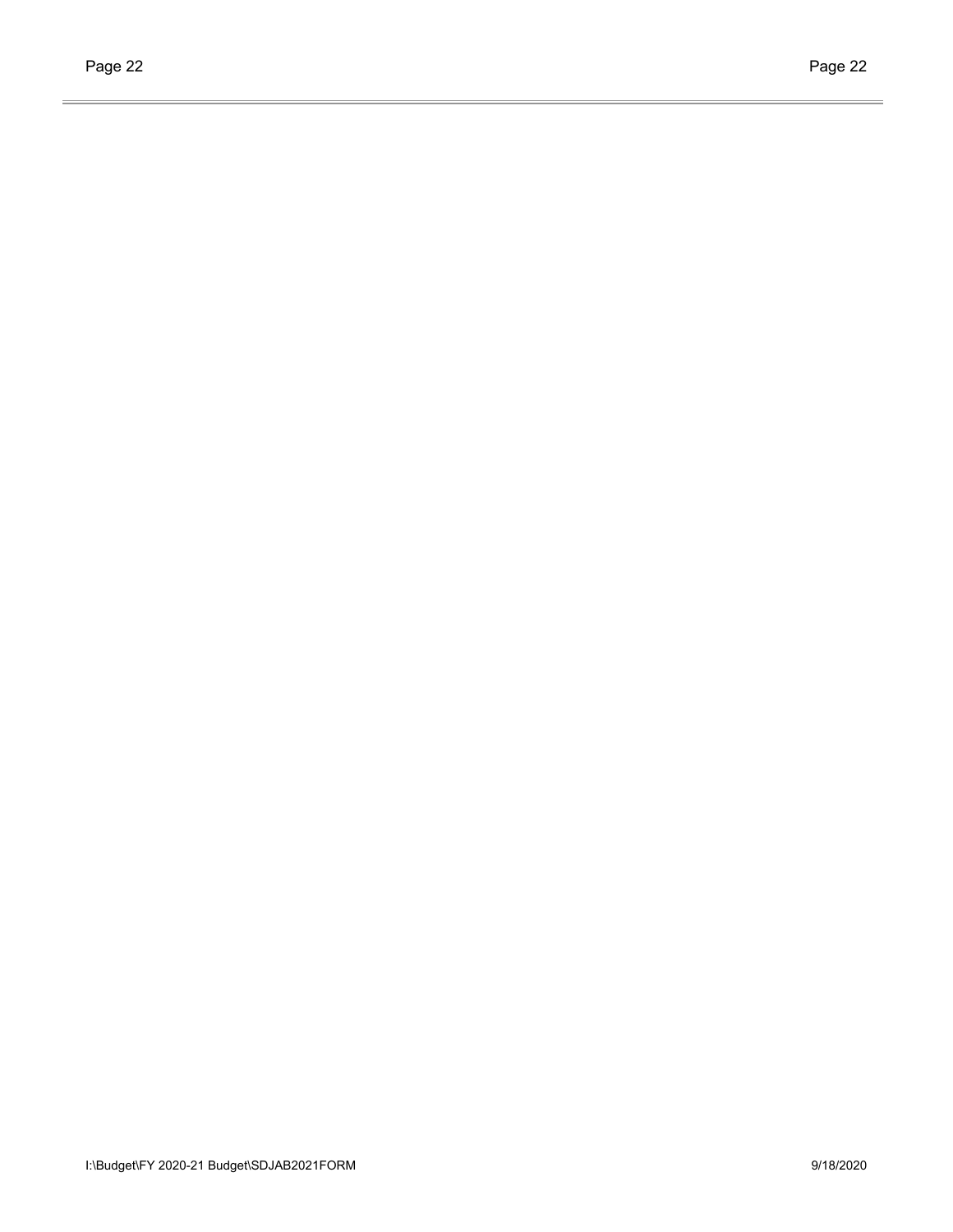|    | A                                                                                                                                                                                                                                                                                                                                                      | B                            | C                                                | D                                  | E.                               |              |  |  |  |  |  |  |  |
|----|--------------------------------------------------------------------------------------------------------------------------------------------------------------------------------------------------------------------------------------------------------------------------------------------------------------------------------------------------------|------------------------------|--------------------------------------------------|------------------------------------|----------------------------------|--------------|--|--|--|--|--|--|--|
|    | <b>DEFICIT BUDGET SUMMARY INFORMATION - Operating Funds Only (School Districts Only)</b>                                                                                                                                                                                                                                                               |                              |                                                  |                                    |                                  |              |  |  |  |  |  |  |  |
| 2  | <b>Description</b>                                                                                                                                                                                                                                                                                                                                     | <b>EDUCATIONAL FUND (10)</b> | <b>OPERATIONS &amp;</b><br>MAINTENANCE FUND (20) | <b>TRANSPORTATION FUND</b><br>(40) | <b>WORKING CASH FUND</b><br>(70) | <b>TOTAL</b> |  |  |  |  |  |  |  |
| 3  | <b>Direct Revenues</b>                                                                                                                                                                                                                                                                                                                                 | 57,820,792                   | 5,211,933                                        | 3,939,535                          | 512,393                          | 67,484,653   |  |  |  |  |  |  |  |
| 4  | <b>Direct Expenditures</b>                                                                                                                                                                                                                                                                                                                             | 58,849,954                   | 5,208,746                                        | 3,937,951                          |                                  | 67,996,651   |  |  |  |  |  |  |  |
| 5  | <b>Difference</b>                                                                                                                                                                                                                                                                                                                                      | (1,029,162)                  | 3,187                                            | 1,584                              | 512,393                          | (511,998)    |  |  |  |  |  |  |  |
| 6  | Estimated Fund Balance - June 30, 2021                                                                                                                                                                                                                                                                                                                 | 5,719,991                    | 2,086,002                                        | 708,068                            | 4,635,397                        | 13,149,458   |  |  |  |  |  |  |  |
| 7  | Unbalanced budget, however, a deficit reduction plan is not required at this time.                                                                                                                                                                                                                                                                     |                              |                                                  |                                    |                                  |              |  |  |  |  |  |  |  |
| 8  | A deficit reduction plan is required if the local board of education adopts (or amends) the 2020-21 school district budget in which the "operating funds" listed above<br>result in direct revenues (line 9) being less than direct expenditures (line 19) by an amount equal to or greater than one-third (1/3) of the ending fund balance (line 81). |                              |                                                  |                                    |                                  |              |  |  |  |  |  |  |  |
| 10 | Note: The balance is determined using only the four funds listed above. That is, if the estimated ending fund balance is less than three times the deficit spending, the<br>district must adopt and file with ISBE a deficit reduction plan to balance the shortfall within three years.                                                               |                              |                                                  |                                    |                                  |              |  |  |  |  |  |  |  |
| 12 | The School Code, Section 17-1 (105 ILCS 5/17-1) - If the 2019-2020 Annual Financial Report (AFR) reflects a deficit as defined above (page 36), then the school district<br>shall adopt and submit a deficit reduction plan (found here on page 20-24) to ISBE within 30 days after acceptance of the AFR.                                             |                              |                                                  |                                    |                                  |              |  |  |  |  |  |  |  |
| 13 | The deficit reduction plan, if required, is developed using ISBE quidelines and format.                                                                                                                                                                                                                                                                |                              |                                                  |                                    |                                  |              |  |  |  |  |  |  |  |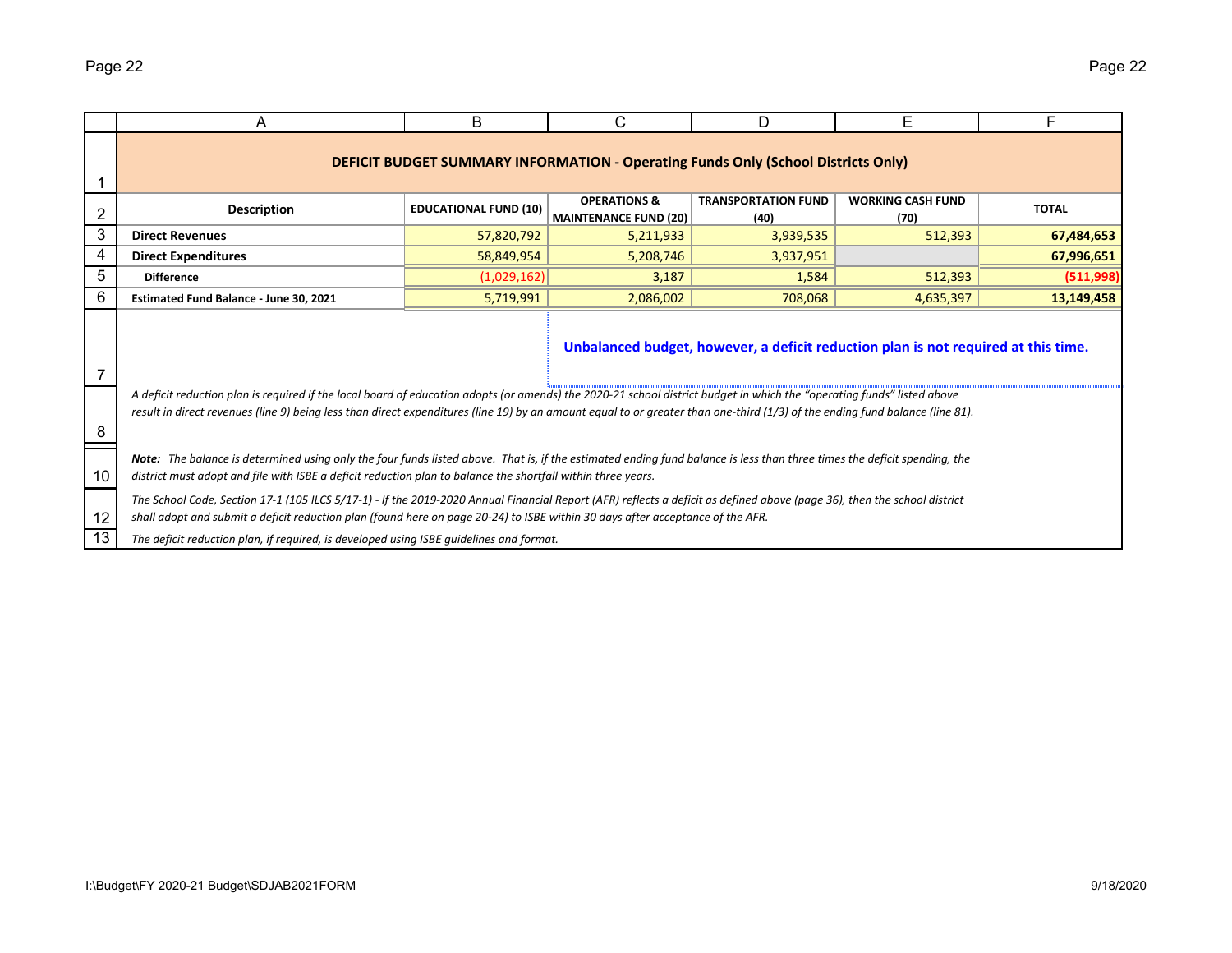# Page 23 **ILLINOIS STATE BOARD OF EDUCATION School Business Services Division**

|                 | Α                                                                          | B                       | $\mathsf{C}$            | D                          | Е                             | F            | G            |  |  |  |
|-----------------|----------------------------------------------------------------------------|-------------------------|-------------------------|----------------------------|-------------------------------|--------------|--------------|--|--|--|
| $\mathbf 1$     | *School Districts Only                                                     |                         |                         |                            | <b>DEFICIT REDUCTION PLAN</b> |              |              |  |  |  |
| 2               |                                                                            |                         | <b>ESTIMATED BUDGET</b> |                            |                               |              |              |  |  |  |
| $\overline{3}$  | 1.00117E+13                                                                |                         |                         |                            | FY2020-2021                   |              |              |  |  |  |
| $\overline{4}$  | <b>District Number</b>                                                     |                         |                         |                            |                               |              |              |  |  |  |
| 5               | <b>Quincy Public School District #172</b>                                  |                         |                         |                            |                               |              |              |  |  |  |
|                 | <b>District Name</b>                                                       |                         |                         | <b>Operations &amp;</b>    |                               |              |              |  |  |  |
| 6               |                                                                            | <b>Educational Fund</b> | <b>Maintenance Fund</b> | <b>Transportation Fund</b> | <b>Working Cash Fund</b>      | <b>Total</b> |              |  |  |  |
|                 | <b>ESTIMATED BEGINNING FUND BALANCE</b>                                    |                         |                         |                            |                               |              |              |  |  |  |
| 7               | (must equal prior Ending Fund Balance)                                     |                         | 6,267,560               | 2,082,815                  | 706,484                       | 4,604,597    | 13,661,456   |  |  |  |
| 8               | <b>RECEIPTS/REVENUES</b>                                                   | Acct #                  |                         |                            |                               |              |              |  |  |  |
| 9               | <b>LOCAL SOURCES</b>                                                       | 1000                    | 25,576,527              | 5,211,933                  | 2,794,373                     | 512,393      | 34,095,226   |  |  |  |
|                 | FLOW-THROUGH RECEIPTS/REVENUES FROM ONE DISTRICT TO<br>10 ANOTHER DISTRICT | 2000                    | 0                       | 0                          | 0                             |              | $\mathbf{0}$ |  |  |  |
| 11              | <b>STATE SOURCES</b>                                                       | 3000                    | 19,547,517              | $\overline{0}$             | 1,145,162                     | $\mathbf{0}$ | 20,692,679   |  |  |  |
| 12              | <b>FEDERAL SOURCES</b>                                                     | 4000                    | 12,696,748              | $\Omega$                   | $\Omega$                      | $\mathbf{0}$ | 12,696,748   |  |  |  |
| 13              | <b>Total Receipts/Revenues</b>                                             |                         | 57,820,792              | 5,211,933                  | 3,939,535                     | 512,393      | 67,484,653   |  |  |  |
| 14              | DISBURSEMENTS/EXPENDITURES                                                 | Funct #                 |                         |                            |                               |              |              |  |  |  |
|                 | 15 INSTRUCTION                                                             | 1000                    | 37,200,927              |                            |                               |              | 37,200,927   |  |  |  |
|                 | <b>16 ISUPPORT SERVICES</b>                                                | 2000                    | 20,048,628              | 5,208,746                  | 3,937,951                     |              | 29,195,325   |  |  |  |
| 17              | <b>COMMUNITY SERVICES</b>                                                  | 3000                    | 955,125                 | 0                          | 0                             |              | 955,125      |  |  |  |
|                 | 18 PAYMENTS TO OTHER DISTRICTS & GOVT. UNITS                               | 4000                    | 645,274                 | 0                          | $\overline{0}$                |              | 645,274      |  |  |  |
| 19              | <b>DEBT SERVICES</b>                                                       | 5000                    | 0                       | $\overline{0}$             | $\Omega$                      |              | 0            |  |  |  |
| 20              | <b>PROVISION FOR CONTINGENCIES</b>                                         | 6000                    | $\Omega$                | $\Omega$                   | $\Omega$                      |              | $\Omega$     |  |  |  |
| $\overline{21}$ | <b>Total Disbursements/Expenditures</b>                                    |                         | 58,849,954              | 5,208,746                  | 3,937,951                     |              | 67,996,651   |  |  |  |
| $\overline{22}$ | Excess of Receipts/Revenue Over/(Under) Disbursements/Expenditures         |                         | (1,029,162)             | 3,187                      | 1,584                         | 512,393      | (511,998)    |  |  |  |
| 23              | <b>OTHER SOURCES/USES OF FUNDS</b>                                         |                         |                         |                            |                               |              |              |  |  |  |
| 24              | <b>OTHER SOURCES OF FUNDS (7000)</b>                                       | 481,593                 | $\mathbf{0}$            | 0                          | $\Omega$                      | 481,593      |              |  |  |  |
| 25              | OTHER USES OF FUNDS (8000)                                                 |                         | 0                       | 0                          | 0                             | 481,593      | 481,593      |  |  |  |
| 26              | <b>TOTAL OTHER SOURCES/USES OF FUNDS</b>                                   |                         | 481,593                 | $\mathbf{0}$               | $\mathbf{0}$                  | (481, 593)   | $\Omega$     |  |  |  |
| $\overline{27}$ | <b>ESTIMATED ENDING FUND BALANCE</b>                                       |                         | 5,719,991               | 2,086,002                  | 708,068                       | 4,635,397    | 13,149,458   |  |  |  |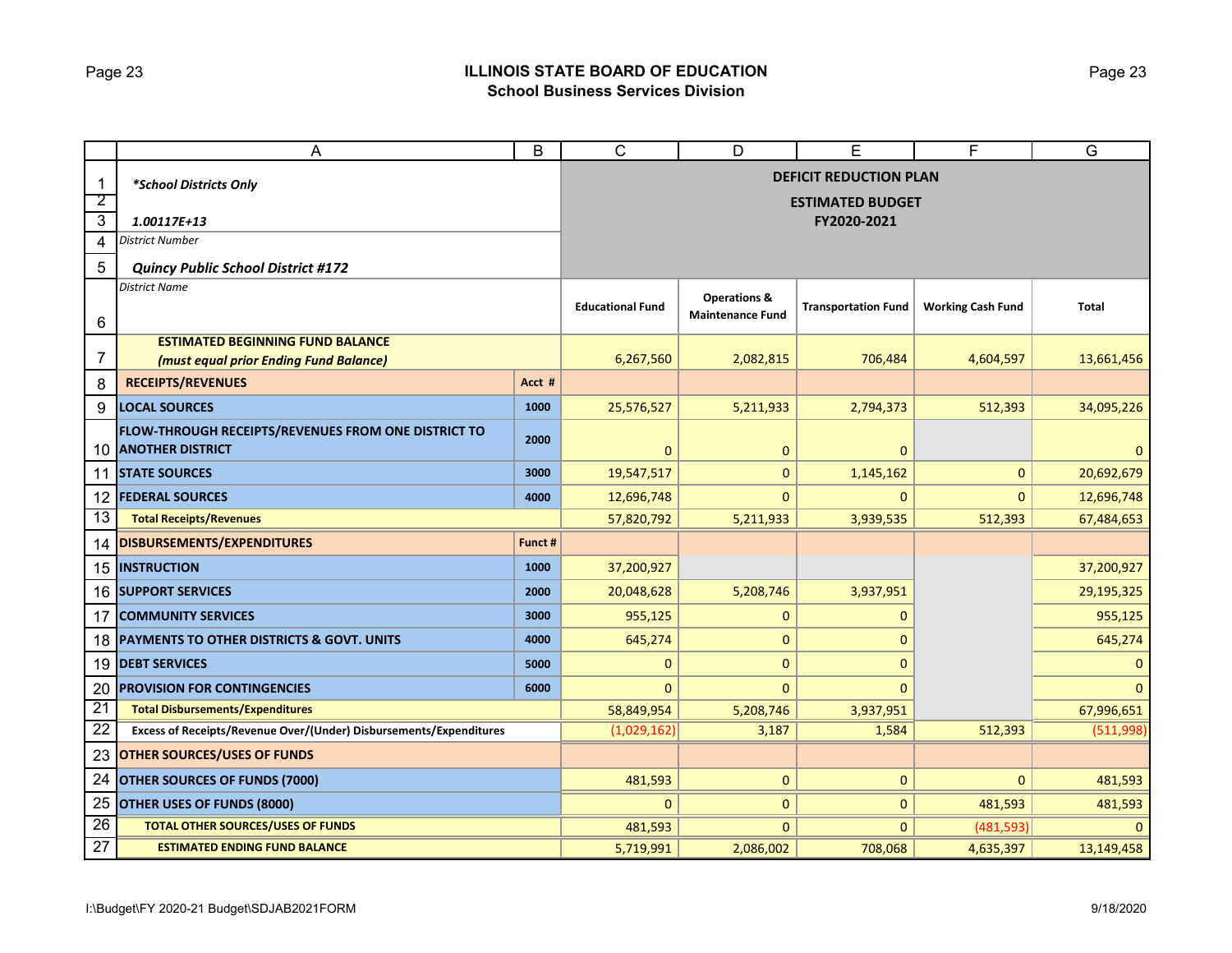# Page 24 **ILLINOIS STATE BOARD OF EDUCATION School Business Services Division**

|                  | A                                                                                 | B       | Н                       |                                                    | J                          | K                        | L            |  |  |
|------------------|-----------------------------------------------------------------------------------|---------|-------------------------|----------------------------------------------------|----------------------------|--------------------------|--------------|--|--|
| $\mathbf 1$<br>2 | *School Districts Only                                                            |         | <b>ESTIMATED BUDGET</b> |                                                    |                            |                          |              |  |  |
| $\overline{3}$   | 1.00117E+13                                                                       |         |                         | FY2021-2022                                        |                            |                          |              |  |  |
| $\overline{4}$   | <b>District Number</b>                                                            |         |                         |                                                    |                            |                          |              |  |  |
| 5                | <b>Quincy Public School District #172</b>                                         |         |                         |                                                    |                            |                          |              |  |  |
| 6                | <b>District Name</b>                                                              |         | <b>Educational Fund</b> | <b>Operations &amp;</b><br><b>Maintenance Fund</b> | <b>Transportation Fund</b> | <b>Working Cash Fund</b> | <b>Total</b> |  |  |
|                  | <b>ESTIMATED BEGINNING FUND BALANCE</b>                                           |         |                         |                                                    |                            |                          |              |  |  |
| 7                | (must equal prior Ending Fund Balance)                                            |         | 5,719,991               | 2,086,002                                          | 708,068                    | 4,635,397                | 13,149,458   |  |  |
| 8                | <b>RECEIPTS/REVENUES</b>                                                          | Acct #  |                         |                                                    |                            |                          |              |  |  |
| 9                | <b>LOCAL SOURCES</b>                                                              | 1000    |                         |                                                    |                            |                          | 0            |  |  |
|                  | FLOW-THROUGH RECEIPTS/REVENUES FROM ONE DISTRICT TO<br><b>10 ANOTHER DISTRICT</b> | 2000    |                         |                                                    |                            |                          | $\mathbf{0}$ |  |  |
|                  | <b>11 STATE SOURCES</b>                                                           | 3000    |                         |                                                    |                            |                          | 0            |  |  |
| 12               | <b>FEDERAL SOURCES</b>                                                            | 4000    |                         |                                                    |                            |                          | 0            |  |  |
| 13               | <b>Total Receipts/Revenues</b>                                                    | 0       | $\overline{0}$          | 0                                                  | $\mathbf{0}$               | $\mathbf 0$              |              |  |  |
|                  | 14 DISBURSEMENTS/EXPENDITURES                                                     | Funct # |                         |                                                    |                            |                          |              |  |  |
|                  | <b>15 INSTRUCTION</b>                                                             | 1000    |                         |                                                    |                            |                          | $\mathbf{0}$ |  |  |
|                  | <b>16 SUPPORT SERVICES</b>                                                        | 2000    |                         |                                                    |                            |                          | $\mathbf 0$  |  |  |
| 17               | <b>COMMUNITY SERVICES</b>                                                         | 3000    |                         |                                                    |                            |                          | 0            |  |  |
| 18               | PAYMENTS TO OTHER DISTRICTS & GOVT. UNITS                                         | 4000    |                         |                                                    |                            |                          | 0            |  |  |
| 19               | <b>DEBT SERVICES</b>                                                              | 5000    |                         |                                                    |                            |                          | $\mathbf 0$  |  |  |
| 20               | <b>PROVISION FOR CONTINGENCIES</b>                                                | 6000    |                         |                                                    |                            |                          | 0            |  |  |
| $\overline{21}$  | <b>Total Disbursements/Expenditures</b>                                           |         | $\mathbf{0}$            | $\mathbf{0}$                                       | $\mathbf{0}$               |                          | $\mathbf{0}$ |  |  |
| 22               | Excess of Receipts/Revenue Over/(Under) Disbursements/Expenditures                |         | $\mathbf{0}$            | $\mathbf{0}$                                       | $\mathbf{0}$               | $\mathbf{0}$             | 0            |  |  |
| 23               | <b>OTHER SOURCES/USES OF FUNDS</b>                                                |         |                         |                                                    |                            |                          |              |  |  |
| 24               | <b>OTHER SOURCES OF FUNDS (7000)</b>                                              |         |                         |                                                    |                            | $\mathbf 0$              |              |  |  |
| 25               | OTHER USES OF FUNDS (8000)                                                        |         |                         |                                                    |                            |                          | $\mathbf 0$  |  |  |
| 26               | <b>TOTAL OTHER SOURCES/USES OF FUNDS</b>                                          |         | $\mathbf{0}$            | $\mathbf{0}$                                       | $\mathbf{0}$               | $\Omega$                 | $\mathbf{0}$ |  |  |
| $\overline{27}$  | <b>ESTIMATED ENDING FUND BALANCE</b>                                              |         | 5,719,991               | 2,086,002                                          | 708,068                    | 4,635,397                | 13,149,458   |  |  |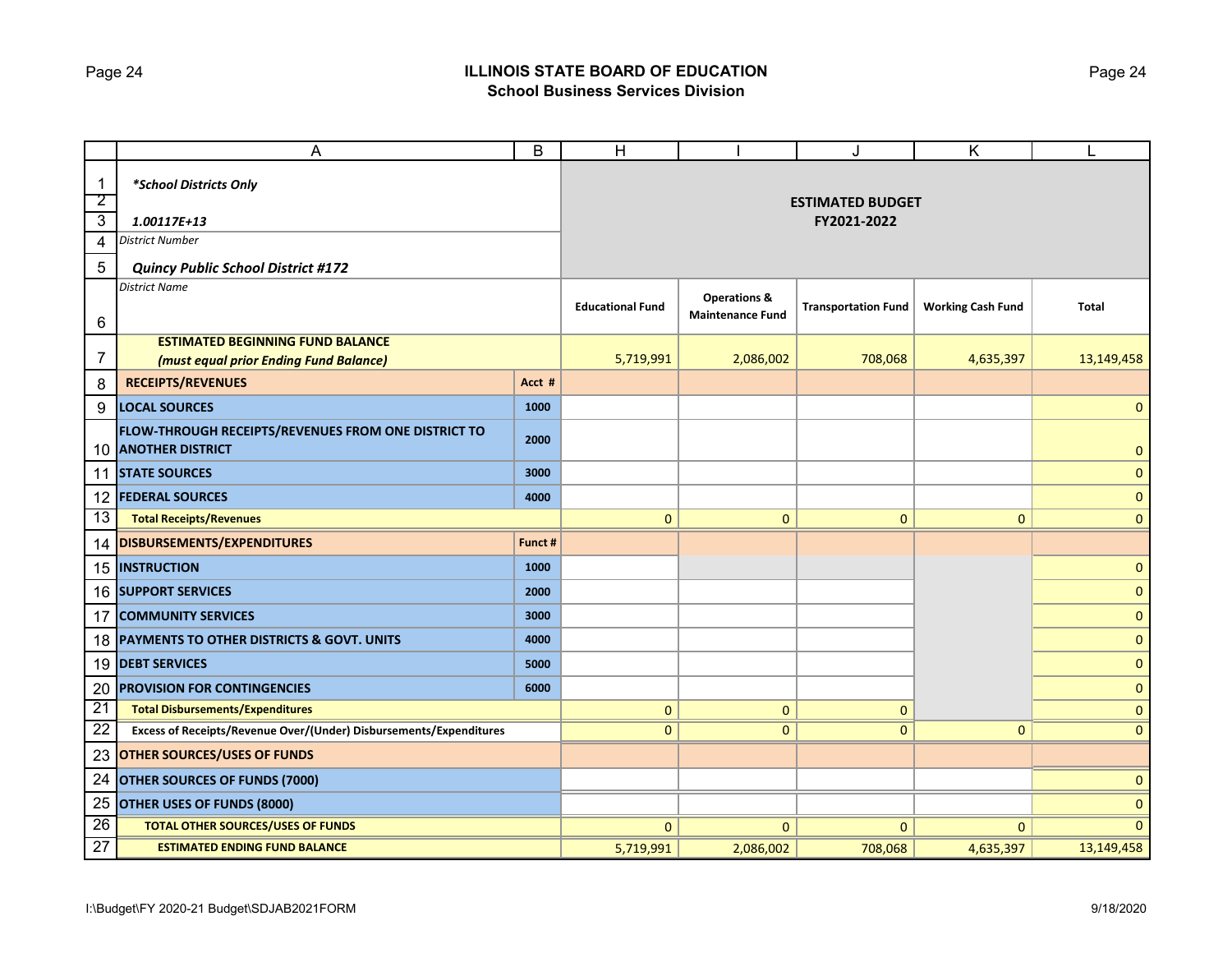# Page 25 **ILLINOIS STATE BOARD OF EDUCATION School Business Services Division**

|                 | A                                                                                 | B            | M                       | $\mathsf{N}$                                       | O                      | $\mathsf{P}$             | Q            |  |  |
|-----------------|-----------------------------------------------------------------------------------|--------------|-------------------------|----------------------------------------------------|------------------------|--------------------------|--------------|--|--|
| $\mathbf 1$     | *School Districts Only                                                            |              |                         |                                                    |                        |                          |              |  |  |
| $\overline{2}$  |                                                                                   |              | <b>ESTIMATED BUDGET</b> |                                                    |                        |                          |              |  |  |
| $\overline{3}$  | 1.00117E+13                                                                       |              |                         | FY2022-2023                                        |                        |                          |              |  |  |
| 4               | District Number                                                                   |              |                         |                                                    |                        |                          |              |  |  |
| 5               | <b>Quincy Public School District #172</b>                                         |              |                         |                                                    |                        |                          |              |  |  |
| 6               | <b>District Name</b>                                                              |              | <b>Educational Fund</b> | <b>Operations &amp;</b><br><b>Maintenance Fund</b> | Transportation<br>Fund | <b>Working Cash Fund</b> | Total        |  |  |
|                 | <b>ESTIMATED BEGINNING FUND BALANCE</b>                                           |              |                         |                                                    |                        |                          |              |  |  |
| 7               | (must equal prior Ending Fund Balance)                                            |              | 5,719,991               | 2,086,002                                          | 708,068                | 4,635,397                | 13,149,458   |  |  |
| 8               | <b>RECEIPTS/REVENUES</b>                                                          | Acct #       |                         |                                                    |                        |                          |              |  |  |
| 9               | <b>LOCAL SOURCES</b>                                                              | 1000         |                         |                                                    |                        |                          | 0            |  |  |
|                 | FLOW-THROUGH RECEIPTS/REVENUES FROM ONE DISTRICT TO<br><b>10 ANOTHER DISTRICT</b> | 2000         |                         |                                                    |                        |                          | $\mathbf 0$  |  |  |
|                 | <b>11 STATE SOURCES</b>                                                           | 3000         |                         |                                                    |                        |                          | 0            |  |  |
|                 | 12 <b>FEDERAL SOURCES</b>                                                         | 4000         |                         |                                                    |                        |                          | 0            |  |  |
| 13              | <b>Total Receipts/Revenues</b>                                                    | $\mathbf{0}$ | $\mathbf{0}$            | 0                                                  | $\mathbf{0}$           | $\mathbf 0$              |              |  |  |
|                 | 14 DISBURSEMENTS/EXPENDITURES                                                     | Funct #      |                         |                                                    |                        |                          |              |  |  |
|                 | 15 INSTRUCTION                                                                    | 1000         |                         |                                                    |                        |                          | 0            |  |  |
|                 | <b>16 SUPPORT SERVICES</b>                                                        | 2000         |                         |                                                    |                        |                          | $\mathbf 0$  |  |  |
| 17              | <b>COMMUNITY SERVICES</b>                                                         | 3000         |                         |                                                    |                        |                          | 0            |  |  |
|                 | 18 PAYMENTS TO OTHER DISTRICTS & GOVT. UNITS                                      | 4000         |                         |                                                    |                        |                          | 0            |  |  |
|                 | 19 DEBT SERVICES                                                                  | 5000         |                         |                                                    |                        |                          | 0            |  |  |
| 20              | <b>PROVISION FOR CONTINGENCIES</b>                                                | 6000         |                         |                                                    |                        |                          | 0            |  |  |
| $\overline{21}$ | <b>Total Disbursements/Expenditures</b>                                           |              | $\mathbf{0}$            | $\mathbf{0}$                                       | $\mathbf{0}$           |                          | $\mathbf{0}$ |  |  |
| 22              | Excess of Receipts/Revenue Over/(Under) Disbursements/Expenditures                |              | $\mathbf{0}$            | $\mathbf{0}$                                       | $\mathbf{0}$           | $\mathbf{0}$             | 0            |  |  |
| 23              | <b>OTHER SOURCES/USES OF FUNDS</b>                                                |              |                         |                                                    |                        |                          |              |  |  |
| 24              | <b>OTHER SOURCES OF FUNDS (7000)</b>                                              |              |                         |                                                    |                        | $\mathbf 0$              |              |  |  |
| 25              | OTHER USES OF FUNDS (8000)                                                        |              |                         |                                                    |                        |                          | $\mathbf 0$  |  |  |
| $\overline{26}$ | <b>TOTAL OTHER SOURCES/USES OF FUNDS</b>                                          |              | $\mathbf{0}$            | $\mathbf{0}$                                       | $\mathbf{0}$           | $\Omega$                 | $\mathbf{0}$ |  |  |
| $\overline{27}$ | <b>ESTIMATED ENDING FUND BALANCE</b>                                              |              | 5,719,991               | 2,086,002                                          | 708,068                | 4,635,397                | 13,149,458   |  |  |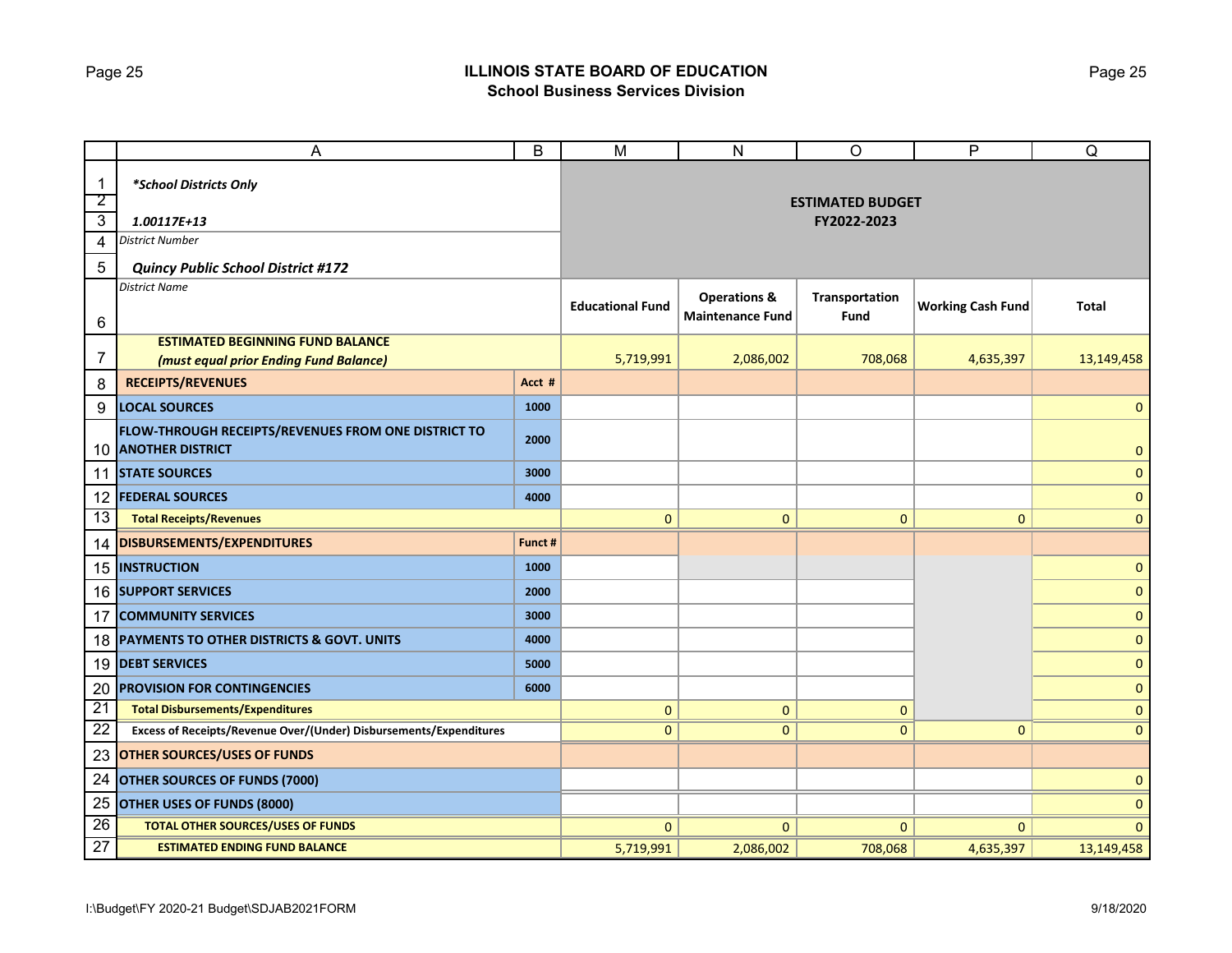# Page 26 **ILLINOIS STATE BOARD OF EDUCATION School Business Services Division**

|                               | A                                                                              | B            | $\mathsf{R}$            | S                                                  | т                      | U                        | $\vee$       |  |  |
|-------------------------------|--------------------------------------------------------------------------------|--------------|-------------------------|----------------------------------------------------|------------------------|--------------------------|--------------|--|--|
| $\mathbf 1$<br>$\overline{2}$ | *School Districts Only                                                         |              | <b>ESTIMATED BUDGET</b> |                                                    |                        |                          |              |  |  |
| $\overline{3}$                | 1.00117E+13                                                                    |              |                         | FY2023-2024                                        |                        |                          |              |  |  |
| 4                             | District Number                                                                |              |                         |                                                    |                        |                          |              |  |  |
| 5                             | <b>Quincy Public School District #172</b>                                      |              |                         |                                                    |                        |                          |              |  |  |
| 6                             | <b>District Name</b>                                                           |              | <b>Educational Fund</b> | <b>Operations &amp;</b><br><b>Maintenance Fund</b> | Transportation<br>Fund | <b>Working Cash Fund</b> | Total        |  |  |
|                               | <b>ESTIMATED BEGINNING FUND BALANCE</b>                                        |              |                         |                                                    |                        |                          |              |  |  |
| 7                             | (must equal prior Ending Fund Balance)                                         |              | 5,719,991               | 2,086,002                                          | 708,068                | 4,635,397                | 13,149,458   |  |  |
| 8                             | <b>RECEIPTS/REVENUES</b>                                                       | Acct #       |                         |                                                    |                        |                          |              |  |  |
| 9                             | <b>LOCAL SOURCES</b>                                                           | 1000         |                         |                                                    |                        |                          | 0            |  |  |
| 10                            | FLOW-THROUGH RECEIPTS/REVENUES FROM ONE DISTRICT TO<br><b>ANOTHER DISTRICT</b> | 2000         |                         |                                                    |                        |                          | $\mathbf 0$  |  |  |
| 11                            | <b>STATE SOURCES</b>                                                           | 3000         |                         |                                                    |                        |                          | 0            |  |  |
| 12                            | <b>FEDERAL SOURCES</b>                                                         | 4000         |                         |                                                    |                        |                          | 0            |  |  |
| $\overline{13}$               | <b>Total Receipts/Revenues</b>                                                 | $\mathbf{0}$ | $\mathbf{0}$            | $\mathbf{0}$                                       | $\overline{0}$         | $\mathbf 0$              |              |  |  |
| 14                            | DISBURSEMENTS/EXPENDITURES                                                     | Funct #      |                         |                                                    |                        |                          |              |  |  |
| 15                            | <b>INSTRUCTION</b>                                                             | 1000         |                         |                                                    |                        |                          | 0            |  |  |
| 16                            | <b>SUPPORT SERVICES</b>                                                        | 2000         |                         |                                                    |                        |                          | $\mathbf 0$  |  |  |
| 17                            | <b>COMMUNITY SERVICES</b>                                                      | 3000         |                         |                                                    |                        |                          | 0            |  |  |
| 18                            | PAYMENTS TO OTHER DISTRICTS & GOVT. UNITS                                      | 4000         |                         |                                                    |                        |                          | 0            |  |  |
| 19                            | <b>DEBT SERVICES</b>                                                           | 5000         |                         |                                                    |                        |                          | 0            |  |  |
| 20                            | <b>PROVISION FOR CONTINGENCIES</b>                                             | 6000         |                         |                                                    |                        |                          | $\mathbf 0$  |  |  |
| 21                            | <b>Total Disbursements/Expenditures</b>                                        | 0            | $\mathbf{0}$            | 0                                                  |                        | $\mathbf{0}$             |              |  |  |
| 22                            | Excess of Receipts/Revenue Over/(Under) Disbursements/Expenditures             |              | $\mathbf{0}$            | $\mathbf{0}$                                       | $\mathbf{0}$           | $\mathbf{0}$             | 0            |  |  |
| 23                            | <b>OTHER SOURCES/USES OF FUNDS</b>                                             |              |                         |                                                    |                        |                          |              |  |  |
| 24                            | OTHER SOURCES OF FUNDS (7000)                                                  |              |                         |                                                    |                        |                          | $\mathbf{0}$ |  |  |
| 25                            | OTHER USES OF FUNDS (8000)                                                     |              |                         |                                                    |                        |                          | $\mathbf 0$  |  |  |
| $\overline{26}$               | <b>TOTAL OTHER SOURCES/USES OF FUNDS</b>                                       |              | $\mathbf{0}$            | $\mathbf{0}$                                       | $\mathbf{0}$           | $\Omega$                 | $\mathbf{0}$ |  |  |
| $\overline{27}$               | <b>ESTIMATED ENDING FUND BALANCE</b>                                           |              | 5,719,991               | 2,086,002                                          | 708,068                | 4,635,397                | 13,149,458   |  |  |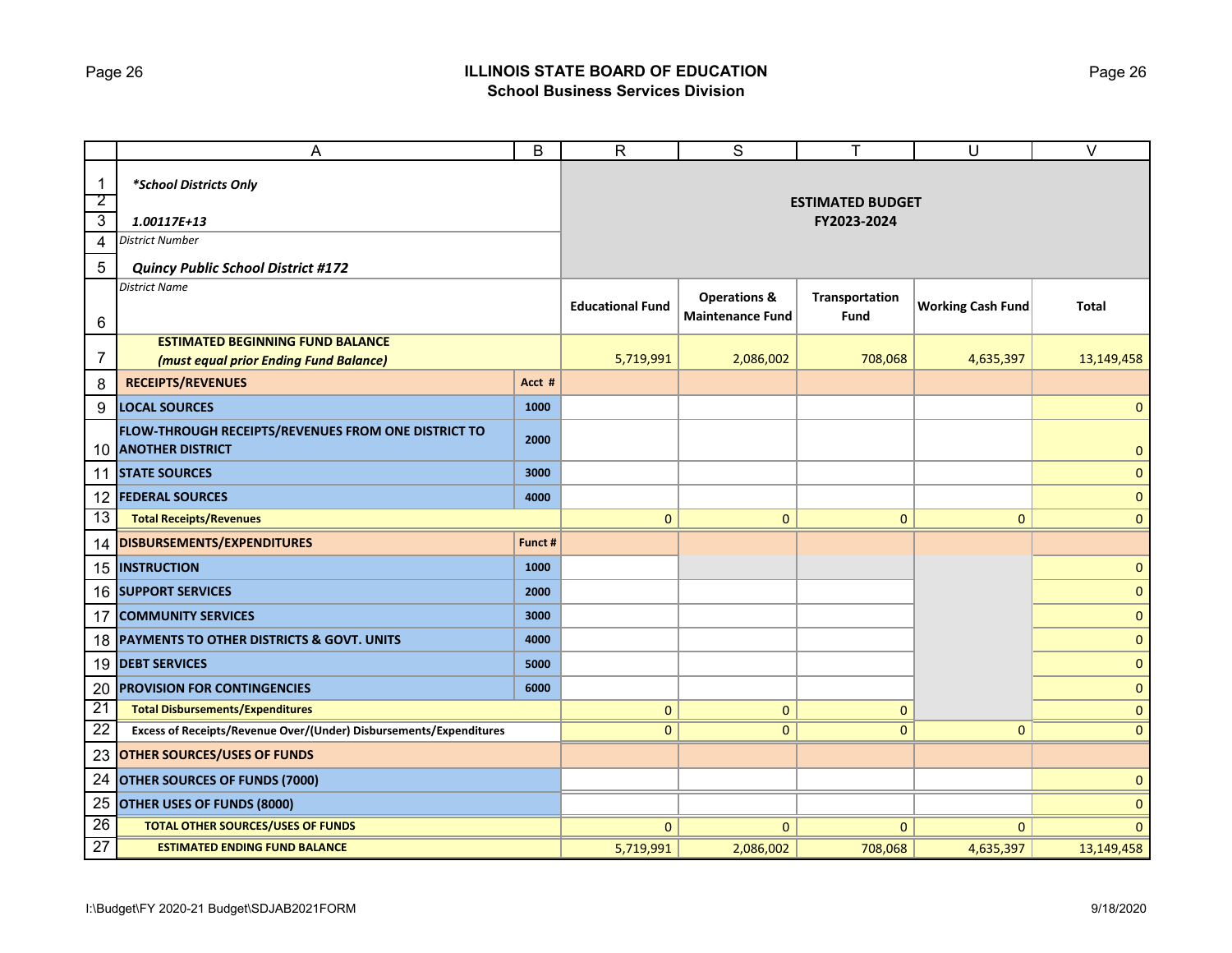# Page 27 **ILLINOIS STATE BOARD OF EDUCATION School Business Services Division**

|                 | Α                                                                  | B          | W                       | X                                               | Y                   | Z            |  |  |  |  |
|-----------------|--------------------------------------------------------------------|------------|-------------------------|-------------------------------------------------|---------------------|--------------|--|--|--|--|
| 1               | *School Districts Only                                             |            |                         | <b>SUMMARY</b>                                  |                     |              |  |  |  |  |
| 2               |                                                                    |            |                         | <b>BUDGET ADDENDUM - DEFICIT REDUCTION PLAN</b> |                     |              |  |  |  |  |
| $\overline{3}$  | 1.00117E+13                                                        |            | <b>ESTIMATED BUDGET</b> |                                                 |                     |              |  |  |  |  |
| 4               | <b>District Number</b>                                             |            | Date of Adoption:       |                                                 |                     |              |  |  |  |  |
| 5               | <b>Quincy Public School District #172</b>                          |            |                         |                                                 | (Enter as MM/DD/YY) |              |  |  |  |  |
|                 | <b>District Name</b>                                               |            |                         |                                                 |                     |              |  |  |  |  |
| 6               |                                                                    |            | FY2020-2021             | FY2021-2022                                     | FY2022-2023         | FY2023-2024  |  |  |  |  |
|                 | <b>ESTIMATED BEGINNING FUND BALANCE</b>                            |            |                         |                                                 |                     |              |  |  |  |  |
| 7               | (must equal prior Ending Fund Balance)                             |            | 13.661.456              | 13,149,458                                      | 13,149,458          | 13,149,458   |  |  |  |  |
| 8               | <b>RECEIPTS/REVENUES</b>                                           | Acct #     |                         |                                                 |                     |              |  |  |  |  |
| 9               | <b>LOCAL SOURCES</b>                                               | 1000       | 34,095,226              | $\mathbf 0$                                     | $\pmb{0}$           | $\Omega$     |  |  |  |  |
|                 | FLOW-THROUGH RECEIPTS/REVENUES FROM ONE DISTRICT TO                | 2000       |                         |                                                 |                     |              |  |  |  |  |
|                 | <b>10 ANOTHER DISTRICT</b>                                         |            | $\mathbf{0}$            | $\mathbf 0$                                     | $\pmb{0}$           | 0            |  |  |  |  |
| 11              | <b>STATE SOURCES</b>                                               | 20,692,679 | 0                       | $\mathbf 0$                                     | $\mathbf 0$         |              |  |  |  |  |
| 12              | <b>FEDERAL SOURCES</b>                                             | 4000       | 12,696,748              | 0                                               | $\pmb{0}$           | $\mathbf{0}$ |  |  |  |  |
| $\overline{13}$ | <b>Total Receipts/Revenues</b>                                     | 67,484,653 | $\pmb{0}$               | $\mathbf 0$                                     | $\mathbf{0}$        |              |  |  |  |  |
| 14              | <b>DISBURSEMENTS/EXPENDITURES</b>                                  | Funct #    |                         |                                                 |                     |              |  |  |  |  |
|                 | <b>15 INSTRUCTION</b>                                              | 1000       | 37,200,927              | $\mathbf{0}$                                    | $\mathbf{0}$        | $\mathbf 0$  |  |  |  |  |
|                 | 16 SUPPORT SERVICES                                                | 2000       | 29,195,325              | 0                                               | $\pmb{0}$           | $\mathbf 0$  |  |  |  |  |
| 17              | <b>COMMUNITY SERVICES</b>                                          | 3000       | 955,125                 | $\pmb{0}$                                       | $\mathbf 0$         | $\mathbf 0$  |  |  |  |  |
| 18.             | <b>PAYMENTS TO OTHER DISTRICTS &amp; GOVT. UNITS</b>               | 4000       | 645,274                 | $\pmb{0}$                                       | $\pmb{0}$           | $\mathbf 0$  |  |  |  |  |
| 19              | <b>DEBT SERVICES</b>                                               | 5000       | $\mathbf 0$             | 0                                               | $\mathbf 0$         | $\mathbf 0$  |  |  |  |  |
| 20              | <b>PROVISION FOR CONTINGENCIES</b>                                 | 6000       | $\mathbf{0}$            | 0                                               | $\pmb{0}$           | $\mathbf 0$  |  |  |  |  |
| $\overline{21}$ | <b>Total Disbursements/Expenditures</b>                            |            | 67,996,651              | $\mathbf{0}$                                    | $\mathbf 0$         | $\mathbf{0}$ |  |  |  |  |
| $\overline{22}$ | Excess of Receipts/Revenue Over/(Under) Disbursements/Expenditures | (511,998)  | $\mathbf{0}$            | $\mathbf{0}$                                    | $\mathbf{0}$        |              |  |  |  |  |
| 23              | <b>OTHER SOURCES/USES OF FUNDS</b>                                 |            |                         |                                                 |                     |              |  |  |  |  |
| 24              | <b>OTHER SOURCES OF FUNDS (7000)</b>                               | 481,593    | 0                       | $\mathbf 0$                                     | $\mathbf 0$         |              |  |  |  |  |
| 25              | OTHER USES OF FUNDS (8000)                                         |            | 481,593                 | 0                                               | 0                   | $\mathbf{0}$ |  |  |  |  |
| $\overline{26}$ | <b>TOTAL OTHER SOURCES/USES OF FUNDS</b>                           |            | $\Omega$                | $\overline{0}$                                  | $\mathbf{0}$        | $\Omega$     |  |  |  |  |
| $\overline{27}$ | <b>ESTIMATED ENDING FUND BALANCE</b>                               |            | 13,149,458              | 13,149,458                                      | 13,149,458          | 13,149,458   |  |  |  |  |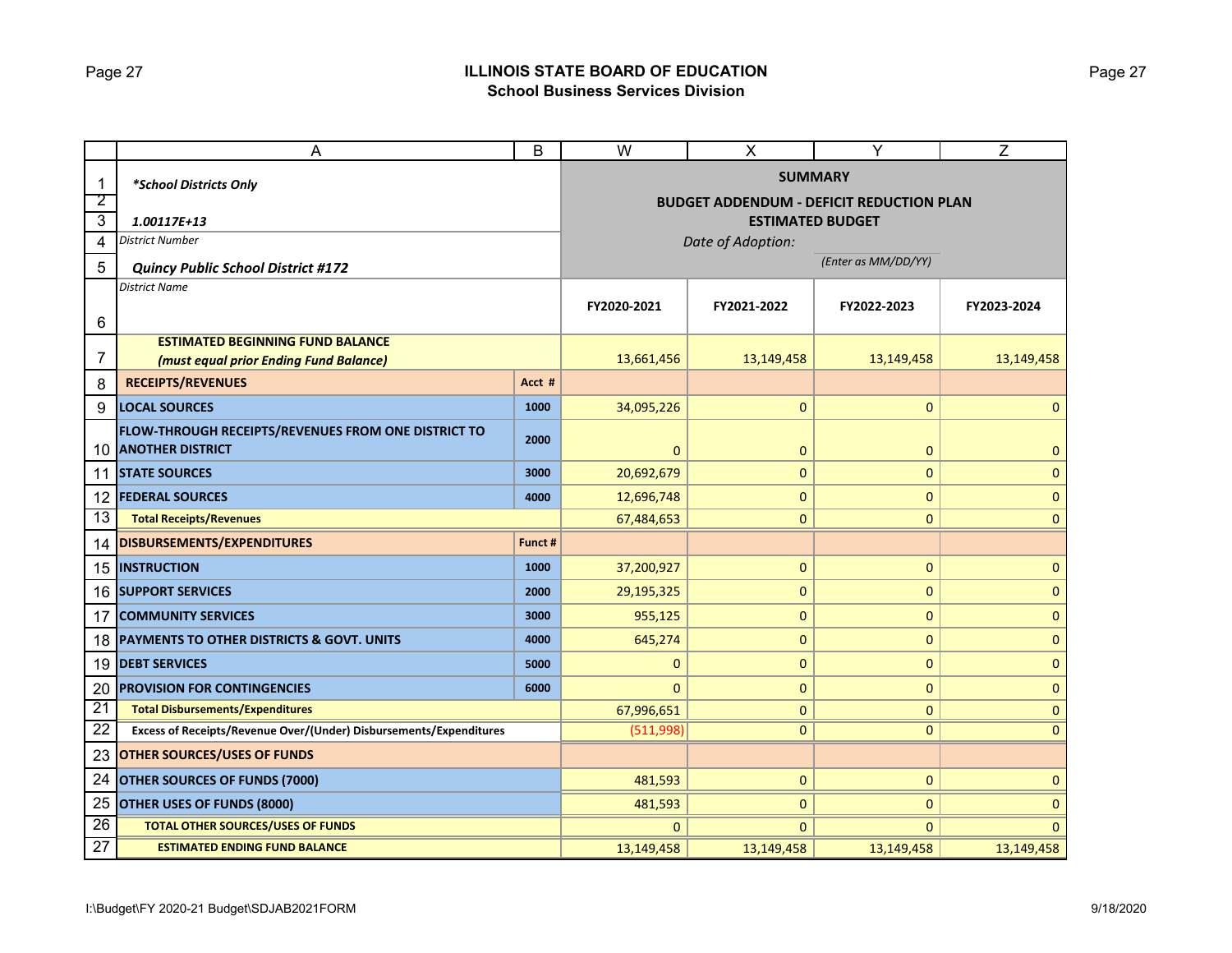# *Deficit Reduction Plan‐Background/Assumptions (School Districts Only) Fiscal Year 2020‐2021 through Fiscal Year 2023‐2024*

*Quincy Public School District #172 10011720220000*

Please complete the following schedule and include a brief description to identify any areas of the budget that will be impacted from one year to the next. If the deficit *reduction plan relies upon new local revenues, identify contingencies for further budget reductions which will be enacted in the event those new revenues are not available.* 

**1. Background and Narrative of Budget Reductions:**

**2. Assumptions Used in the Deficit Reduction Plan:**

**‐ EBF and Estimated New Tier Funding:**

**‐ Equal Assessed Valuation and Tax Rates:**

**‐ Employee Salaries and Benefits:**

**‐ Short and Long Term Borrowing:**

**‐ Educational Impact:**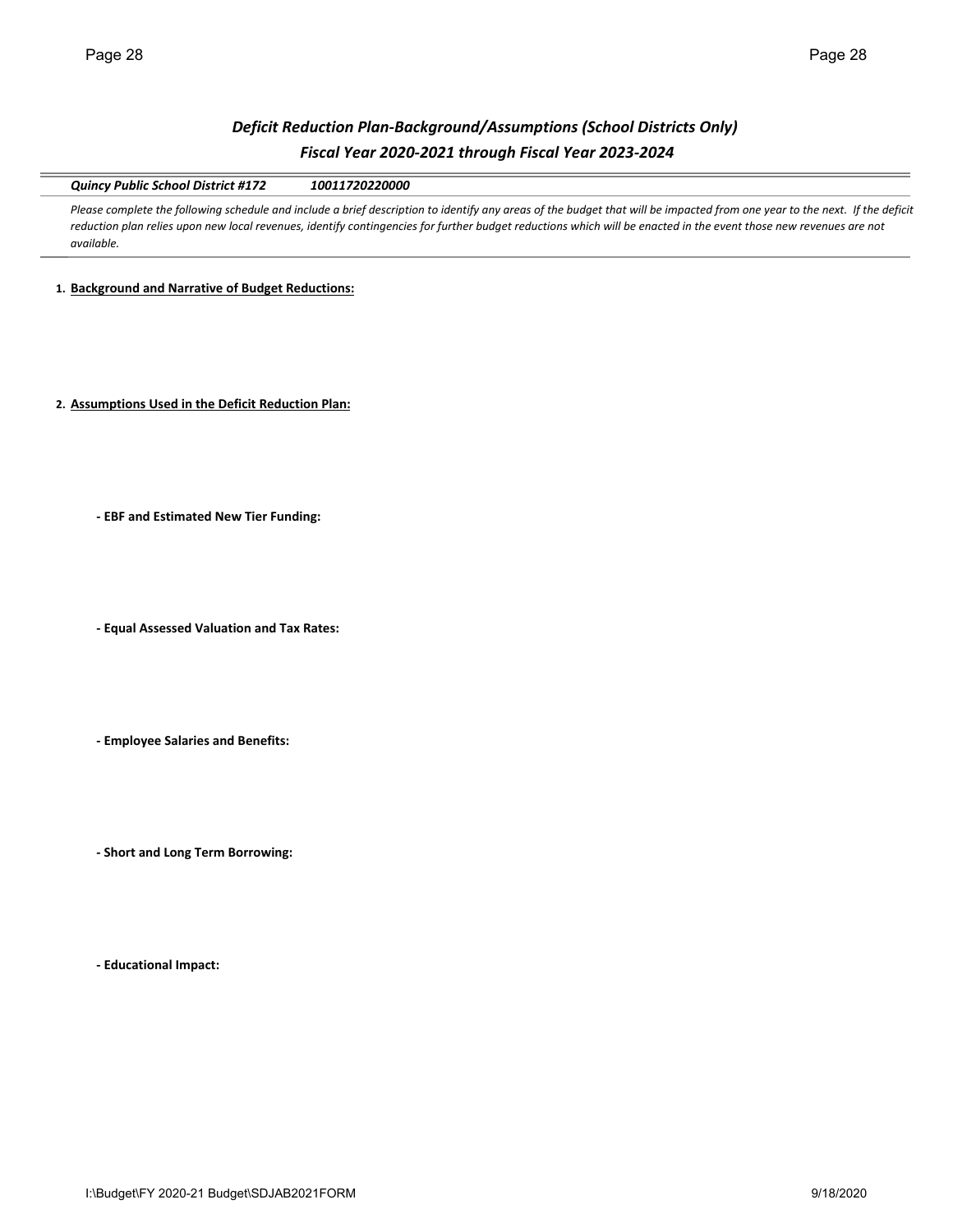**‐ Other Assumptions:**

**‐ Has the district considered shared services or outsourcing (Ex: Transportation, Insurance) If yes please explain:**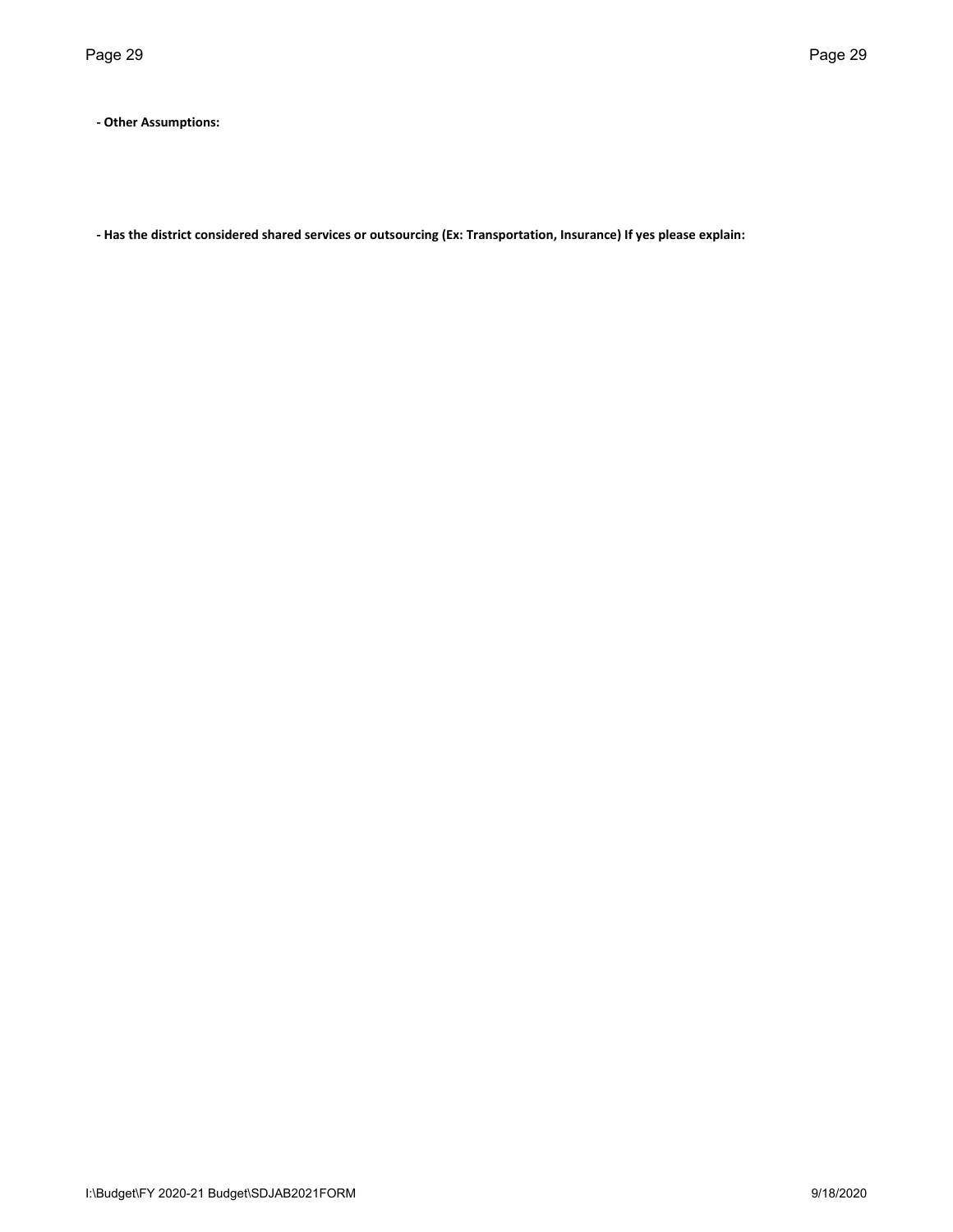## **ESTIMATED LIMITATION OF ADMINISTRATIVE COSTS (School Districts Only)**

*(For Local Use Only)*

*This is an estimated Limitation of Administrative Costs Worksheet only and will not be accepted for Official Submission of the Limitation of Administrative Costs Worksheet.* 

The worksheet is intended for use during the budgeting process to estimate the district's percent increase of FY2021 budgeted expenditures over FY2020 actual expenditures. Budget information is copied to this page. Insert the prior year estimated actual expenditures to compute the estimated percentage increase (decrease).

The official Limitation of Administrative Costs Worksheet is attached to the end of the Annual Financial Report (ISBE Form 50‐35) and may be submitted in conjunction with that report. An official Limitation of Administrative Costs Worksheet can also be found on the ISBE website at: Limitation of Administrative Costs

| <b>ESTIMATED LIMITATION OF ADMINISTRATIVE COSTS WORKSHEET</b>                                          |               |                            |                                            | <b>School District Name:</b>                           | Quincy Public School District #172 |                                   |                                                |                  |              |  |
|--------------------------------------------------------------------------------------------------------|---------------|----------------------------|--------------------------------------------|--------------------------------------------------------|------------------------------------|-----------------------------------|------------------------------------------------|------------------|--------------|--|
| (Section 17-1.5 of the School Code)                                                                    |               |                            |                                            |                                                        |                                    |                                   | 10011-720-2200-00                              |                  |              |  |
|                                                                                                        |               |                            |                                            | <b>Estimated Actual Expenditures, Fiscal Year 2020</b> |                                    |                                   | <b>Budgeted Expenditures, Fiscal Year 2021</b> |                  |              |  |
|                                                                                                        |               | (10)                       | (20)                                       | (80)                                                   |                                    | (10)                              | (20)                                           | (80)             |              |  |
| Description                                                                                            | Funct.<br>No. | <b>Educational</b><br>Fund | Operations &<br>Maintenance<br><b>Fund</b> | Tort Fund*                                             | Total                              | <b>Educational</b><br><b>Fund</b> | <b>Operations &amp;</b><br>Maintenance<br>Fund | <b>Tort Fund</b> | Total        |  |
| 1. Executive Administration Services                                                                   | 2320          | 188,443                    |                                            | $\mathbf{0}$                                           | 188,443                            | 211,641                           |                                                | $\overline{0}$   | 211,641      |  |
| 2. Special Area Administration Services                                                                | 2330          | 324,050                    |                                            | $\mathbf{0}$                                           | 324,050                            | 347,793                           |                                                | $\mathbf{0}$     | 347,793      |  |
| 3. Other Support Services - School Administration                                                      | 2490          | 847,922                    |                                            | 0                                                      | 847,922                            | 829,028                           |                                                | $\mathbf{0}$     | 829,028      |  |
| 4. Direction of Business Support Services                                                              | 2510          | 87,138                     |                                            | 0                                                      | 87,138                             | 97,085                            | $\Omega$                                       | 0                | 97,085       |  |
| 5. Internal Services                                                                                   | 2570          | <sup>0</sup>               |                                            | 0                                                      |                                    | $\Omega$                          |                                                | $\Omega$         |              |  |
| 6. Direction of Central Support Services                                                               | 2610          | 9,489                      |                                            | $\mathbf{0}$                                           | 9,489                              | $\Omega$                          |                                                | $\Omega$         | $\mathbf{0}$ |  |
| 7. Deduct - Early Retirement or other pension obligations required<br>by state law and included above. |               |                            |                                            |                                                        | $\Omega$                           |                                   |                                                |                  | $\Omega$     |  |
| 8. Totals                                                                                              |               | 1,457,042                  | $\mathbf{0}$                               | $\mathbf{0}$                                           | 1,457,042                          | 1,485,547                         | $\mathbf{0}$                                   | $\mathbf{0}$     | 1,485,547    |  |
| Estimated Percent Increase (Decrease) for FY2021 (Budgeted)<br>9.<br>over FY2020 (Actual)              |               |                            |                                            |                                                        |                                    |                                   |                                                |                  | 2%           |  |

\* For FY 2020 Tort Fund Expenditures, first complete the Estimated Limitation of Administrative Costs ‐ Crosswalk of FY 2020 Tort Fund Expenditures, located below on lines 43‐70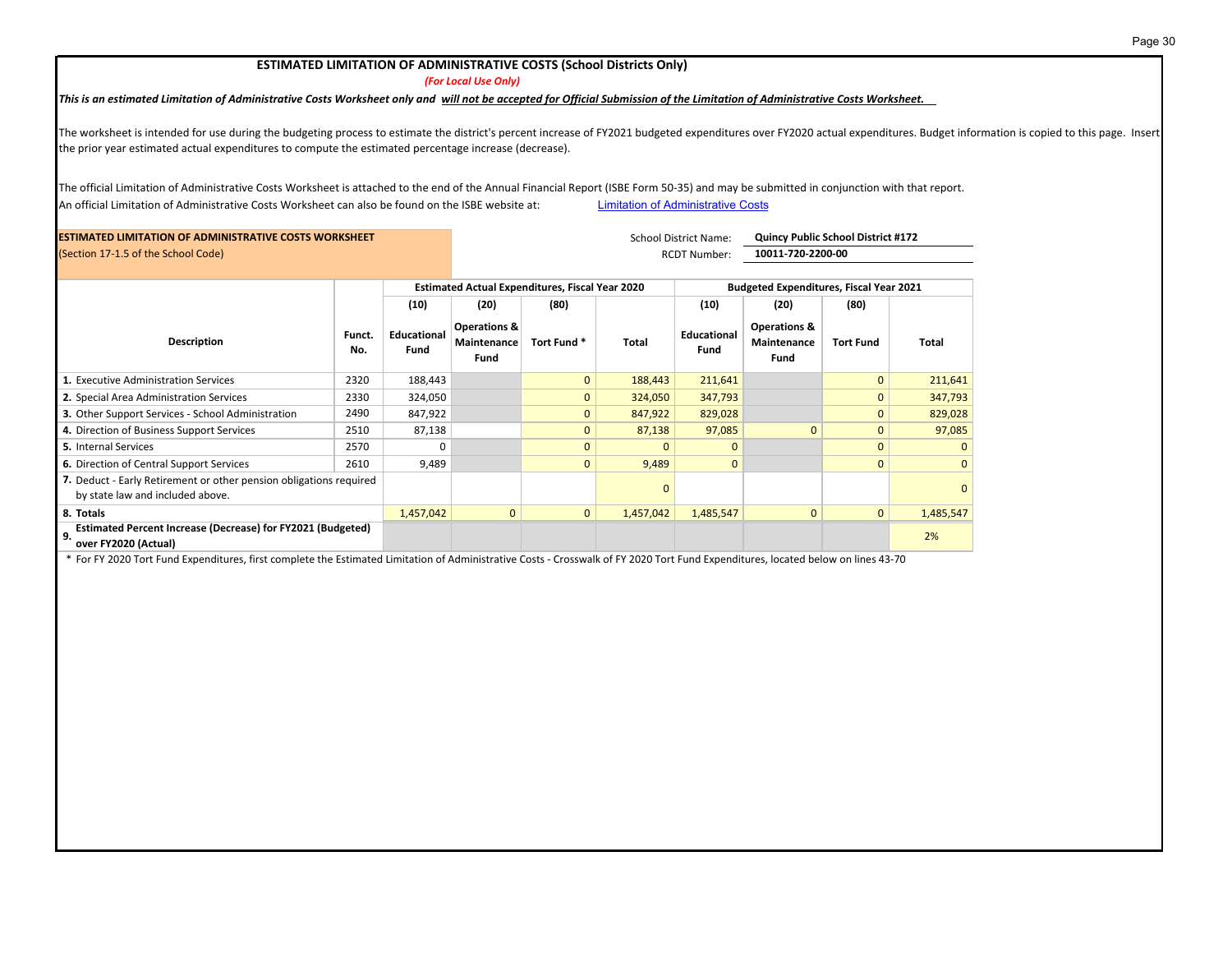# **Estimated Limitation of Administrative Costs ‐ Crosswalk of FY 2020 Tort Fund Expenditures**

The 23 Illinois Administrative Code, Part 100 Requirements for Accounting, Budgeting, Financial Reporting and Auditing, was amended effective with the beginning of FY 2021.

To assist districts with the crosswalk of its Limitation of Administrative Costs Worksheet (LAC) within the school district's FY 2021 budget, please complete the crosswalk of FY 2020 Tort Fund expenditures that would have reflected within one of the Limitation of Administrative Costs functions if the amended rules were effective beginning with FY 2020.

**If a school district has FY 2020 Tort Fund expenditures, a Limitation of Administrative Costs – Tort Fund Crosswalk must be completed and must be submitted in conjunction with the FY 2021 Limitation of Administrative Costs Worksheet.** 

> School District Name: Quincy Public School District #172

RCDT Number: 10011‐720‐2200‐00

|                                                                                            |      |                                                      | How Expenditures would have been reported had FY 2021 Amended Rules been implemented for FY 2020 |                             |                         |                      |                         |                      |                                        |                                                                              |
|--------------------------------------------------------------------------------------------|------|------------------------------------------------------|--------------------------------------------------------------------------------------------------|-----------------------------|-------------------------|----------------------|-------------------------|----------------------|----------------------------------------|------------------------------------------------------------------------------|
| FY 2020 Tort Fund Expenditures                                                             |      | FY 2020 FY 2020 Total<br><b>Function</b> Expenditure |                                                                                                  | Function 2320 Function 2330 | <b>Function</b><br>2490 | <b>Function 2510</b> | <b>Function</b><br>2570 | <b>Function 2610</b> | Outside of the<br><b>LAC Functions</b> | Other Function Total (Must agree with<br><b>Expenditures in</b><br>column E) |
| Claims Paid from Self Insurance Fund                                                       | 2361 |                                                      |                                                                                                  |                             |                         |                      |                         |                      |                                        | $\mathbf{0}$                                                                 |
| Workers' Compensation or Worker's Occupation Disease<br><b>Acts Pymts</b>                  | 2362 | 406,391                                              |                                                                                                  |                             |                         |                      |                         |                      | 406,391                                | 406,391                                                                      |
| <b>Unemployment Insurance Payments</b>                                                     | 2363 |                                                      |                                                                                                  |                             |                         |                      |                         |                      |                                        | $\mathbf{0}$                                                                 |
| Insurance Payments (Regular or Self-Insurance)                                             | 2364 | 268,200                                              |                                                                                                  |                             |                         |                      |                         |                      | 268,200                                | 268,200                                                                      |
| Risk Management and Claims Services Payments                                               | 2365 | 80,100                                               |                                                                                                  |                             |                         |                      |                         |                      | 80,100                                 | 80,100                                                                       |
| <b>Judgment and Settlements</b>                                                            | 2366 | 6,075                                                |                                                                                                  |                             |                         |                      |                         |                      | 6,075                                  | 6,075                                                                        |
| Educational, Inspectional, Supervisory Services Related to<br>Loss Prevention or Reduction | 2367 | 1,476,671                                            |                                                                                                  |                             |                         |                      |                         |                      | 1,476,671                              | 1,476,671                                                                    |
| Reciprocal Insurance Payments                                                              | 2368 |                                                      |                                                                                                  |                             |                         |                      |                         |                      |                                        | $\mathbf{0}$                                                                 |
| <b>Legal Services</b>                                                                      | 2369 | 27,345                                               |                                                                                                  |                             |                         |                      |                         |                      | 27,345                                 | 27,345                                                                       |
| Property Insurance (Buildings & Grounds)                                                   | 2371 |                                                      |                                                                                                  |                             |                         |                      |                         |                      |                                        | $\mathbf{0}$                                                                 |
| Vehicle Insurance (Transportation)                                                         | 2372 |                                                      |                                                                                                  |                             |                         |                      |                         |                      |                                        | $\mathbf{0}$                                                                 |
|                                                                                            |      | 2,264,782                                            | $\mathbf{0}$                                                                                     | $\mathbf{0}$                | $\mathbf{0}$            | $\mathbf{0}$         | $\mathbf{0}$            | $\mathbf{0}$         | 2,264,782                              | 2,264,782                                                                    |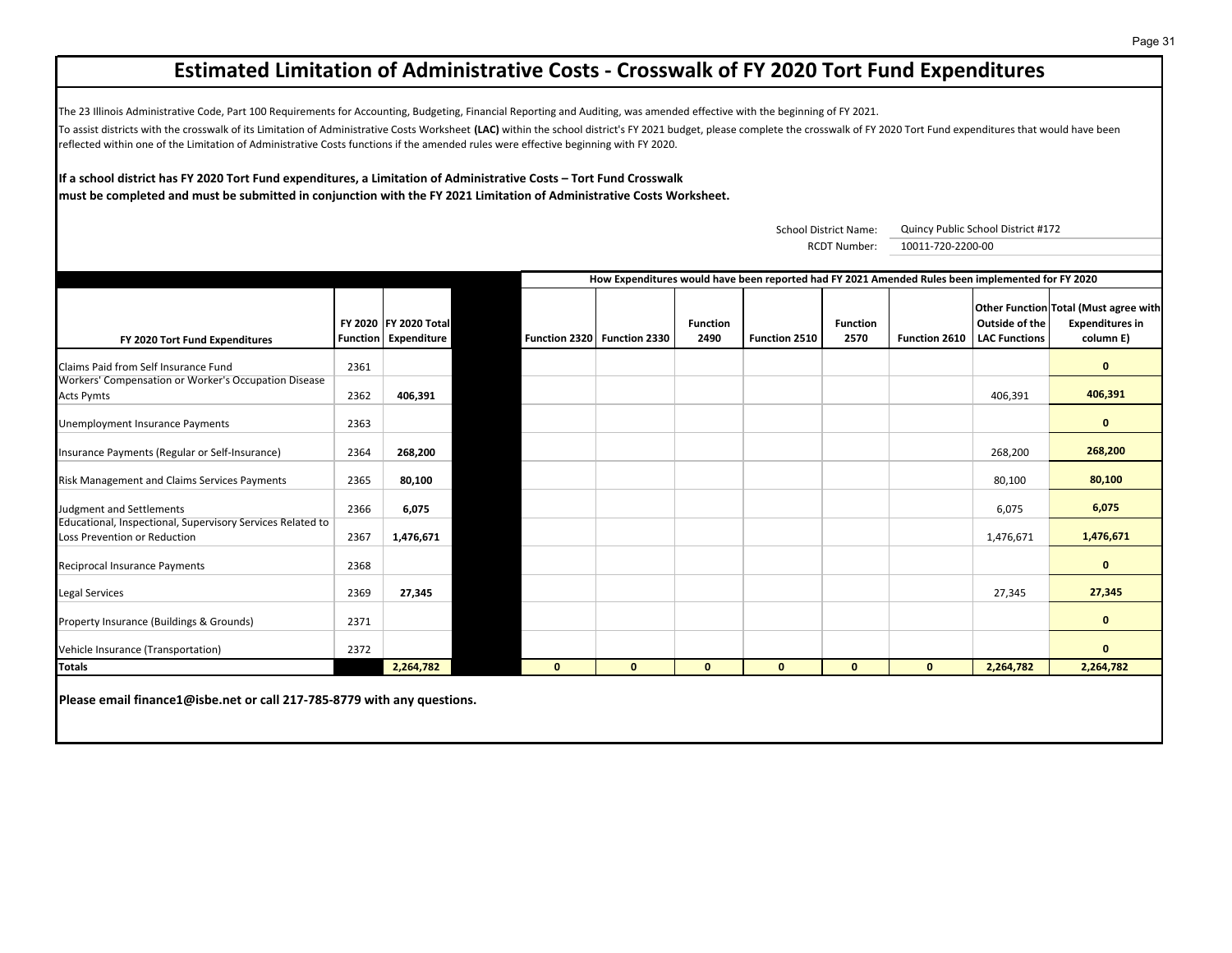# **REPORTING OF PUBLIC VENDOR CONTRACTS OF \$1,000 OR MORE (School Districts Only)**

In accordance with the School Code, Section 10-20.21, all school districts are required to file a report listing 'vendor contracts' as an attachment to their budget. In this context, the term "vendor contracts" refers to " contracts and agreements that pertain to goods and services that were intended to generate additional revenue and other remunerations for the **school district** in excess of \$1,000, including without limitation vending mach contracts, sports and other attire, class rings, and photographic services. The report is to list information regarding such contracts for the fiscal year immediately preceding the fiscal year of the budget. All such contr *executed on or after July 1, 2007 must be approved by the school board.*

### *See: School Code, Section 10‐20.21 ‐ Contracts*

### *(Sheet is unprotected and can be re‐formatted as needed, but must be used for submission)*

| <b>Name of Vendor</b>      | <b>Product or Service Provided</b> | <b>Net Revenue</b> | Non-Monetary | <b>Purpose of Proceeds</b> | Distribution Method and Recipient of Non- |
|----------------------------|------------------------------------|--------------------|--------------|----------------------------|-------------------------------------------|
|                            |                                    |                    | Remuneration |                            | <b>Monetary Remunerations Distributed</b> |
| Refreshment Services Pepsi | <b>Vending Machines</b>            | 40,000             |              | <b>PBIS</b>                | Positive Behavior Intervention Support    |
| <b>Trotter Photo</b>       | School Portraits                   | 15,000             |              | Supplies/Technology        | Quippi-Yearbook                           |
| Alter Metal Recycle        | Recycle Scrap Metal                | 3,000              |              | Maint/Custodial            | Custodial                                 |
|                            |                                    |                    |              |                            |                                           |
|                            |                                    |                    |              |                            |                                           |
|                            |                                    |                    |              |                            |                                           |
|                            |                                    |                    |              |                            |                                           |
|                            |                                    |                    |              |                            |                                           |
|                            |                                    |                    |              |                            |                                           |
|                            |                                    |                    |              |                            |                                           |
|                            |                                    |                    |              |                            |                                           |
|                            |                                    |                    |              |                            |                                           |
|                            |                                    |                    |              |                            |                                           |
|                            |                                    |                    |              |                            |                                           |
|                            |                                    |                    |              |                            |                                           |
|                            |                                    |                    |              |                            |                                           |
|                            |                                    |                    |              |                            |                                           |
|                            |                                    |                    |              |                            |                                           |
|                            |                                    |                    |              |                            |                                           |
|                            |                                    |                    |              |                            |                                           |
|                            |                                    |                    |              |                            |                                           |
|                            |                                    |                    |              |                            |                                           |
|                            |                                    |                    |              |                            |                                           |
|                            |                                    |                    |              |                            |                                           |
|                            |                                    |                    |              |                            |                                           |
|                            |                                    |                    |              |                            |                                           |